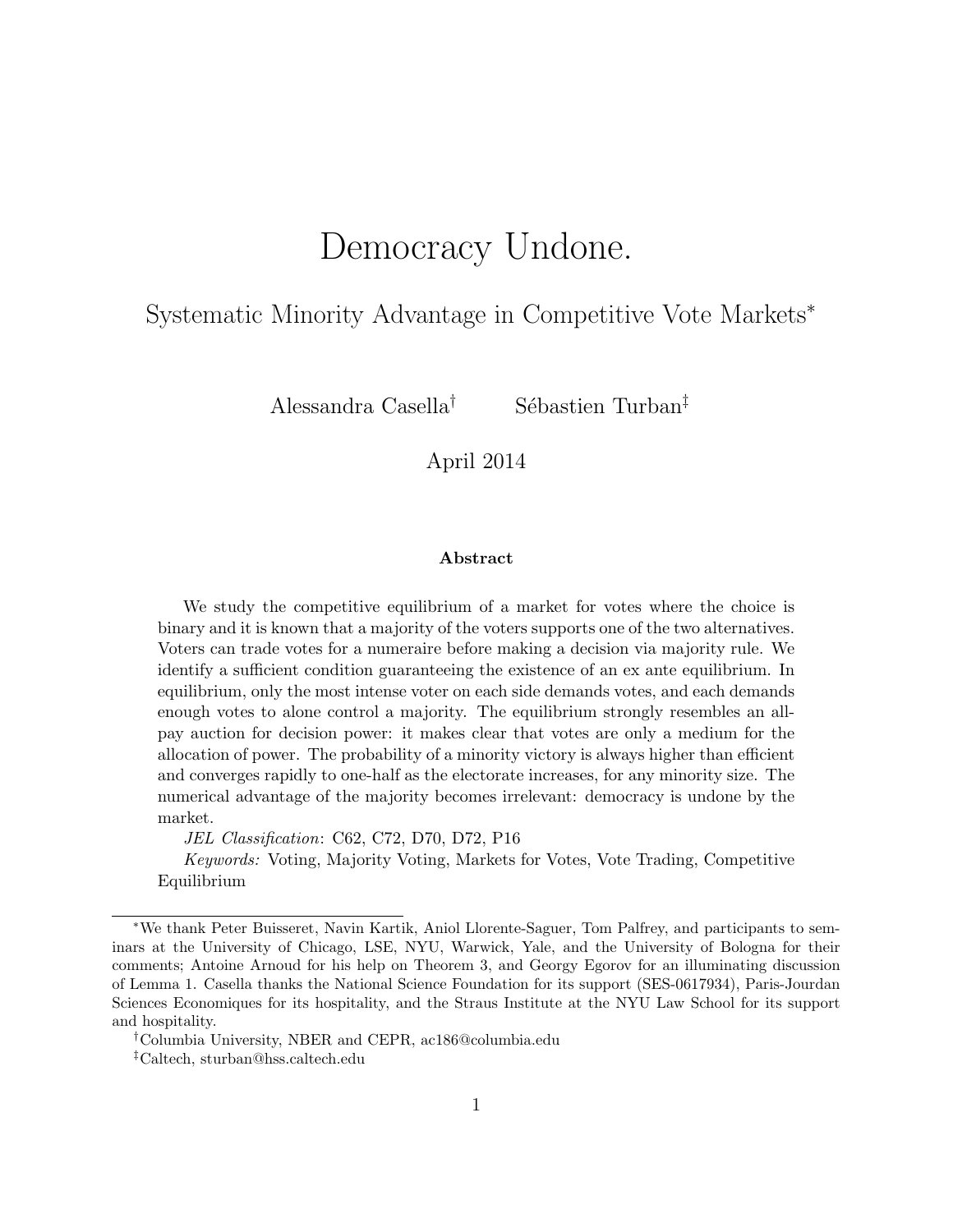# 1 Introduction

In a broad sense, markets function well in allocating goods. Could they function well in allocating votes? Consider a group taking a single binary decision via majority voting. Majority voting ignores the intensity of voters' preferences, allowing an intense minority to lose to a tepid majority. In markets for goods, prices induce individuals to act according to the relative strength of their preferences. If majority voting were preceded by a market for votes, could intensity of preferences be expressed appropriately?

Markets for votes have long captured the imagination of philosophers, political scientists, and economists.<sup>1</sup> However, even ignoring ethical objections, finding a convincing answer to the question just raised has proved difficult. The problem is a fundamental non-convexity associated with vote trading: votes are intrinsically worthless, and their value depends on the holdings of votes by all other individuals. Thus, demands are interdependent, and payoffs discontinuous at the point at which a voter becomes pivotal. Both in a market for votes and in log-rolling games, traditional equilibrium concepts such as competitive equilibrium or the core typically fail to exist.<sup>2</sup>

Recently, a possible solution to the failure of equilibrium existence has been suggested. Focusing on a competitive market where voters can trade votes for a numeraire, Casella, Llorente-Saguer and Palfrey (2012) (CLP from now onward) propose the concept of ex ante competitive equilibrium: traders are allowed to express probabilistic demands and the market clears in expectation. At the equilibrium price, deviations from market clearing can occur, but they must be unsystematic and unexpected. Ex post, the imbalance between demand and supply is resolved by a rationing rule. CLP show that such an equilibrium exists in a symmetric model where each voter has equal probability of favoring either alternative, and where without vote trading the expected outcome of the vote is a tie.<sup>3</sup>

<sup>1</sup>Among economists and political scientists, the 1960's and 1970's in particular saw a large literature on the topic, whether studying trades of votes for votes or buying and selling of votes on a market in exchange for a numeraire. See: Buchanan and Tullock (1962), Coleman (1966, 1967), Park (1967), Wilson (1969), Tullock (1970), Haefele (1971), Kadane (1972), Riker and Brams (1973), Mueller (1967, 1973), Bernholtz (1973, 1974), Ferejohn (1974), Koehler (1975), Schwartz (1977). Among later contributions, see: Piketty (1994), Philipson and Snyder (1996), Kultti and Salonen (2005). For ethical and philosophical discussions of markets for votes, see, for example, Tobin (1970), Marshall (1977), Walzer (1983), Anderson (1993), Sandel (2012), and Satz (2012).

<sup>2</sup>Ferejohn (1974), (Schwartz (1977, 1981), Shubik and van der Heyden (1978), Weiss (1988), Philipson and Snyder (1996).

<sup>3</sup>Kultti and Salonen (2005) also propose a Walrasian approach to vote markets based on probabilistic demands, but do not impose any market clearing condition. Recently Iaryczower and Oliveros (2013) have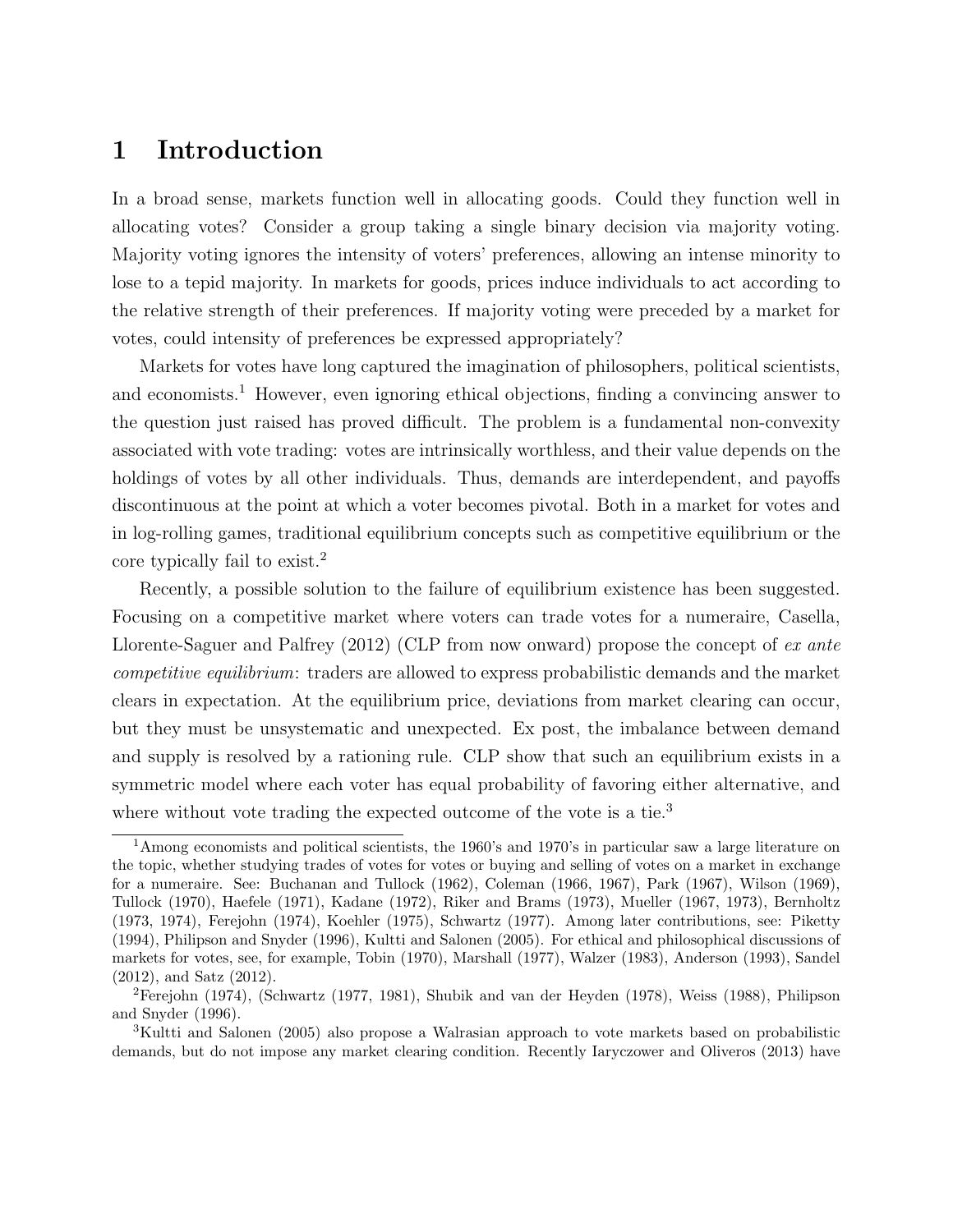The result addresses the existence problem that has hampered the study of vote markets, and the concept of ex ante equilibrium is found to have good predictive power in a laboratory experiment. The symmetry assumption, however, is restrictive and not ideally suited to the question that motivated the research. What we want to know is whether minority voters can buy enough votes from the majority to overcome their numerical inferiority, when both groups are aware of their minority and majority status. The interest is not only theoretical. In most applications, the two opposing groups are well informed about which side is holding the majority: sides are not equal-sized and are well-established by party labels, cultural and geopolitical characteristics, or historical voting patterns. This is the environment we study in this paper.

The difficulty is that the more precise information exacerbates the non-convexity problem associated with votes. The literature has conjectured, plausibly, that any equilibrium in a market for votes requires uncertainty about the alternative preferred by a majority of the voters.<sup>4</sup> This paper studies and eventually contradicts this conjecture. In so doing, it establishes two general points. First, the obstacles to equilibrium existence in a competitive market for votes are logically unrelated to uncertainty about the direction of preferences. Indeed, our results hold identically under different informational assumptions, and under both complete and incomplete information, as long as voters know their own majority or minority status.<sup>5</sup> Second, the concept of ex ante competitive equilibrium generalizes to an asymmetric setting: the contribution in CLP is not limited to a knife-edge case. We construct an ex ante equilibrium that extends in intuitive fashion the equilibrium characterized by CLP.

We study a group of voters who take a single binary decision by majority voting. Before voting, individuals can buy and sell votes among themselves in a competitive market, in exchange for a numeraire. No individual is liquidity constrained. We obtain two main results. First, we identify a sufficient condition guaranteeing that an ex ante equilibrium with vote trading exists for arbitrary electorate size and majority/minority partition. The condition rules out the possibility that multiple members of one group all have preferences

proposed modeling vote-trading through decentralized bargaining.

<sup>4</sup>See for example Piketty (1994).

<sup>5</sup>Our results hold under complete information, when each voter's direction and intensity of preferences are publicly known. But they also hold if intensities of preferences are private information, and in this case they hold under different scenarios: when each voter's individual membership in the majority or minority is publicly known; when the sizes of the two groups are known, but other voters' individual membership is not, and they hold when voters know their own minority or majority status, but cannot estimate precisely the size of the two groups.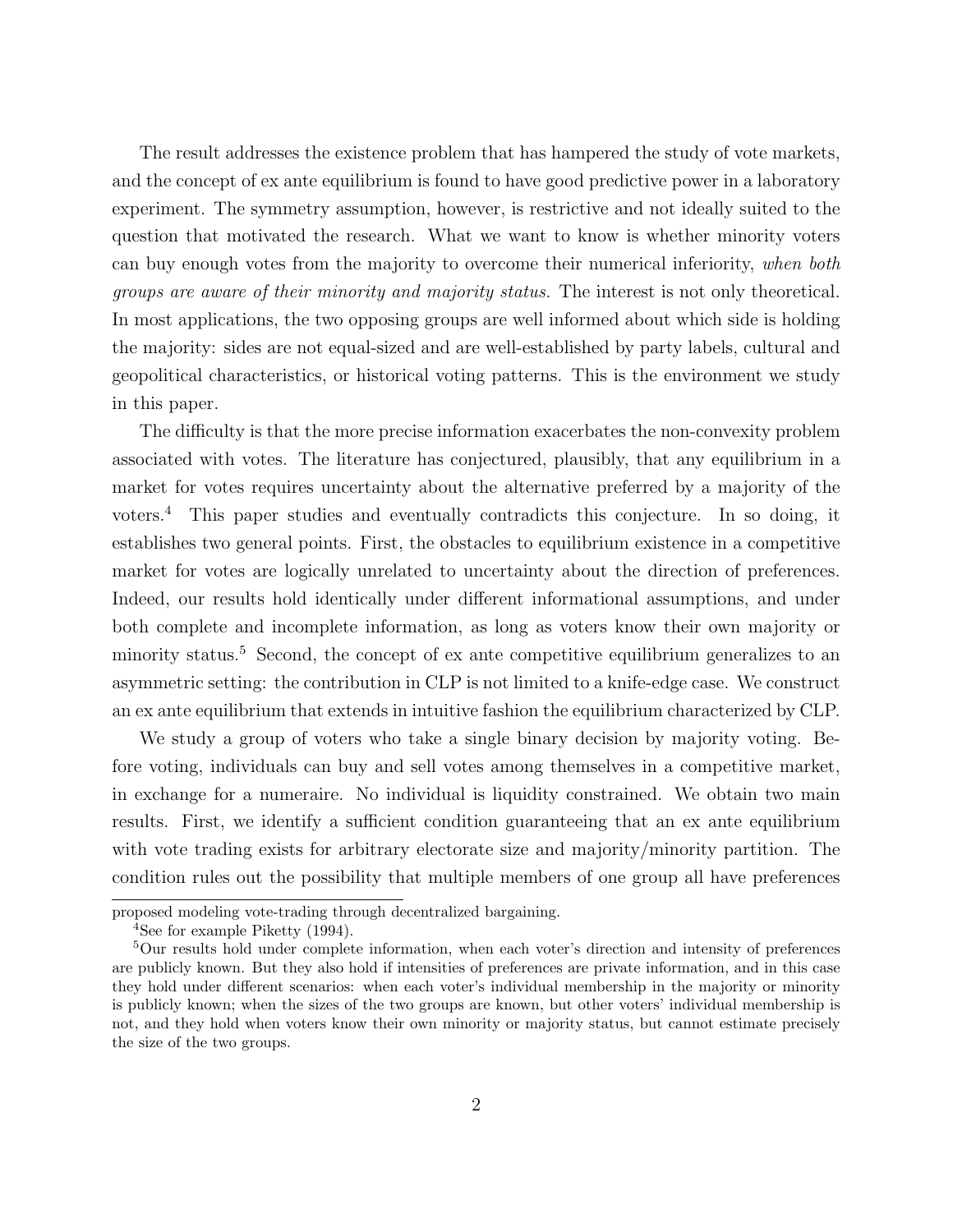that are much more intense (in a precise sense) than any member of the opposite group. At small electorate sizes, we find that the equilibrium exists with high probability for standard intensity distributions–for example, if the minority is a third of the electorate and the distribution of intensities is uniform, the equilibrium exists with probability larger than 98 percent with nine voters, and larger than 99.9 percent with 21 voters. In large electorates, an ex ante equilibrium with trade exists with probability arbitrarily close to 1, for any intensity distribution and any minority share.

Second, the equilibrium we characterize has strong properties that translate into a systematic bias in favor of the minority, relative to the efficient outcome: for any electorate size, any majority/minority partition, and any distribution of intensities, the minority wins more frequently than efficiency dictates.

In equilibrium, only the highest intensity member of each group demands votes with positive probability; all other individuals offer their vote for sale. Of the two voters who are potential buyers, the voter belonging to the minority is weakly more aggressive: he may demand to buy with higher probability than the majority voter even when his intensity is lower. Together, these properties imply that the market works not only to weaken but to erase the advantage enjoyed by the majority.<sup>6</sup> Because all other voters offer to sell their votes, the two highest-intensity individuals must each demand enough votes to singlehandedly control a majority. Their distinct status as minority or majority members becomes irrelevant. Again, this is particularly clear in large electorates. In such settings, the minority is always expected to win half of the time, for any distribution of intensities and regardless of its share of the electorate. As we summarize in the title of this paper: democracy–the power of majority rule–is undone by the market: the numerical superiority of the majority loses all its significance.

The market for votes always falls short of the first best. How it compares to majority voting with no trade depends on the shape of the distribution of intensities. In a small electorate, minority victories must reduce welfare if the wedge between the highest expected intensity and the average intensity is not too large. The result is intuitive: even when the highest value belongs to a minority voter, there is a trade-off between such a value and the values forgone by majority members who are, by definition, more numerous. In a large

<sup>&</sup>lt;sup>6</sup>The result echoes the conclusion of costly voting models, where the "underdog effect" predicts higher turn-out rates by the minority (Simon (1954), Gartner (1976), Levine and Palfrey (2007)). Especially in large groups, the finding that participation can be small when it is costly is common to different models, for example Osborne et al.(2000).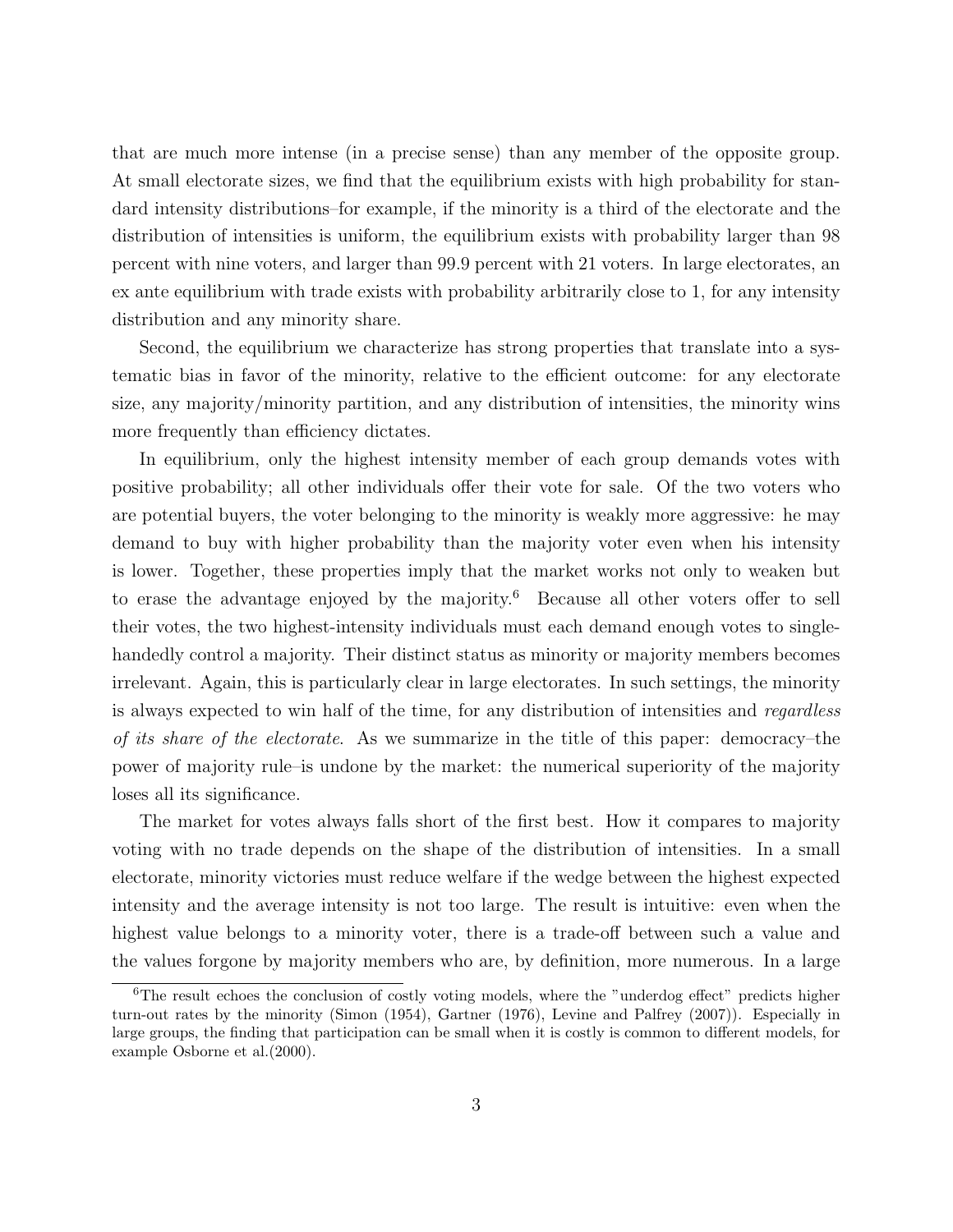electorate, the bias in favor of the minority is strong enough that ex ante welfare is always lower than in the absence of trade, for any distribution of intensities. Because the minority always wins with probability one half, the welfare loss is larger the smaller the minority size: the expected loss can be quantified precisely and is inversely related to the minority size.

The equilibrium we construct echoes the equilibrium in CLP: a vote market leads individuals to either demand a majority of votes or sell. The robustness of this finding to the existence of asymmetric, known groups with opposite preferences suggests that, by reestablishing existence, the concept of ex ante equilibrium allows us to tap into a deeper vein of economic intuition. Votes per se are worthless, and the market comes to resemble an auction for decision power. As in an all-pay auction, the competition is between the two individuals who have most to gain from controlling it, while the others refrain from participating (Hillman and Riley, 1989; Baye et al. 1996, Siegel, 2009). The aggregate values of the two opposing groups are not internalized and the final outcome is inefficient, but the market functions as we should have expected.

In addition to supporting this interpretation of a market for votes, the asymmetric model studied here delivers a number of novel predictions. First, because in both groups most individuals are offering their vote for sale, demand for additional votes is just as likely to arise from the majority as from the minority. Second, in equilibrium, intra-group trade and super-majorities always arise with high probability, even though votes command a positive price, the majority size is known, and all demands for votes are expressed simultaneously. The intuition is clear: high intensity individuals need to preempt sales to the opposite group by their own weak allies. We believe that the predictions are empirically very plausible, but absent from the models of intra-group vote-buying we are familiar with.<sup>7</sup>

Beyond its strict tie to the existing studies of vote markets, this paper is related to two other strands of literature. First, there is the important but different literature where candidates or lobbies buy voters' or legislators' votes: for example, Myerson (1993), Groseclose and Snyder (1996), Dal Bò (2007), Dekel, Jackson and Wolinsky (2008) and (2009). These papers differ from the problem we study because in our case vote trading happens within the committee (or the electorate). The individuals buying votes are members of the group themselves, and each individual is potentially both a buyer and a seller. This matters be-

<sup>7</sup>Groseclose and Snyder's (1996) conclusion that vote-buying leads to supermajorities has the same flavor but a different origin. Their paper studies vote-buying in a legislature by two competing outside buyers, as opposed to vote trading among voters, and their result is due to the buyers taking turns in proposing a deal to the legislators, as opposed to the one-shot market studied here.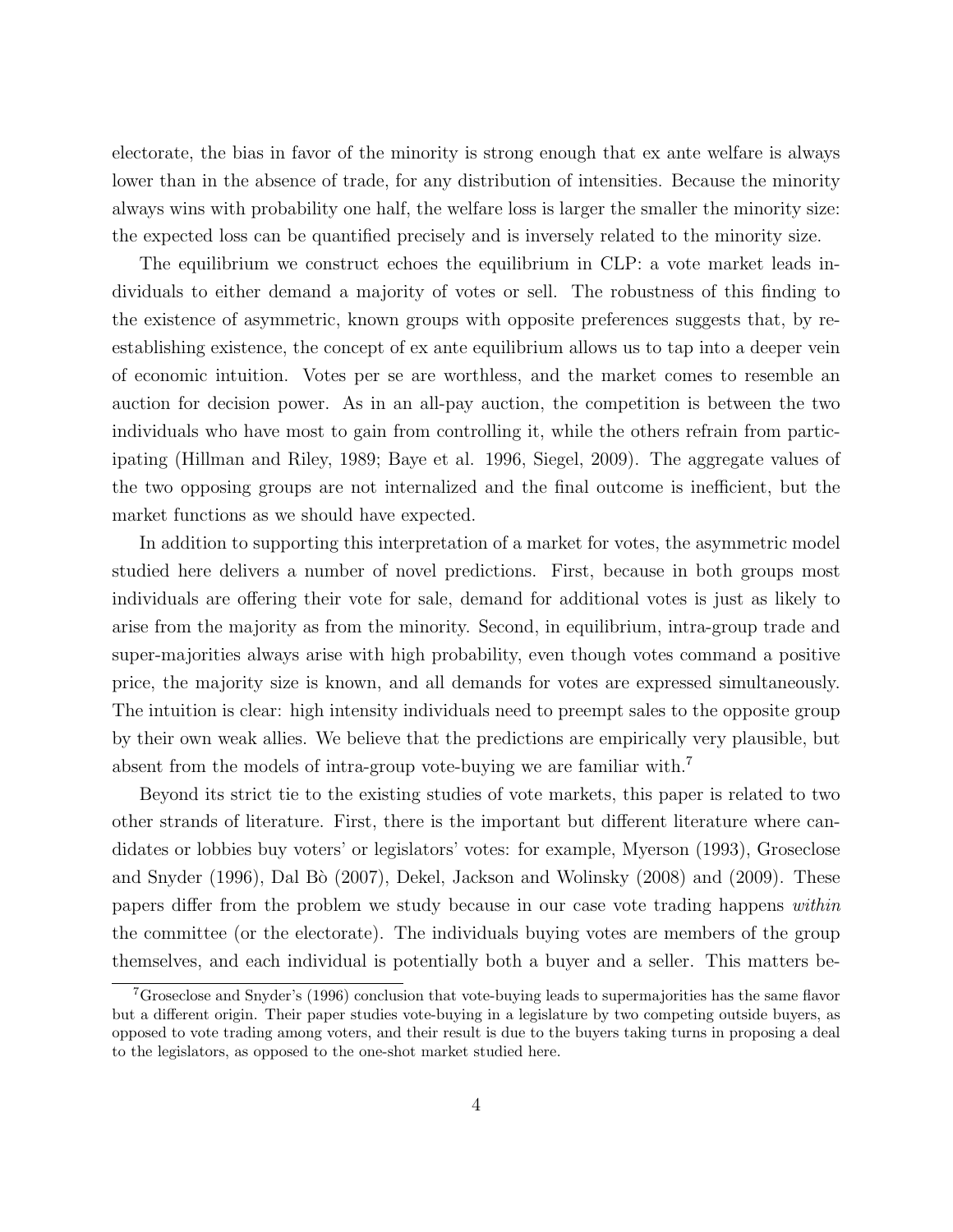cause it adds a public good aspect to vote trades: purchases of votes help all members of one's group and hurt all members of the opposite group.

Second, vote markets are not the only remedy advocated for majority rule's failure to recognize intensity of preferences in binary decisions. The mechanism design literature has proposed mechanisms with side payments, building on Groves-Clarke taxes (e.g., d'Apremont and Gerard-Varet 1979). However, these mechanisms have problems with bankruptcy, budget balance, and collusion (Green and Laffont 1979, Mailath and Postlewaite 1990). A recent literature suggests combining insights from mechanism design into the design of voting rules. Goeree and Zhang (2012) and Weyl (2012) propose allowing voters to purchase votes from a central agency at a price equal to the square of the number of votes purchased, a scheme with strongly desirable asymptotic properties. Casella (2005, 2012), Jackson and Sonnenschein (2007), and Hortala-Vallve (2012) propose mechanisms without transfer that allow agents to express the relative intensity of their preferences by linking decisions across issues. Casella, Gelman and Palfrey (2006), Casella, Palfrey and Riezman (2008), Engelmann and Grimm (2012), and Hortala-Vallve and Llorente-Saguer (2010) test the performance of these mechanisms experimentally and find that efficiency levels are very close to theoretical equilibrium predictions, even in the presence of some deviations from theoretical equilibrium strategies.

The rest of the paper is organized as follows. Section 2 presents the model; section 3 characterizes the ex ante equilibrium whose properties we discuss in the rest of the paper; section 4 studies the expected frequency of minority victories and expected welfare, and compares these measures to the equivalent measures in the absence of a vote market and in the utilitarian first best. Section 5 discusses the robustness of the results to alternative assumptions about information, the rationing rule and the stochastic process generating intensities. Section 6 concludes. The Appendix collects the proofs.

### 2 The Model

A committee of size n (odd) must decide between two alternatives,  $A$  and  $B$ . The committee is divided into two groups with opposite preferences:  $M$  individuals prefer alternative  $A$ , and m prefer alternative B, with  $m = n - M < M$ . We will use M and m to indicate both the sizes of the two groups and the groups' names. Each individual knows whether he belongs to M or to  $m$ . Individuals differ not only in the direction of their preferences, but also in their intensity. The model can incorporate different informational assumptions. For concreteness,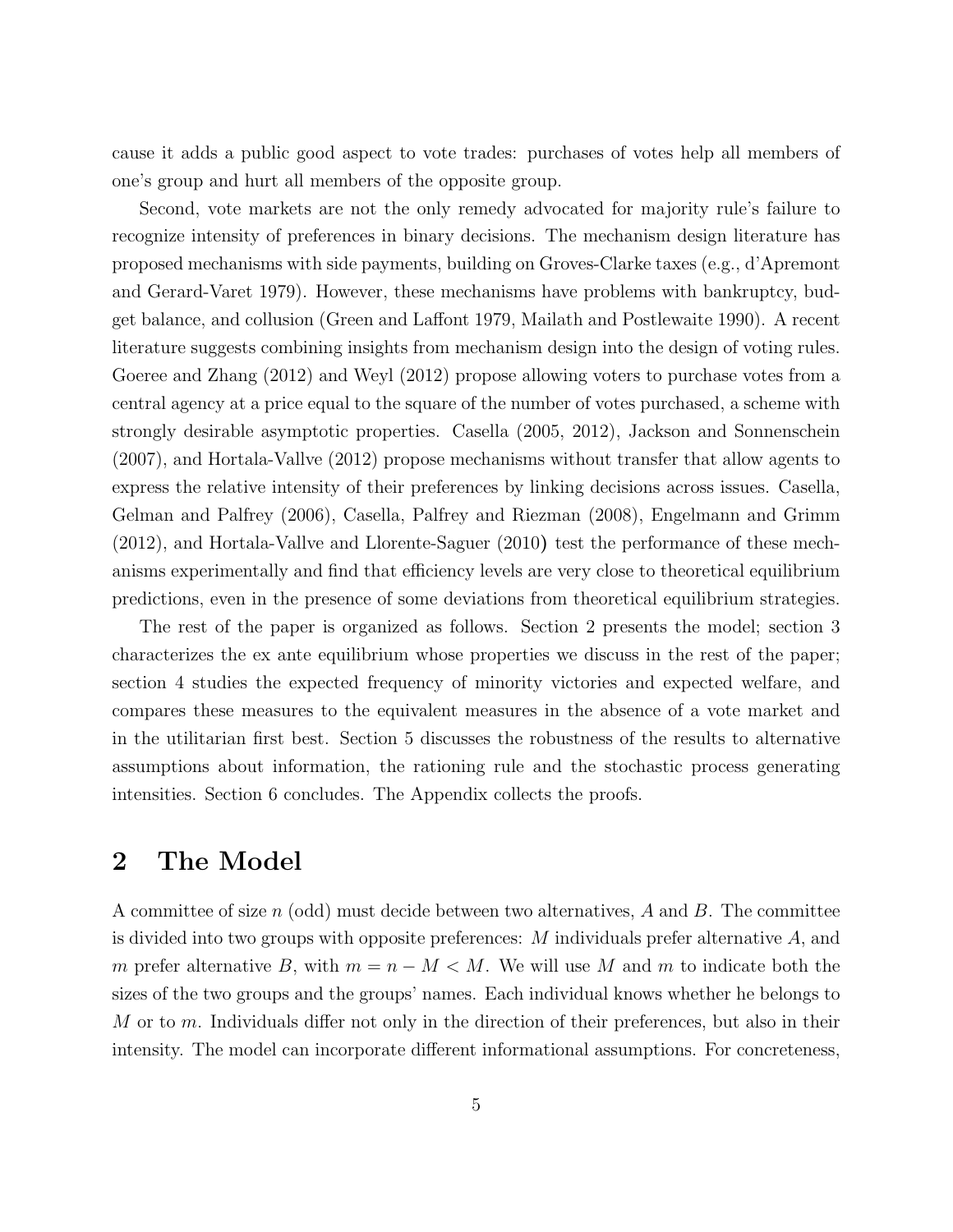we conduct our analysis in terms of two opposing parties, whose sizes and compositions are publicly known, while individual intensities of preferences are private information. In a later section, we discuss alternative assumptions.

The remainder of the model is borrowed from CLP. We summarize it briefly. Intensity is indicated by a value  $v_i$  representing the utility that individual i attaches to obtaining his preferred alternative, relative to the competing one: thus the utility experienced by  $i$  as a result of the committee's decision is  $v_i$  if i's preferred alternative is chosen, and 0 if it is not. We will use *intensity* and *value* interchangeably. Individual values are independent draws from a common and commonly known distribution  $F(v)$  with support [0, 1]. We call v the vector of realized values.

Each individual is endowed with one indivisible vote. The group decision is taken through majority voting. Prior to voting, however, individuals can purchase or sell votes among themselves in exchange for a numeraire. The trade of a vote is an actual transfer of the vote and of all rights to its use. We normalize each voter's endowment of the numeraire to zero and allow borrowing at no cost. The important point is that no voter is budget constrained and all are treated equally.<sup>8</sup> Individual utility  $u_i$  is given by:

$$
u_i = v_i I + t_i \tag{1}
$$

where I equals 1 if i's preferred decision is chosen and 0 otherwise, and  $t_i$  is i's net monetary transfer, positive if i is a net seller of votes, or negative if he is a net buyer.

With two alternatives and a single voting decision, voting sincerely is always a weakly dominant strategy, and we restrict our attention to sincere voting equilibria: after trading, each individual casts all votes in his possession, if any, in support of the alternative he prefers. Our focus is on the vote trading mechanism, and specifically on a competitive spot market for votes.

We allow for probabilistic (mixed) demands. Let  $S = \{s \in \mathbb{Z} \ge -1\}$  be the set of possible pure demands for each agent, where  $\mathbb Z$  is the set of integers, and a negative demand corresponds to supply: agent  $i$  can offer to sell his vote, do nothing, or demand any positive integer number of votes. The set of strategies for each voter is the set of probability measures on S,  $\Delta S$ , denoted by  $\Sigma$ . Elements of  $\Sigma$  are of the form  $\sigma : S \to [0,1]$  where, for each voter,

<sup>&</sup>lt;sup>8</sup>Normalizing the endowment of the numeraire to zero and allowing borrowing simplifies the notation. As will become apparent, the analysis would be identical if each voter were granted an endowment of one unit of numeraire, with no borrowing.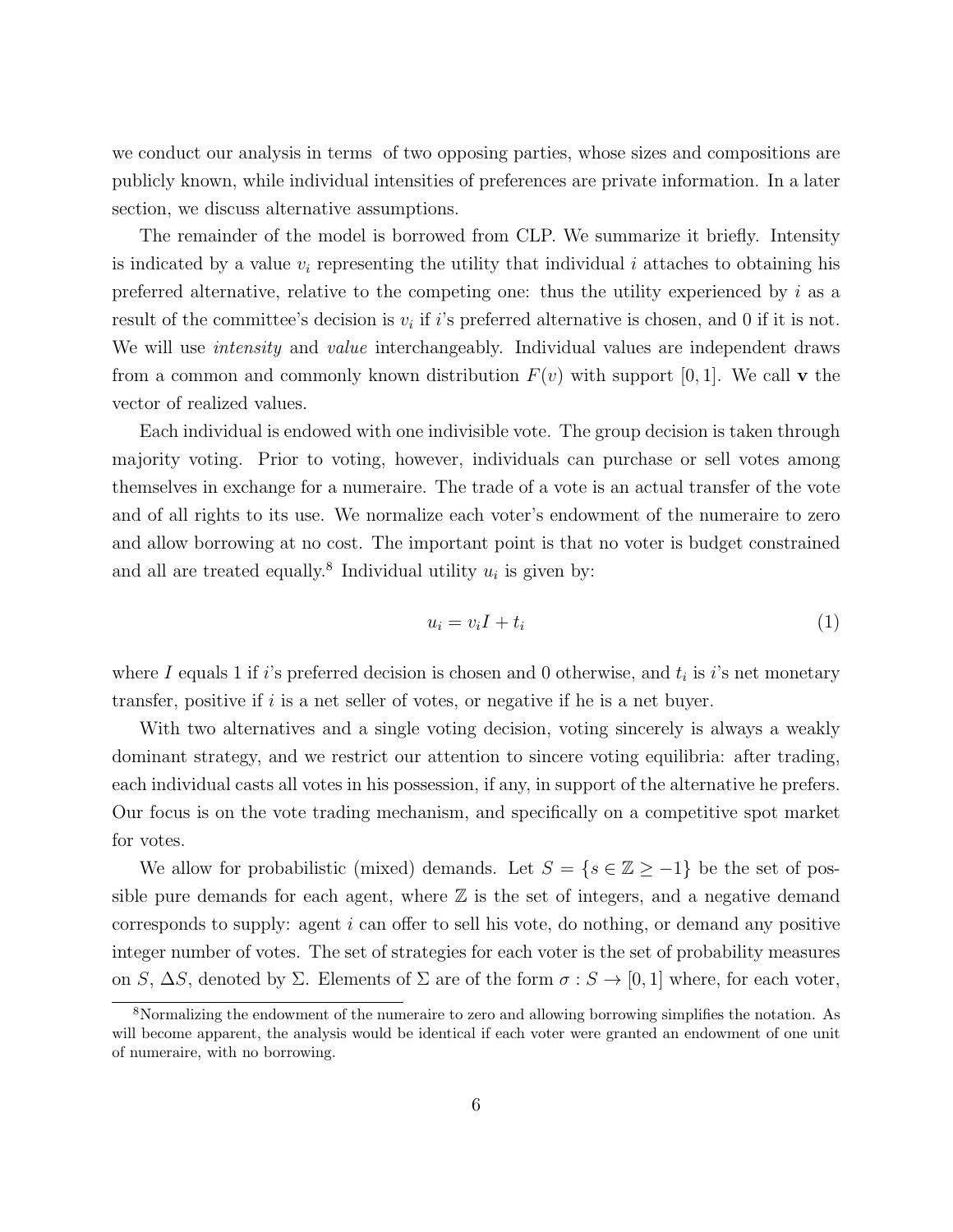$\sum_{s \in S} \sigma(s) = 1$  and  $\sigma(s) \ge 0$  for all  $s \in S$ .

If individuals adopt mixed strategies, the aggregate amounts of votes demanded and of votes offered need not coincide ex post. A rationing rule R maps the profile of voters' demands to a feasible allocation of votes. Indicating vectors by bold symbols, we denote the set of feasible vote allocations by  $X = \{ \mathbf{x} \in \mathbb{N}^n | \sum x_i = n \}.$  The rule R is a function from realized demand profiles to the set of probability measures over vote allocations: R :  $S^n \to \Delta X$ . For all  $s \in S^n$ , for any x in the support of  $R(s)$ , we require  $x_i \in [\min(1, 1 +$  $s_i$ , max $(1, 1 + s_i)$   $\forall i$ , and  $\mathbf{x} = \mathbf{1} + \mathbf{s}$  with probability 1 if  $\sum s_i = 0$ . In words, no voter with positive demand can be required either to buy more votes than he demanded, or to sell his vote; no voter who offered his vote for sale can be required to buy votes, and all demands must be respected if they are all jointly feasible.

The particular mixed strategy profile,  $\sigma \in \Sigma^n$ , and the rationing rule, R, imply a probability distribution over the set of final vote allocations that we denote as  $r_{\sigma,R}(\cdot)$ . For every possible allocation  $\mathbf{x} \in X$ , we denote by  $\varphi_{i,x}$  the probability that the committee decision coincides with voter i's favorite alternative. Thus, given some strategy profile  $\sigma$ , the rationing rule R, a vote price p, and equation (1), the ex ante expected utility of voter i is given by:

$$
U_i(\boldsymbol{\sigma}, R, p) = \sum_{\mathbf{x} \in X} r_{\boldsymbol{\sigma}, R}(x) \left[ \varphi_{i,x} v_i - (x_i - 1) p \right]
$$
 (2)

Each individual makes his trading and voting choices so as to maximize (2).

### 2.1 The Definition of Equilibrium

To allow for the existence of mixed strategies, we must depart from requiring that realized demand always clear the market at the equilibrium price. The concept of ex ante competitive equilibrium substitutes the traditional requirement of market balance with the weaker condition that market demand and supply coincide in expectation. The discipline imposed by market equilibrium is softened to the requirement that deviations from market balance be unsystematic and unpredictable.

In equilibrium, individuals select strategies that maximize their expected utility, given the strategies used by others and the price. Demands are interdependent and best-respond to others' demands. In a market for votes, such interdependence is inevitable because the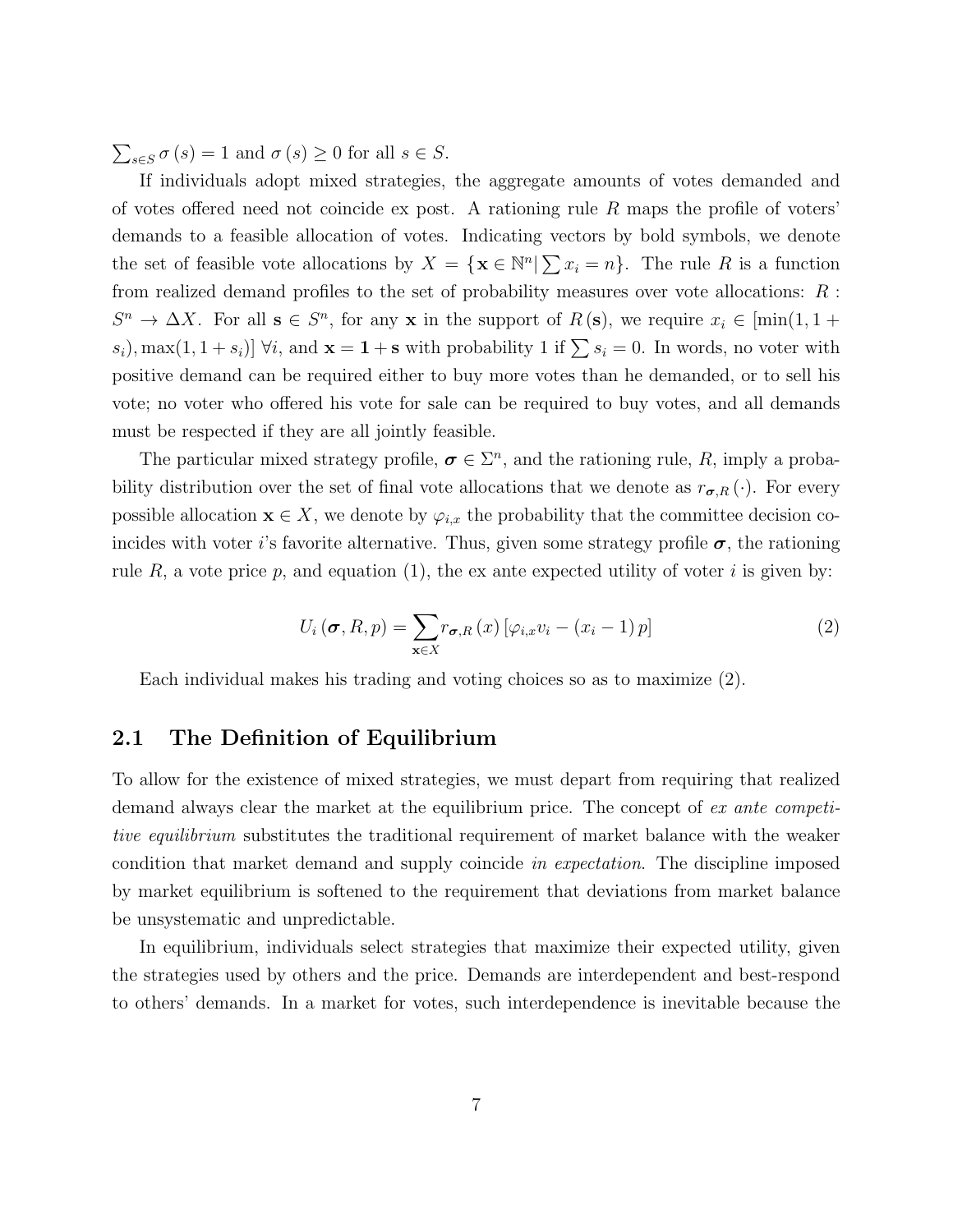value of a vote depends on the full profile of vote allocations.<sup>9</sup>

When the two opposing groups have different sizes, the notion of ex ante equilibrium proposed in CLP needs to be extended. The reason is that best response strategies will generally differ across members of the two groups. As a result, even though demands are anonymous, the equilibrium, if it exists, conveys information about the direction of preferences associated to each demand, and individual strategies will take that information into account. In the spirit of rational expectations models, we call an equilibrium fully revealing if the price and individual strategies are identical to what they would be if all individual information were pooled–here, with full information.

Surveying the literature on the existence of rational expectations equilibria, Allen and Jordan (1998) identify the "competitive message"–the price and the set of others' demands–as the smallest possible information message that generically supports a fully revealing rational expectations equilibrium. The problem is that, in general, prices alone cannot reveal all information when the dimensionality of the price set is lower than the dimensionality of the state space. This is true in our environment, with a single price and a large-dimension state space–the realized values and the group each value belongs to. Thus we need to condition equilibrium behavior not only on the price but also on the set of others' demands. We say that the equilibrium is fully revealing if either: (1) the equilibrium price, together with the set of others' equilibrium demands and the rational belief that the market is in equilibrium, fully convey to voter i the direction of preferences associated to each demand; or  $(2)$  the information conveyed is partial but voter  $i$  has a unique best response, identical to his best response under full information.

Define  $\sigma_i^*(\mathbf{v})$  as individual *i*'s equilibrium strategy when all preferences are known, where v stands for the vector of realized intensity values. Then:

**Definition.** The vector of strategies  $\sigma^*$  and the price  $p^*$  constitute a fully revealing ex ante competitive equilibrium relative to rationing rule  $R$  if the following conditions are satisfied:

1. For each agent i,  $\sigma_i^*$  satisfies

$$
\sigma_i^* \in \arg\underset{\sigma_i \in \Sigma}{\arg\,MaxU_i} \left( \sigma_i, \sigma_{-i}^*, R, p^* \right)
$$

<sup>&</sup>lt;sup>9</sup>As a transparent example, all remaining votes have zero value if one voter holds a majority on his own. In competitive equilibrium theory, such interdependence is found in analyses of contributions to public goods (for example, Arrow and Hahn. 1971, pp.132-6).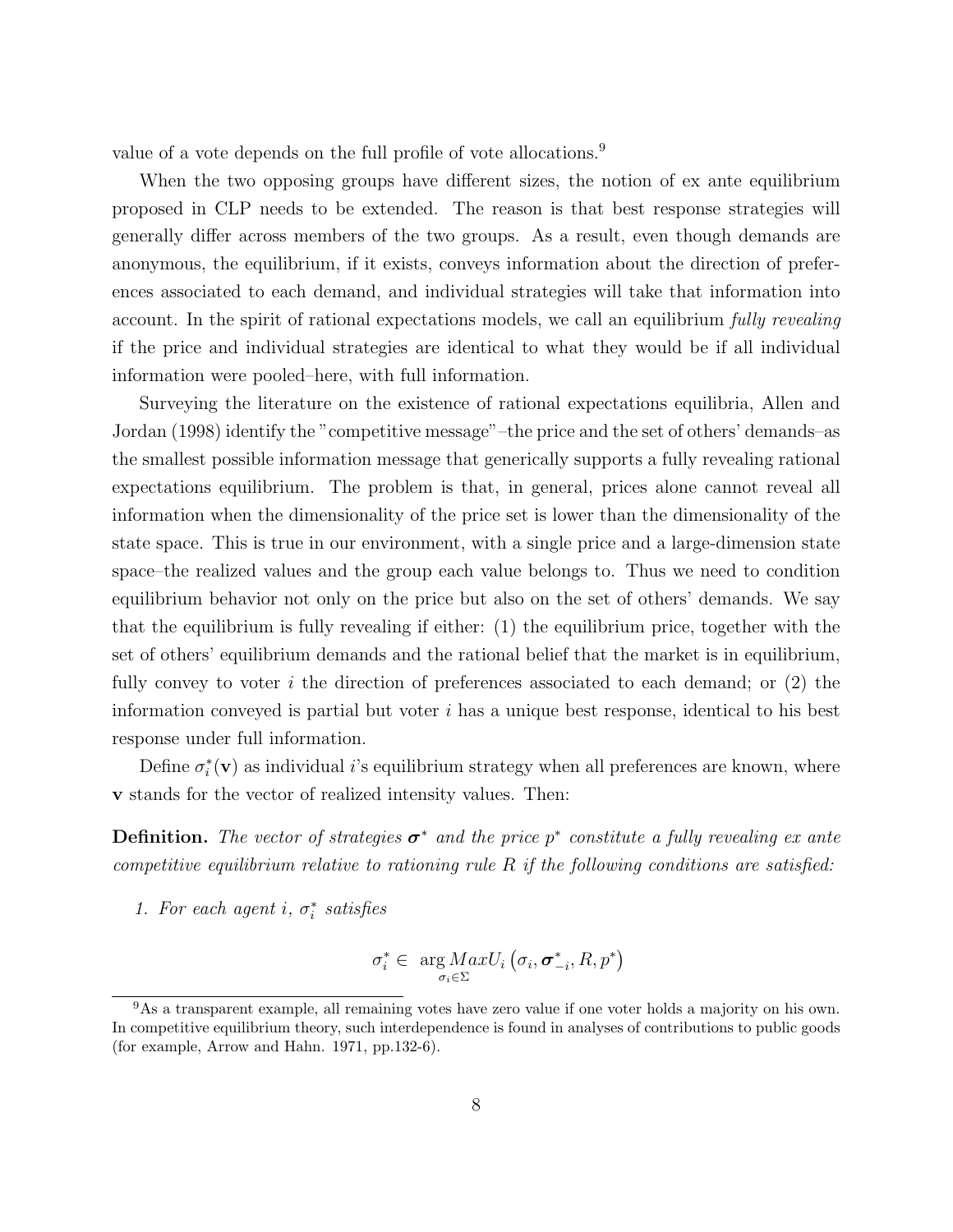2. In expectation, the market clears, i.e.,

$$
\sum_{i=1}^n \sum_{{\mathbf s}\in S^n}\sigma_i^*({\mathbf s})\cdot {\mathbf s}=0
$$

3. Given  $\{\sigma_{-i}^*, p^*\}$  and the knowledge that the equilibrium is fully revealing,

$$
\sigma_i^* = \sigma_i^*(\mathbf{v}) \text{ for all } i.
$$

An important corollary is that if a fully revealing equilibrium exists, then it is also an equilibrium of the complete information game. Thus everything that follows applies identically to the alternative scenario in which all preferences and group memberships are commonly known. <sup>10</sup>

In general, the existence and the characterization of the equilibrium will depend on the rationing rule. In line with the anonymous, centralized trading of the competitive equilibrium model, we require that the rationing rule be anonymous: traders' orders are selected randomly and treated equally, independently of the group the trader belongs to, the intensity of his preferences, or the volume of his demand. Again following CLP, we concentrate here, and for most of the analysis, on a rule called R1 or Rationing-by-Voter. R1 requires that any positive demand for votes be either satisfied in full, or not at all: for any vector of realized demands s, a final allocation x must satisfy  $x_i \in \{1, 1 + s_i\}$   $\forall i$ . Under R1, any outstanding positive order for votes is equally likely to be selected; the order is satisfied if there exists sufficient outstanding supply to do so fully, in which case the sellers are selected with equal probability among all voters with outstanding offers to sell. If the order cannot be fully satisfied, then it remains void. A second positive order is then randomly selected from those remaining, with equal probability, and the process continues until either all orders are satisfied or the only orders left outstanding are all infeasible. R1 is well-suited to a market for votes because the value of a package of votes can change discontinuously with changes of a single unit.<sup>11</sup> In the final section of the paper, we return to the rationing rule and discuss the conditions under which our results are robust to an alternative rule that

<sup>&</sup>lt;sup>10</sup>Note that the reverse does not hold: an equilibrium of the full information game need not be a fully revealing equilibrium of the incomplete information game, because it may be impossible for an agent to extract all relevant information.

 $11R1$  resembles All-or-Nothing (AON) orders used in securities trading: the order is executed at the specified price only if it can be executed in full.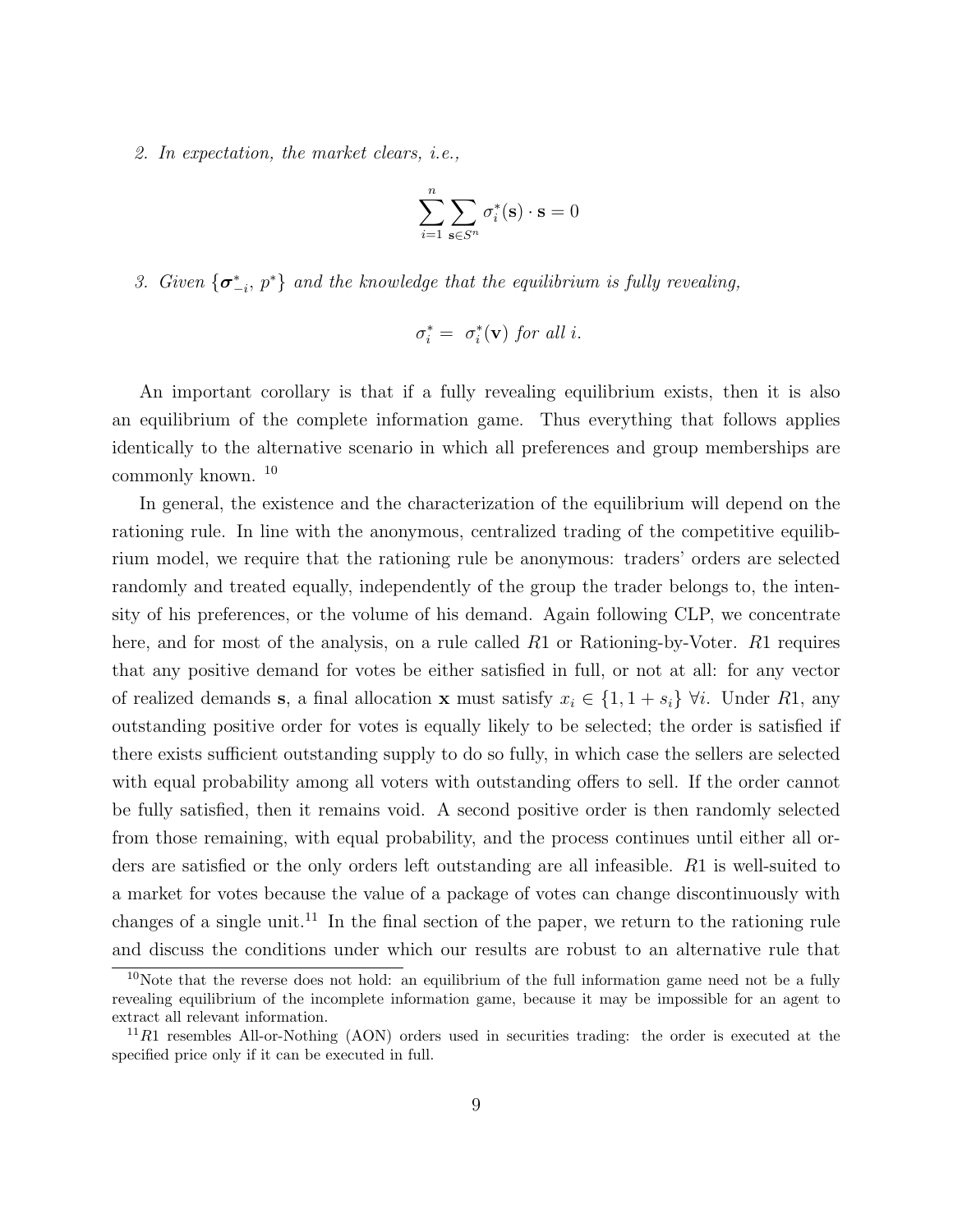allows for partially filled orders. Up to that point, all our results are to be read as relative to rationing rule R1.

An equilibrium with no trade always exists–if no-one else is trading, an individual is rationed with probability one–and is, trivially, fully revealing–strategies are identical to what they would be with full information. Our interest is in equilibria with trade.

If an equilibrium existed in pure strategies, market balance would hold not only ex ante but ex post, and no rationing would occur. We need to allow for mixed strategies and ex ante equilibrium because in a market for votes with two opposing groups of known sizes, no fully revealing competitive equilibrium with trade exists in pure strategies. This result is well-known<sup>12</sup> but we reproduce it here because it is the point of departure of our analysis.

**Remark.** For all n odd, m, F, and v, there is no price p<sup>\*</sup> and vector of strategies  $\mathbf{s}^*(\mathbf{v},p^*)$ such that  $s_i^*(\mathbf{v}, p^*) = \arg Max$  $s_i \in S$  $U_i(s_i, \mathbf{s}_{-i}^*, p^*)$  for all i and  $\sum_i s_i^*(\mathbf{v}, p^*) = 0$ , unless  $s_i^*(\mathbf{v}, p^*) = 0$ 0 for all i.

*Proof.* The logic is simple. If there is trade, for all  $p > 0$ ,  $\sum_{i \in m} s_i^*(\mathbf{v}, p) \in \{-m, (M - m + \mathbf{v})\}$  $1/2$ : if the aggregate demand of minority voters is positive, it must equal the minimum number of votes required to win; alternatively, at any positive price all losing votes must be offered for sale. But  $\sum_{i\in M} s_i^*(\mathbf{v}, p) \leq 0$ : in equilibrium, the aggregate demand by majority voters cannot be positive. In addition,  $\sum_{i \in M} s_i^*(\mathbf{v}, p) \neq -(M - m + 1)/2$ : if  $(M - m + 1)/2$ votes were traded, the remaining  $(M+m-1)/2$  votes collectively held by M voters would be worthless and thus offered for sale too. Thus for all  $p > 0$ ,  $\sum_{i \in m} s_i^*(\mathbf{v}, p) + \sum_{i \in M} s_i^*(\mathbf{v}, p) \neq$ 0. If  $p = 0$ ,  $\sum_{i \in m} s_i^*(\mathbf{v}, p) \ge (M - m + 1)/2$ ,<sup>13</sup> but  $\sum_{i \in M} s_i^*(\mathbf{v}, p) \ge -(M - m - 1)/2$ , because the only supply can come from M voters whose vote is not pivotal. Thus for  $p = 0$ ,  $\sum_{i \in m} s_i^*(\mathbf{v}, p) + \sum_{i \in M} s_i^*(\mathbf{v}, p) > 0.$ 

The question this paper addresses then is whether a fully revealing ex ante competitive equilibrium with trade exists, given the knowledge of  $m$  and  $M$ .

<sup>12</sup>Ferejohn (1974), Philipson and Snyder (1996), Piketty (1994), Kultti and Salonen (2005), Casella, Palfrey, Turban (2014)

<sup>&</sup>lt;sup>13</sup>We are assuming that at  $p = 0$ , voters on the losing side demand rather than sell votes. This is equivalent to the standard assumption that goods are in excess demand at 0 price.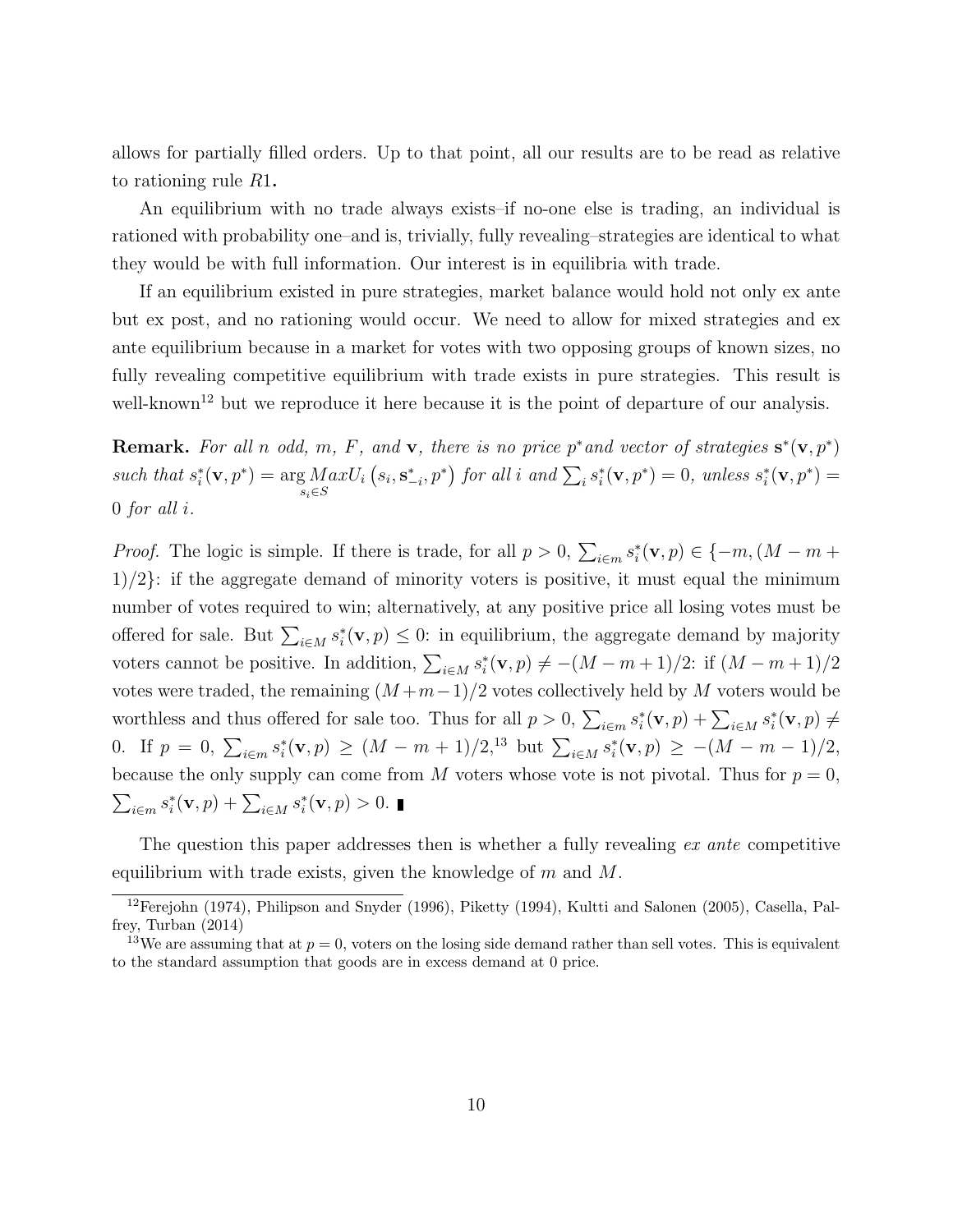### 3 Equilibrium Existence and Characterization

In this section we derive two theorems. Theorem 1 identifies a sufficient condition guaranteeing that an ex ante equilibrium with trade exists and provides a chracterization of such an equilibrium. Theorem 2 shows that with large electorates the sufficient condition must be satisfied with probability arbitrarily close to 1.

Given realized values **v**, we denote by  $v_{(1)}$  the highest realized value; by  $G \in \{m, M\}$  the group such that  $v_{(1)} \in G$ -the group to which the highest intensity individual belongs–, and by g the opposite group. We call  $\overline{v}_G(\overline{v}_g)$  the highest realized value in G  $(g)$  (thus by definition  $\overline{v}_G = v_{(1)}$ .<sup>14</sup> Finally, we denote by  $v_{(2)G}$  the second highest value in G:  $v_{(2)G} = \max(v_i \in \{G\})$  $\langle \overline{v}_G \rangle$ ).

**Theorem 1.** For all n odd, m, and F there exists a threshold  $\mu(n) \in (0,1)$  such that if  $\overline{v}_g \ge \mu(n)v_{(2)G}$ , there exists a fully revealing ex ante equilibrium with trade where  $\overline{v}_G$  and  $\overline{v}_g$ randomize between demanding  $\frac{n-1}{2}$  votes (with probabilities  $q_{\overline{G}} > 0$  and  $q_{\overline{g}} > 0$  respectively) and selling their vote, and all other individuals sell.

The theorem is proved in the Appendix. The expression for  $\mu(n)$  is not particularly informative but it is worth noting that  $\mu(n)$  is increasing in n for all  $n > 3$  and converges to  $1/2$  for large  $n^{15}$ . The condition  $\overline{v}_g \ge \mu(n)v_{(2)G}$  is necessary and sufficient for the existence of the equilibrium characterized in the theorem, and is thus sufficient for the existence of a fully revealing  $ex$  ante equilibrium with trade.<sup>16</sup> For clarity, recall that individual preferences are private information:  $\bar{v}_G$  and  $\bar{v}_g$ 's group memberships as well as a voter's own position in the values' ranking–whether as  $\bar{v}_G$  or  $\bar{v}_g$ , or not–are revealed in equilibrium.

The theorem says that if the condition is satisfied, an equilibrium exists that always assumes this form, regardless of the realized rankings in the values of the two groups. The equilibrium exists whether  $G = m$  or  $G = M$ , and, because  $\mu(n) < 1$  for all n, the equilibrium exists whether the two highest value voters are on opposite sides or on the same side, as long as  $\overline{v}_g \ge \mu(n)v_{(2)G}$ . The price p and the mixing probabilities,  $q_{\overline{G}}$  and  $q_{\overline{g}}$ , depend on  $\overline{v}_G$ ,

<sup>&</sup>lt;sup>14</sup>Throughout the paper, we use  $v_i$  to denote the value of i but also occasionally, with abuse of notation, the name of voter i. We use the notation  $v_{(1)}$  to indicate the highest draw, as opposed to the more standard  $v_{(n)}$ , for consistency with  $v_{(2)G}$ .

<sup>&</sup>lt;sup>15</sup>If  $n = 3, \mu = 2/3$ .

<sup>&</sup>lt;sup>16</sup>Theorem 1 does not state that no fully revealing equilibrium with trade exists if  $\overline{v}_g < \mu(n)v_{(2)G}$ . In a specific example  $(M = 3, m = 2)$ , we have constructed such an equilibrium for value realizations that violate the condition (Casella, Palfrey and Turban, 2014).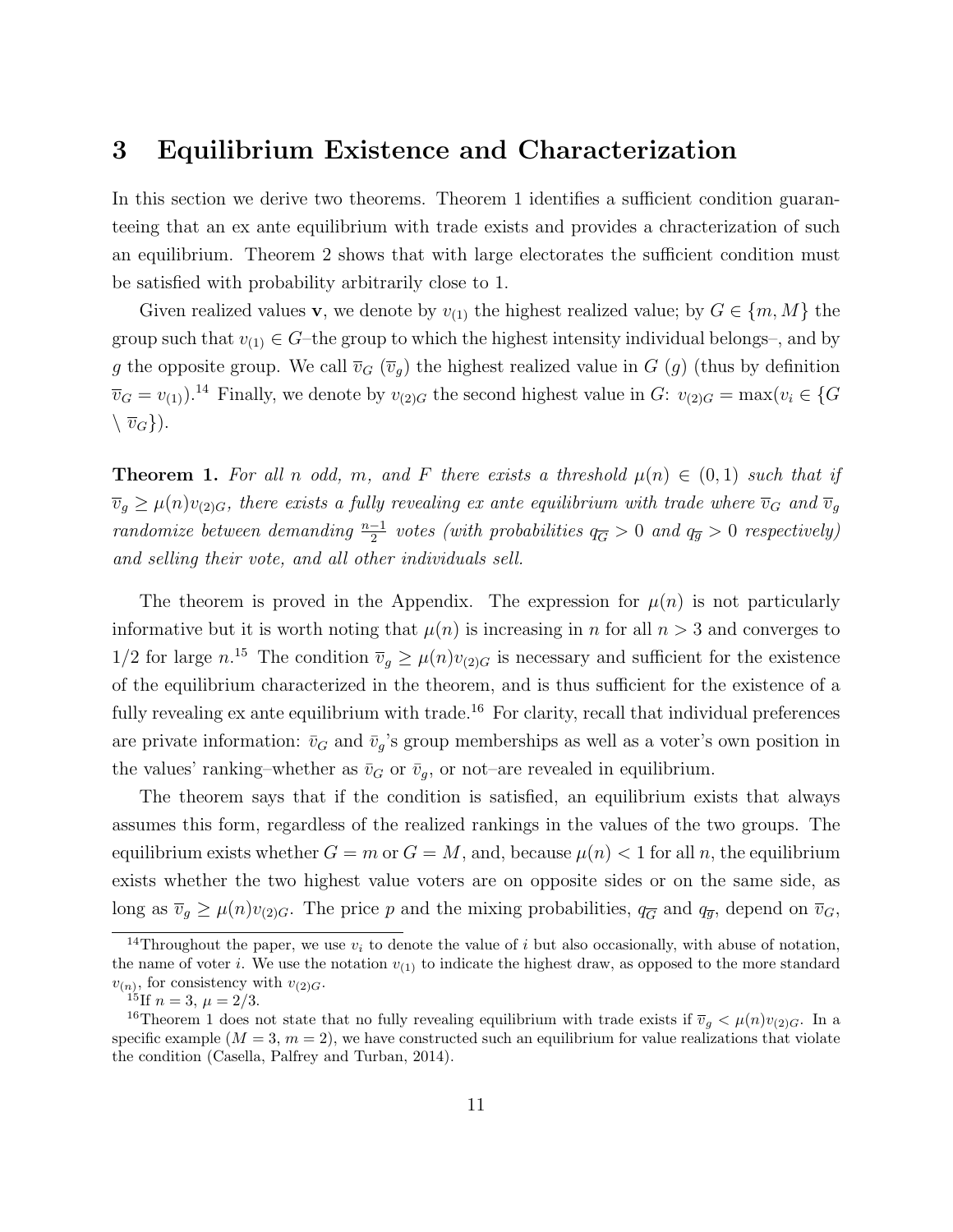$\overline{v}_q$ , and on whether  $G = m$ , or  $G = M$ , but the structure of the equilibrium is unchanged: the highest-value individual belonging to  $M$  and the highest-value individual belonging to  $m$  compete for dictatorship, while all others sell their votes.

When it exists, the equilibrium recalls the equilibrium in CLP. In that paper's symmetric environment, the competition for dictatorship is between the two highest-value individuals overall; here it is between the two individuals with highest value and opposite preferences. The robustness of the result to the different assumptions in the two models highlights a central aspect of markets for votes. Note the similarity to the equilibrium of an all-pay auction: all potential bidders but the two with highest values abstain from the contest; the two with highest values submit strictly positive bids with positive probability, and the bids are anchored by the property that the expected payoff of the second highest value bidder is zero.<sup>17</sup> By softening the requirement of exact market clearing, the concept of  $ex$  ante equilibrium brings to light the essential nature of a market for votes: votes have no value in themselves, and a well-functioning market for votes approximates an auction for decision power. The market allocates such power to one of the two individuals with the highest incentive to compete for it.

In the scenario studied here, with two opposing groups of different sizes, the equilibrium has a number of additional features. First, there is a positive probability that the only realized purchases are made by  $\overline{v}_M$ , that is, by the majority. The result is less paradoxical than it seems: all other majority members are offering their votes for sale, and  $\overline{v}_M$  buys to prevent the transfer of votes to the minority. Preemptive purchases by the majority are very plausible: any sponsor of a bill needs to worry about the support of his weakest allies. But to our knowledge they have no role in usual formalizations of vote trading. For the same reason, the equilibrium predicts intra-group trading with high probability for all  $m$ and M. Again, most voters are offering their vote for sale, and high value individuals need to preempt sales to the opposite group by their own weak allies.

Second, unless all of one's group votes are purchased, the winning majority will be larger than the minimal winning coalition. Thus in general the equilibrium predicts super-majority, a counter-intuitive result in a market for votes where votes command a positive price, the number of additional votes the minority needs to win is common knowledge, and all demands

<sup>&</sup>lt;sup>17</sup>Baye et al., 1996; Hillman and Riley, 1989; Siegel, 2009. With two known opposite sides, M and m, the auction model would exhibit Identity-Dependent Externalities (Klose and Kovenock, 2013), with the result that the equilibrium exists only under some condition–as indeed we also find here.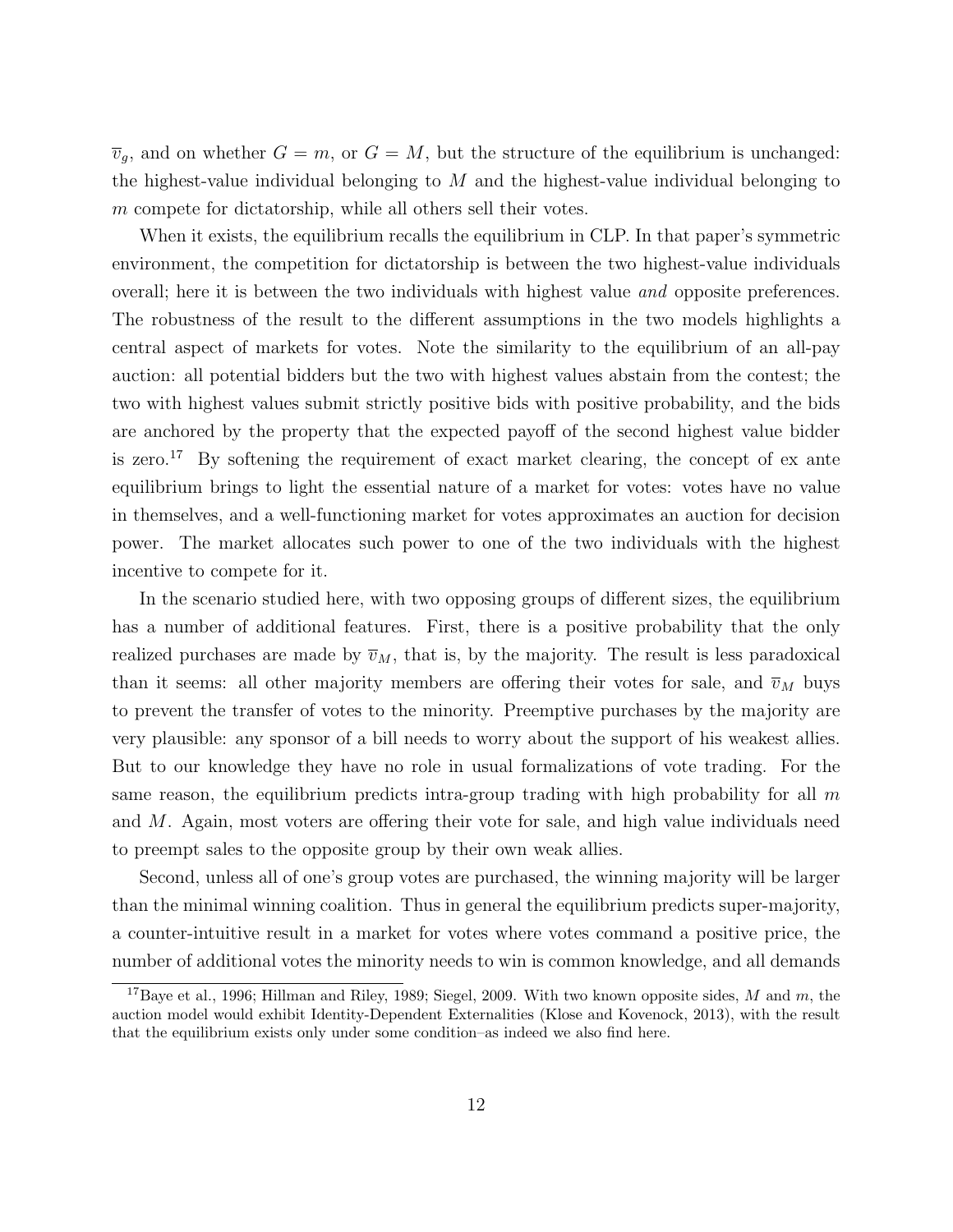are simultaneous.<sup>18</sup>

Characterizing the equilibrium mixing probabilities and the price provides a sharper picture of the equilibrium we have constructed. The condition for its existence is invariant to the group identity of the highest value individual (whether  $G = M$ , or  $G = m$ ), and the notation in Theorem 1 makes that clear. However  $q_{\overline{G}}$ ,  $q_{\overline{g}}$  and p are not invariant and can be expressed more transparently if we account for group membership explicitly. Call  $q_{\overline{m}}$  the probability with which  $\overline{v}_m$  demands  $(n-1)/2$  votes, and  $1-q_{\overline{m}}$  the probability with which  $\overline{v}_m$  offers his vote for sale, and similarly for  $q_{\overline{M}}$ . Proposition 1 follows from the proof of Theorem 1 in the Appendix:

**Proposition 1.** For all  $\bf{v}$  such that the equilibrium in Theorem 1 exists, there exist two thresholds,  $\rho(n)$  and  $\overline{\rho}(n)$ , with  $1/2 \leq \rho(n) < \overline{\rho}(n) < 1$  for all n, such that:

\n- 1. If 
$$
\overline{v}_m \geq \overline{\rho}(n)\overline{v}_M
$$
, then  $q_{\overline{m}} = 1$ ,  $q_{\overline{M}} = \frac{n-1}{n+1}$ , and  $p = \frac{2}{n+1}\overline{v}_M$ .
\n- 2. If  $\overline{v}_m \in (\underline{\rho}(n)\overline{v}_M, \overline{\rho}(n)\overline{v}_M)$ , then  $q_{\overline{m}} \in (\frac{n-1}{n+1}, 1)$ ,  $q_{\overline{M}} \in (\frac{n-1}{n+1}, 1)$ , and  $p \in (\frac{2}{n+1}\overline{v}_m, \frac{2}{n+1}\overline{v}_M)$ .
\n- 3. If  $\overline{v}_m \leq \underline{\rho}(n)\overline{v}_M$ , then  $q_{\overline{m}} = \frac{n-1}{n+1}$ ,  $q_{\overline{M}} = 1$ , and  $p = \frac{2}{n+1}\overline{v}_m$ .
\n

If the equilibrium exists, given the size of the electorate n,  $q_{\overline{n}}$ ,  $q_{\overline{M}}$ , and p depend exclusively on  $\overline{v}_m$  and  $\overline{v}_M$ . If the disparity in the two values is large enough, then the voter with higher value always demands  $(n - 1)/2$  additional votes, while the other randomizes between such a demand and offering his vote for sale; if the two values are instead close, then both voters randomize.<sup>19</sup> Strikingly, neither the equilibrium strategies nor the price depend on the relative size of the two groups. The value of  $m$  affects the probabilities of the inter-party ranking in the realizations of values v, but, given n and v, if the equilibrium exists,  $q_{\overline{m}}$ ,  $q_{\overline{M}}$ , and p are identical whether  $m = 1$  or  $m = M - 1$ . The intuition is clear: since all individuals but  $\overline{v}_m$  and  $\overline{v}_M$  always offer their vote for sale, the precise numerical advantage of the majority is irrelevant in equilibrium. Either  $\overline{v}_m$  too offers his vote for sale, and the majority wins, for any m; or  $\overline{v}_m$  demands  $(n-1)/2$  votes, and any demand by  $\overline{v}_M$ lower then  $(n-1)/2$  results in defeat with probability 1, for any m.

The details of the proposition tell us more. First, because  $\rho(n) < \bar{\rho}(n) < 1$ , there exists  $\overline{v}_m < \overline{v}_M$  such that  $q_{\overline{m}} > q_{\overline{M}}$ , but the reverse is never true. Thus not only do  $\overline{v}_M$  and  $\overline{v}_m$ 

<sup>18</sup>As remarked in the Introduction, a similar result in Groseclose and Snyder (1996) applies to a different model and has a different origin.

<sup>&</sup>lt;sup>19</sup>The two thresholds  $\rho(n)$  and  $\bar{\rho}(n)$  are defined precisely in the Appendix. Both converge to 1 at large n.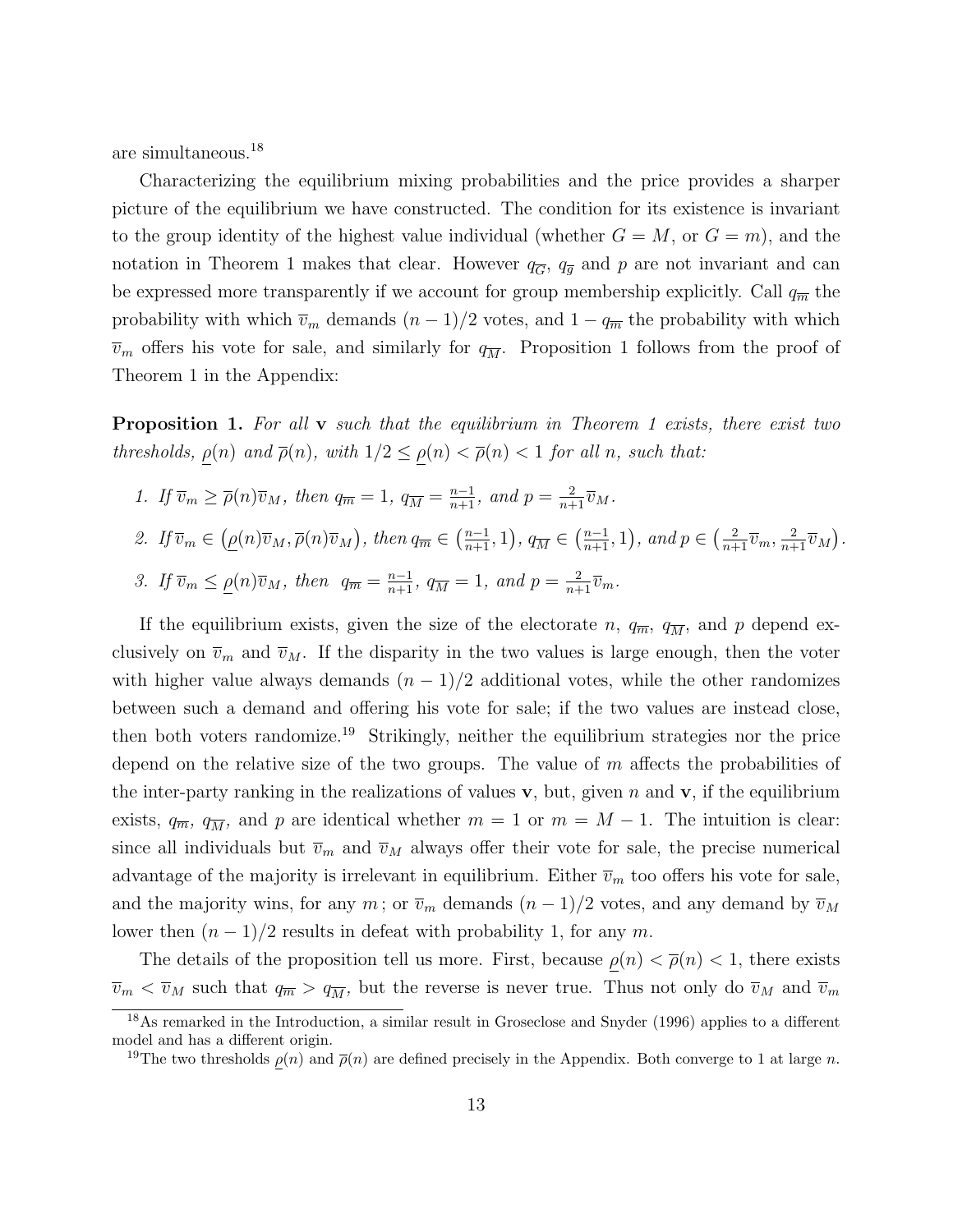demand the same number of votes, if they demand votes at all, but the minority's strategy is always weakly more aggressive. It is not difficult to see why: if no trade is concluded,  $\overline{v}_M$  is sure to win, while  $\overline{v}_m$  is sure to lose; the less desirable outside option predisposes  $\overline{v}_m$ towards buying. The same logic underlying the underdog effect in models of costly voting operates in a market for votes $^{20}$ .

Second, although demanding a majority requires demanding more votes in larger electorates, the price of a vote decreases at rate n. Using the expressions for  $\rho(n)$  and  $\overline{\rho}(n)$  in the Appendix, one can verify that a voter's expenditure,  $p \cdot \left(\frac{n-1}{2}\right)$  $\frac{-1}{2}$ ) if not rationed, is always bounded above by  $\min(\overline{v}_m, \overline{v}_M)$ . Thus not only is the expenditure always finite, but, as must be true in equilibrium, individuals always gain from having their demand satisfied.

We can then complement the proposition with the required condition for equilibrium existence, in each of the three cases. Consider for example case (1) and suppose  $n > 3$ . Because  $\mu(n) < 1/2 < \rho(n) < \bar{\rho}(n) < 1$  for all  $n > 3$ , if  $\bar{v}_m \in [\bar{\rho}(n)\bar{v}_M, \bar{v}_M]$ , then  $G = M$ , and  $\overline{v}_m > \mu(n)v_{(2)M}$  –hence if  $\overline{v}_m \in [\overline{\rho}(n)\overline{v}_M, \overline{v}_M]$ , the equilibrium exists. If  $\overline{v}_m > \overline{v}_M$ , then  $G = m$ , and existence of equilibrium requires the additional condition  $\overline{v}_M > \mu(n)v_{(2)m}$ . Hence  $Pr(\overline{v}_m \geq \overline{\rho}(n)\overline{v}_M, \overline{v}_M \geq \mu v_{(2)m})$  is the probability that the equilibrium exists and realized values falls under case (1). Using the same logic, no additional condition is required in case (2); case (3) requires  $\overline{v}_m \ge \mu v_{(2)M}$ . Thus, for all  $n > 3$ , in the equilibrium we have constructed:<sup>21</sup>

$$
\Pr(q_{\overline{m}} = 1) = \Pr(\overline{v}_m \ge \overline{\rho v}_M, \overline{v}_M \ge \mu v_{(2)m}) \equiv \Pr(\mathbf{v} \in A_m)
$$
  

$$
\Pr\left(q_{\overline{m}} \in \left(\frac{n-1}{n+1}, 1\right), q_{\overline{M}} \in \left(\frac{n-1}{n+1}, 1\right)\right) = \Pr(\underline{\rho v}_M < \overline{v}_m < \overline{\rho v}_M) \equiv \Pr(\mathbf{v} \in A)
$$
  

$$
\Pr(q_{\overline{M}} = 1) = \Pr(\overline{v}_m \le \underline{\rho v}_M, \overline{v}_m \ge \mu v_{(2)M}) \equiv \Pr(\mathbf{v} \in A_M),
$$

where we use the notation  $A_m$ ,  $A$ ,  $A_M$  as short-hands for the corresponding regions of the realizations of v. The subscript identifies the group of the voter who demands with probability 1. By Proposition 1, no other value realizations can support the equilibrium of Theorem 1, and no other strategies can be observed in such an equilibrium.

As n increases, the likelihood of realizations for which the equilibrium does not exist falls drastically. For instance, if F is uniform and  $\alpha = \frac{1}{3}$  $\frac{1}{3}$ , the equilibrium exists with probability

 $20$ Simon (1954), Gartner (1976); Levine and Palfrey (2007)

<sup>&</sup>lt;sup>21</sup>Because  $\mu(3) = 2/3 > 1/2$ , the case  $n = 3$  is slightly different (see the Appendix). We treat it separately in our proofs but to avoid clutter do not discuss it in the text.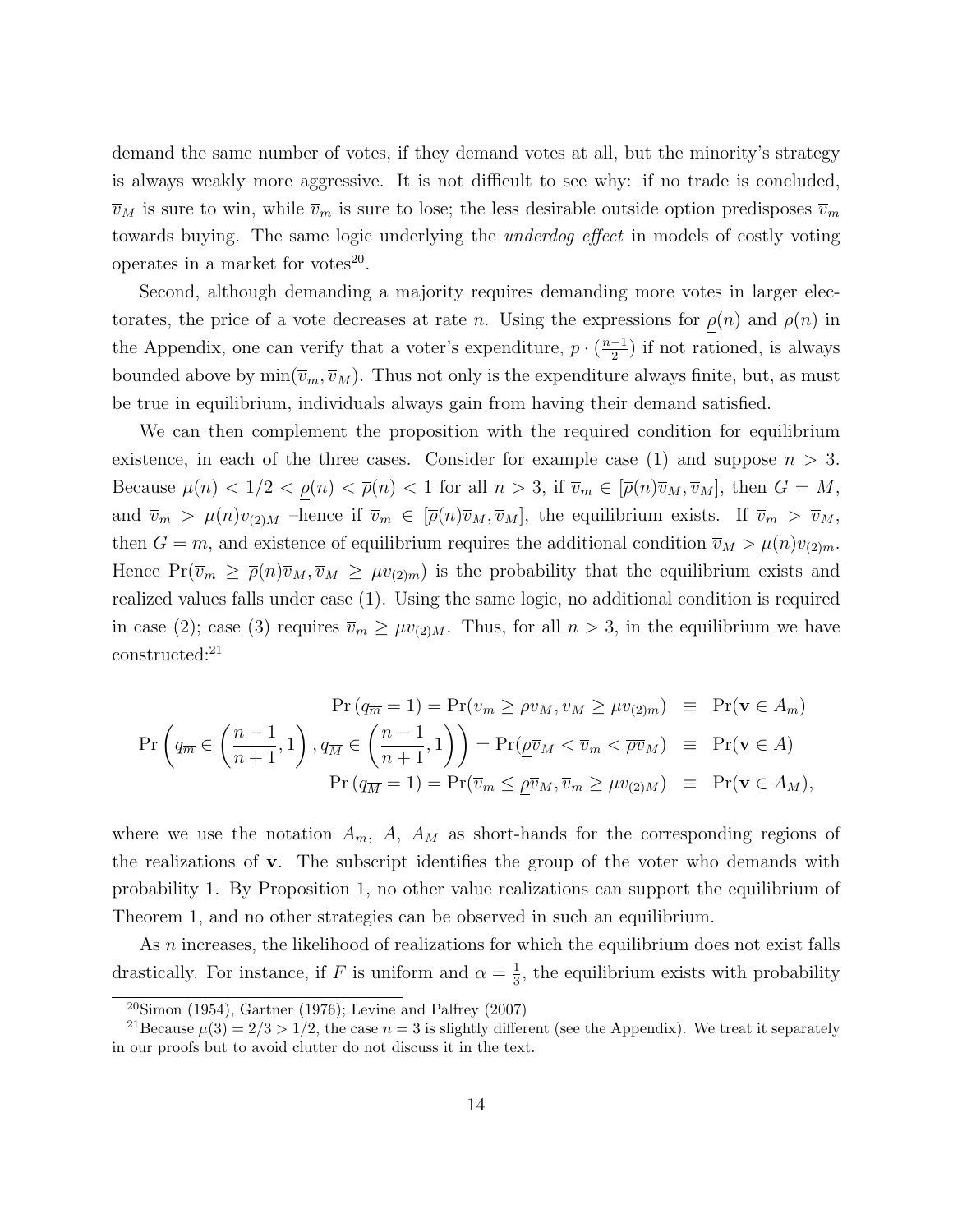98.3% with  $n = 9$ , and more than 99.9% with  $n = 21$ . More generally, if the minority is a non-vanishing fraction of the electorate,<sup>22</sup> then with independent draws from any common distribution F, at large n, both  $\overline{v}_q/\overline{v}_G$  and  $v_{(2)G}/\overline{v}_G$  must approach the upper bound of the distribution's support. It then follows that when the electorate is large, the restriction on realized values required for the existence of the equilibrium described in Theorem 1 is almost certainly satisfied. Indeed this is our second result. Suppose  $m = |\alpha n|$  for all n, where  $|\alpha n|$ is the largest integer not greater than  $\alpha n$ , and  $\alpha$  is a constant in  $(0, 1/2)$ . Adding a subscript n to indicate explicitly the dependence on the size of the market, we can state:

**Theorem 2.** Consider a sequence of vote markets. For any  $\alpha \in (0, \frac{1}{2})$  $(\frac{1}{2})$  and F,  $\lim_{n\to\infty}$  $Pr_n(\overline{v}_{g,n} \geq \mu(n)v_{(2)G,n}) = 1.$ 

*Proof.* The proof of the theorem is immediate. Given  $\mu(n) < 1/2$ , the theorem follows if  $\lim_{n\to\infty} \Pr_n(\overline{v}_{g,n} > 1/2) = 1$ . But  $\lim_{n\to\infty} \Pr_n(\overline{v}_{g,n} > 1/2) = \lim_{n\to\infty} 1 - [F(1/2)]^{\lfloor \alpha n \rfloor} = 1$ , and the result is established.

Theorem 2 implies that for large  $n$  the equilibrium described in Theorem 1 exists with probability that approaches 1. In addition, because in such an equilibrium the probabilities with which  $\overline{v}_G$  and  $\overline{v}_g$  demand  $(n-1)/2$  votes are bounded below by  $(n-1)/(n+1)$ , at large n both probabilities must also approach 1. Theorem 2 thus leads to the following Corollary:

Corollary 1. For any  $\alpha \in (0, \frac{1}{2})$  $\frac{1}{2}$ ) and F, Pr[ $\lim_{n\to\infty} q_{\overline{G},n}(\mathbf{v}) = 1$ ] = 1, and Pr[ $\lim_{n\to\infty} q_{\overline{G},n}(v)$  =  $|1| = 1$ 

### 4 Market Outcomes

### 4.1 Frequency of minority victories

The most unexpected feature of Theorem 1 is that when the equilibrium exists the market outcome depends on the size of the minority only indirectly. As we remarked, if the equilibrium exists, given realized values the expected outcome is the same whether there is a single minority voter or the minority comprises almost half of the electorate. Together with the weakly more aggressive minority strategy highlighted by Proposition 1, this result suggests

<sup>&</sup>lt;sup>22</sup>I.e.  $\frac{m}{n}$  is bounded away from 0 as  $n \longrightarrow \infty$ .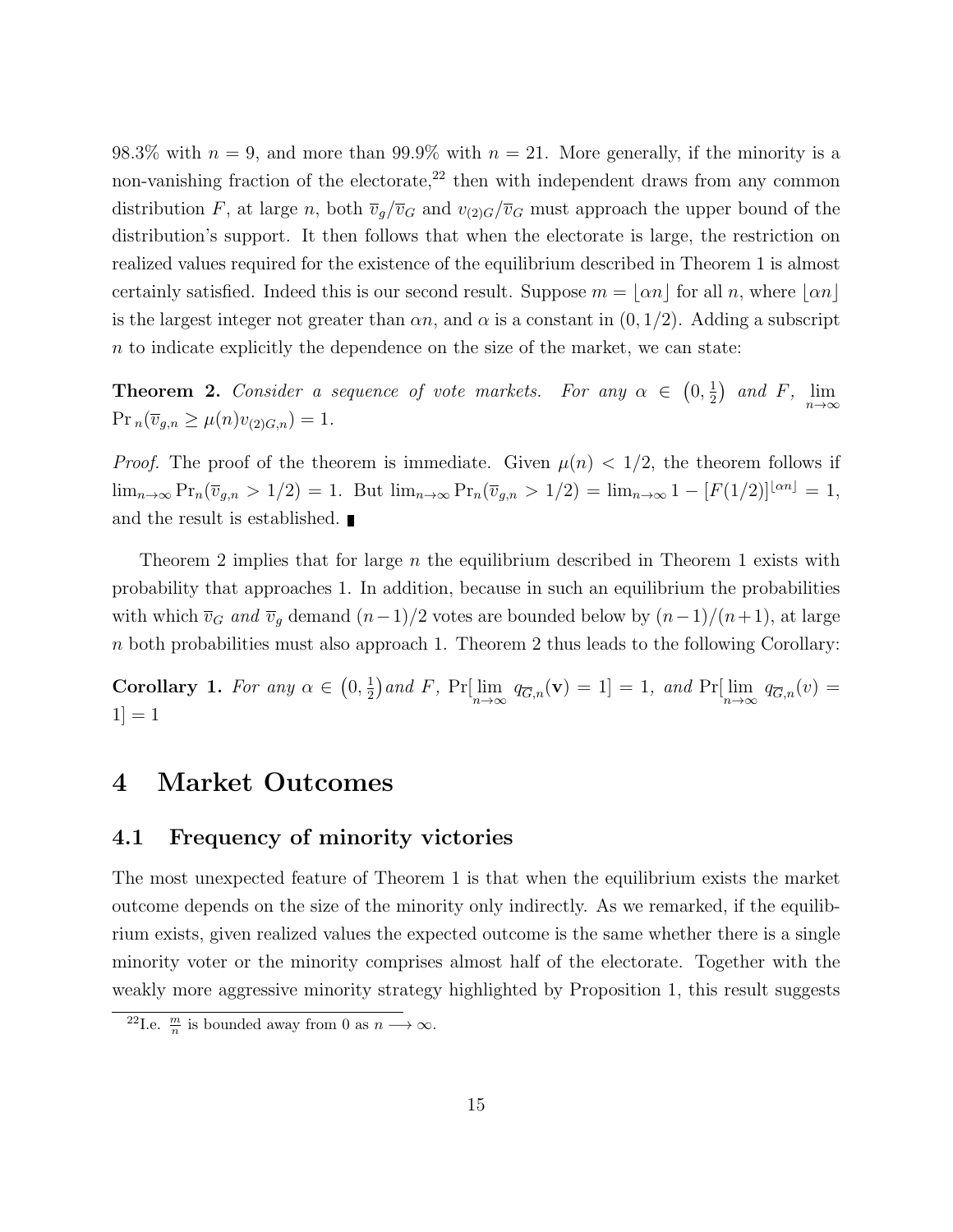a systematic vote market bias in favor of the minority group: a higher frequency of minority victories than efficiency dictates.

To evaluate this conjecture, we need to construct an equilibrium that exists for all value draws, and define an efficiency benchmark. Since an equilibrium with no trade exists trivially for all value realizations, we can construct an equilibrium such that if  $\overline{v}_g \ge \mu(n)v_{(2)G}$ , then trade occurs and the equilibrium of Theorem 1 is selected; if  $\overline{v}_g < \mu(n)v_{(2)G}$ , then no votetrading takes place and the majority wins with probability 1. Our equilibrium construction thus minimizes the frequency of minority victories when the condition is not met.<sup>23</sup> We call  $\theta_m$  the ex ante expected frequency of minority victories in such an equilibrium, before values are drawn. Recall that  $x(\mathbf{v})$  is a random variable denoting a final allocation of votes for a given value profile. Hence:  $\theta_m \equiv \Pr_F(\sum_{i \in m} x_i(\mathbf{v}) > \sum_{j \in M} x_j(\mathbf{v}))$ .

In line with the anonymity of the competitive market and of majority voting, we measure efficiency by ex ante efficiency, treating each voter identically–expected utility before the voter knows the group he belongs to and before values are drawn. Ex ante efficiency is equivalent to the utilitarian criterion: it is maximized when, for each realization of values, the group with higher aggregate value prevails. We call  $\theta_m^*$  the expected frequency of minority victories under this efficiency benchmark:  $\theta_m^* \equiv \Pr_F(\sum_{i \in m} v_i > \sum_{j \in M} v_i)$ . To evaluate whether a systematic pro-minority bias is indeed realized, in this section we compare  $\theta_m$  to  $\theta_m^*$ .

We begin by establishing a preliminary result. Because it can be of some general interest, we report it here as a separate lemma.

**Lemma 1.** For all distributions F, if all  $v_i$ ,  $i \in m$  and  $i \in M$  are i.i.d. with distribution F, then for all n and  $m, \theta_m^* \leq \frac{1}{1+\theta_m}$  $\frac{1}{1+\binom{M}{m}} \leq \frac{m}{n}$  $\frac{m}{n}$ .

The lemma is proved in the Appendix. It states that if values are i.i.d., then for any distribution  $F$  the expected share of value configurations such that the aggregate minority value is larger than the aggregate majority value, and thus a minority victory is efficient, cannot be larger than the share of the minority in the electorate. The statement is intuitive because it establishes an upper bound for  $\theta_m^*$  that holds for all F, n, and m and can be compared to  $\theta_m$ , the equilibrium fraction of expected minority victories.

Conditional on value realizations,  $\theta_m(\mathbf{v})$  is either characterized precisely by the strategies in Theorem 1, or equals 0, by our equilibrium construction, if the condition in Theorem 1

<sup>&</sup>lt;sup>23</sup>As noted earlier, equilibria with trade may exist when  $\overline{v}_g < \mu(n)v_{(2)G}$ , and thus the expected fraction of minority victories must be weakly higher than in our equilibrium construction.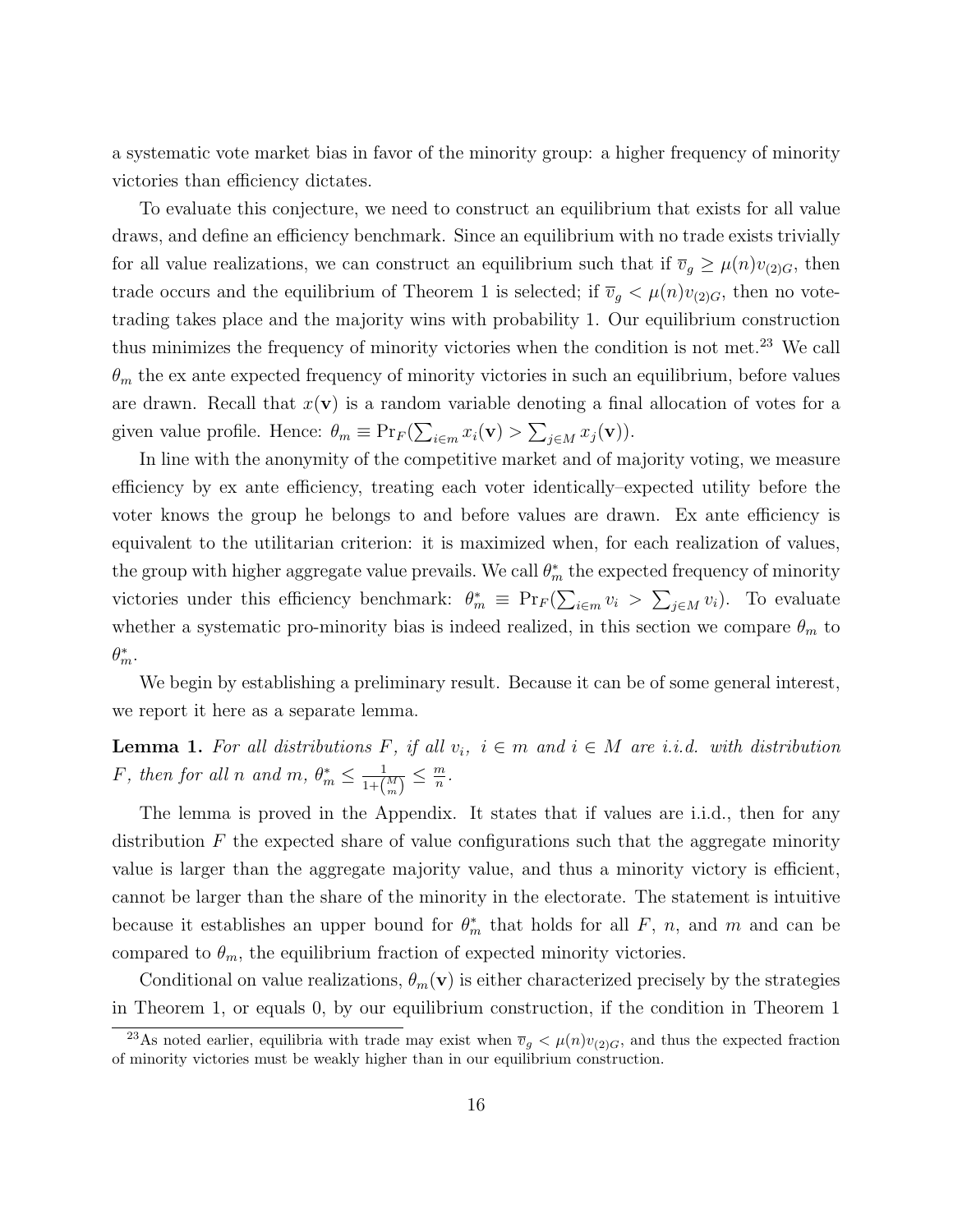is not satisfied. In particular, because under Theorem 1 the final votes' allocation depends only on the probability with which  $v_{\overline{m}}$  and  $v_{\overline{M}}$  demand votes, we can write:

$$
\theta_m(\mathbf{v}) = \begin{cases} q_{\overline{m}}(\mathbf{v})(1 - q_{\overline{M}}(\mathbf{v})) + \frac{1}{2} \cdot q_{\overline{m}}(\mathbf{v}) q_{\overline{M}}(\mathbf{v}) & \text{if } \overline{v}_g \ge \mu(n)v_{(2)G} \\ 0 & \text{if } \overline{v}_g < \mu(n)v_{(2)G} \end{cases}
$$

where the notation recognizes explicitly that the equilibrium buying probabilities  $q_{\overline{m}}$  and  $q_{\overline{M}}$ depend on the realized values **v**. Using the values of – or bounds on –  $q_{\overline{m}}$  and  $q_{\overline{M}}$  described in Proposition 1, we can thus find a lower bound for  $\theta_m$ :

$$
\theta_m \ge \left(\frac{n+3}{2(n+1)}\right) \Pr\left(\mathbf{v} \in A_m\right) + \left(\frac{n-1}{2(n+1)}\right) \left[\Pr\left(\mathbf{v} \in A_M\right) + \Pr\left(\mathbf{v} \in A\right)\right] \equiv \underline{\theta_m} \tag{3}
$$

with strong inequality if  $Pr(\mathbf{v} \in A) > 0$ . The probability of realizations in the different regions of the value space depends on F, and thus so does  $\theta_m$ . Yet, as we prove in the Appendix:

### **Proposition 2.** For all n, m, and F,  $\theta_m > \theta_m^*$ .

Relatively to utilitarian efficiency, the market, at least in the equilibrium we have characterized, always leads to excessive minority victories. Remarkably, the conclusion holds for all electorate sizes, regardless of the size of the minority and of the shape of the values distribution. An example can help in making the proposition concrete. Suppose that  $F$  is uniform. Figure 1 plots  $\theta_m$ , on the vertical axis, against  $m/n \equiv \alpha$  on the horizontal axis, with  $m = 1, ..., (n-1)/2$ . The different panels correspond to different values of n:  $n = 9, 15$ , and 21. In each panel, the 45<sup>0</sup> line thus equals  $m/n = \alpha$ , and by Lemma 1, since  $\theta_m^* \leq m/n$ , if  $\theta_m > m/n$ , it follows that  $\theta_m > \theta_m^*$ . The figure shows that  $\theta_m$  can be surprisingly large, especially at low  $m/n$ . For example, if  $m = 1$ ,  $\theta_m$  is 33 percent at  $n = 9$  (when m is 11 percent of the voters) and remains almost 29 percent at  $n = 21$  (when m is just below 5 percent of the voters).

In a large electorate, the expected fraction of equilibrium minority victories can be made precise. The result confirms the magnitude of the pro-minority bias at low  $m/n$  highlighted by Figure 1. The points of departure are Theorem 2 and its Corollary in the previous section: if  $n$  is large, with probability approaching 1, realized values satisfy the condition in Theorem 1, and again with probability approaching 1, voters  $\overline{v}_m$  and  $\overline{v}_M$  both demand  $(n-1)/2$  votes, while all other voters offer their votes for sale. An immediate and unexpected result then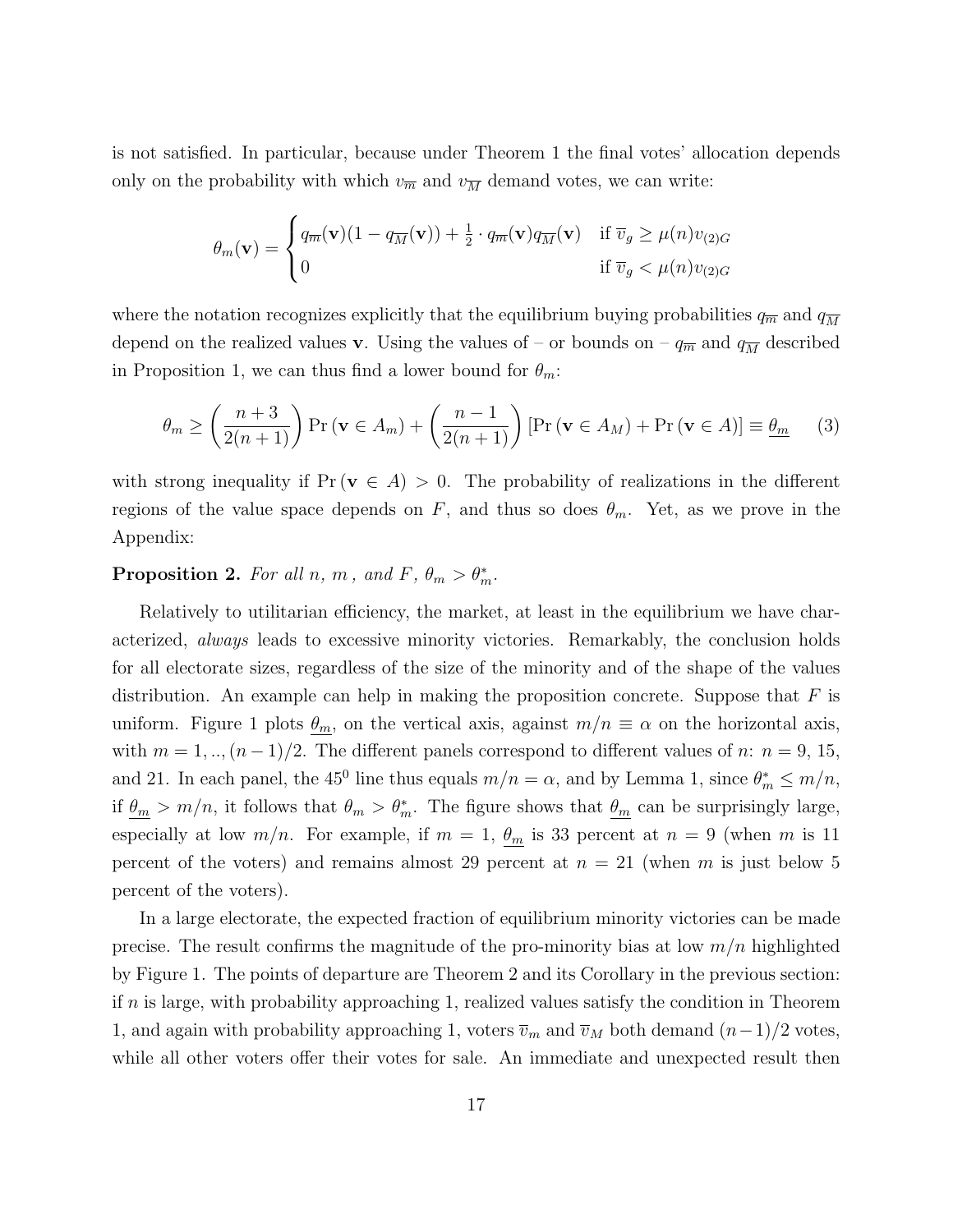

Figure 1: Lower bound on the probability of minority victories, as function of  $\alpha = \frac{m}{n}$  $\frac{m}{n}$ . Values are i.i.d. drawn from a uniform distribution.

follows: the final outcome depends exclusively on which one of  $\overline{v}_m$  and  $\overline{v}_M$  has his order filled, and since both have identical chances, both win with equal probability. Theorem 2 and its Corollary directly imply: <sup>24</sup>

**Proposition 3.** Consider a sequence of vote markets, such that for all n,  $m = \lfloor \alpha n \rfloor$ , with  $\alpha \in (0, \frac{1}{2})$  $\frac{1}{2}$ ). Then for any  $\alpha$  and F,  $\lim_{n\to\infty} \theta_{m,n} = \frac{1}{2}$  $\frac{1}{2}$ . Moreover, Pr $[\lim_{n\to\infty} \theta_{m,n}(\mathbf{v}) = \frac{1}{2}] = 1$ .

At sufficiently large market size, the minority is expected to win with probability arbitrarily close to  $1/2$ , for any minority share and for any distribution from which values are drawn. Note that the proposition is very strong; it states not only that the ex ante expected frequency of minority victories  $(\theta_m)$  converges to 1/2, but that the expected frequency of minority victories converges to  $1/2$  for all value realizations, except on a set with zero probability  $(\theta_m(\mathbf{v}) \longrightarrow 1/2)$ .

Given the previous results, the intuition is straightforward, but the result remains surprising. Whether the minority is 40 percent of the total electorate, 25 percent, or 10 percent, as long as it is not negligible, in a sufficiently large vote market there is an equilibrium such that the minority wins with probability  $1/2$  for any shape of the value distribution. After trade, the minority and the majority group are equally likely to control a majority of the votes. The market nullifies majority voting: following the will of the electorate becomes identical to flipping a coin.

<sup>&</sup>lt;sup>24</sup>For **v** satisfying the condition in Theorem 1,  $\theta_{m,n}(\mathbf{v})$  is a continuous function of  $q_{\bar{G},n}(\mathbf{v})$  and  $q_{\bar{g},n}(\mathbf{v})$ . By Theorem 2, its Corollary, and the continuous mapping theorem,  $\theta_{m,n}(\mathbf{v}) \longrightarrow 1/2$ .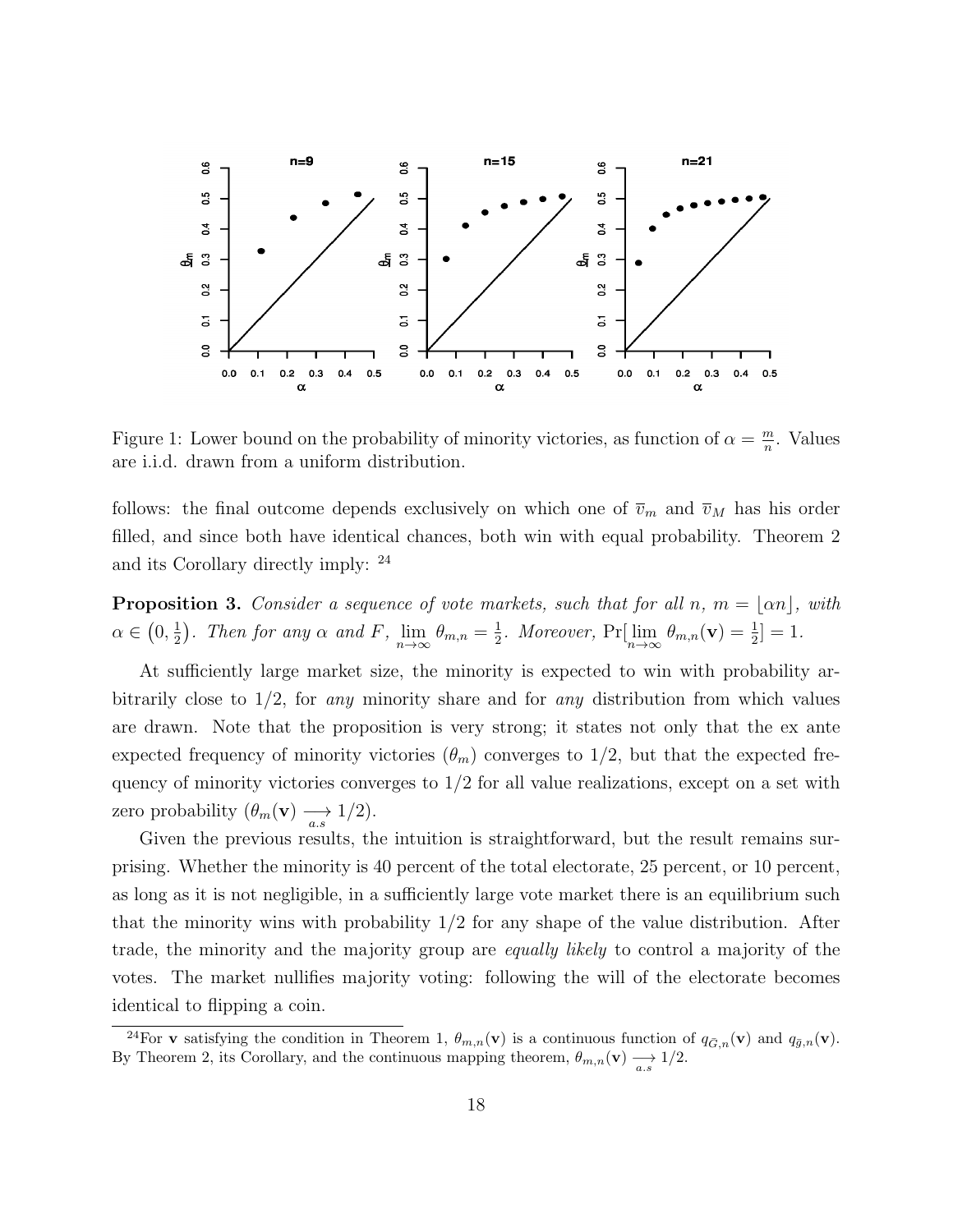Although Proposition 3 is a limit result, Figure 1 shows that convergence towards high fractions of minority victories can be very fast. We noted that, with F uniform, at  $n = 9$ ,  $m = 1$  corresponds to  $\theta_m = 0.33$ . Holding  $m = \lfloor n/9 \rfloor$ ,  $\theta_m$  grows quickly with n: it is already higher than 0.40 at  $n = 19$  (with only two voters belonging to the minority), and just below 0.45 at  $n = 27$ . The limit case is particularly stark but the logic it highlights underlies the small sample results as well.

#### 4.2 Welfare

Beyond the existence of a bias, we are finally interested in the welfare properties of the market. Since  $\theta_m > \theta_m^*$ , we know that the market falls short of efficiency. But how does the market compare to majority voting in the absence of vote trading? To address this question we need a direct comparison of  $\alpha$  ante utilities. We call W the  $\alpha$  ante expected utility in the equilibrium we have constructed, and  $W_0$  the ex ante expected utility in the absence of vote trading (i.e. with simple majority voting), and denote  $\mathcal{A} = A_M \cup A_m \cup A$ :

$$
nW = \int_{\mathbf{v} \in \mathcal{A}} \left[ (1 - \theta_m(\mathbf{v})) \sum_{i \in M} v_i + \theta_m(\mathbf{v}) \sum_{j \in m} v_j \right] dF^n(\mathbf{v}) + \int_{\mathbf{v} \notin \mathcal{A}} \left[ \sum_{i \in M} v_i \right] dF^n(\mathbf{v}) \quad (4)
$$

$$
nW_0 = \int_{\mathbf{v}} \left[ \sum_{i \in M} v_i \right] dF^n(\mathbf{v}) \quad (5)
$$

If  $n$  is small, the welfare comparison between the vote market and no-trade depends on the shape of the value distribution. Define  $E_F(v)$  and  $E_{F,n}(v_{(1)})$  as, respectively, the expectation of a random variable with distribution  $F$ , and the expectation of the maximum of an i.i.d. sample of size *n* drawn from  $F^{25}$  Then:

**Proposition 4.** For all F, n, and m, if  $E_F(v) > \frac{2(n-m)}{n(n-2m+1)} E_{F,n}(v_{(1)})$  then  $W < W_0$ .

Proposition 4 states that if  $F$ 's expected value is not too small relative to the expected highest order statistics, then expected welfare with the market must be lower than expected welfare with simple majority voting and no trade. Note that the condition it establishes is sufficient, not necessary. Predictably, the condition is more stringent–the market's relative performance improves–the larger is the minority. If we set  $m = \frac{n-1}{2}$  $\frac{-1}{2}$ , the condition simplifies to  $E_F(v) > \left(\frac{n+1}{2n}\right)$  $\frac{2n+1}{2n} E_{F,n}(v_{(1)})$ , a stricter requirement guaranteeing  $W < W_0$  for all m and n.

<sup>&</sup>lt;sup>25</sup>We use the notation  $E_{F,n}(v_{(1)})$ , as opposed to  $E_F(v_{(n)})$ , for consistency with  $v_{(1)}$ .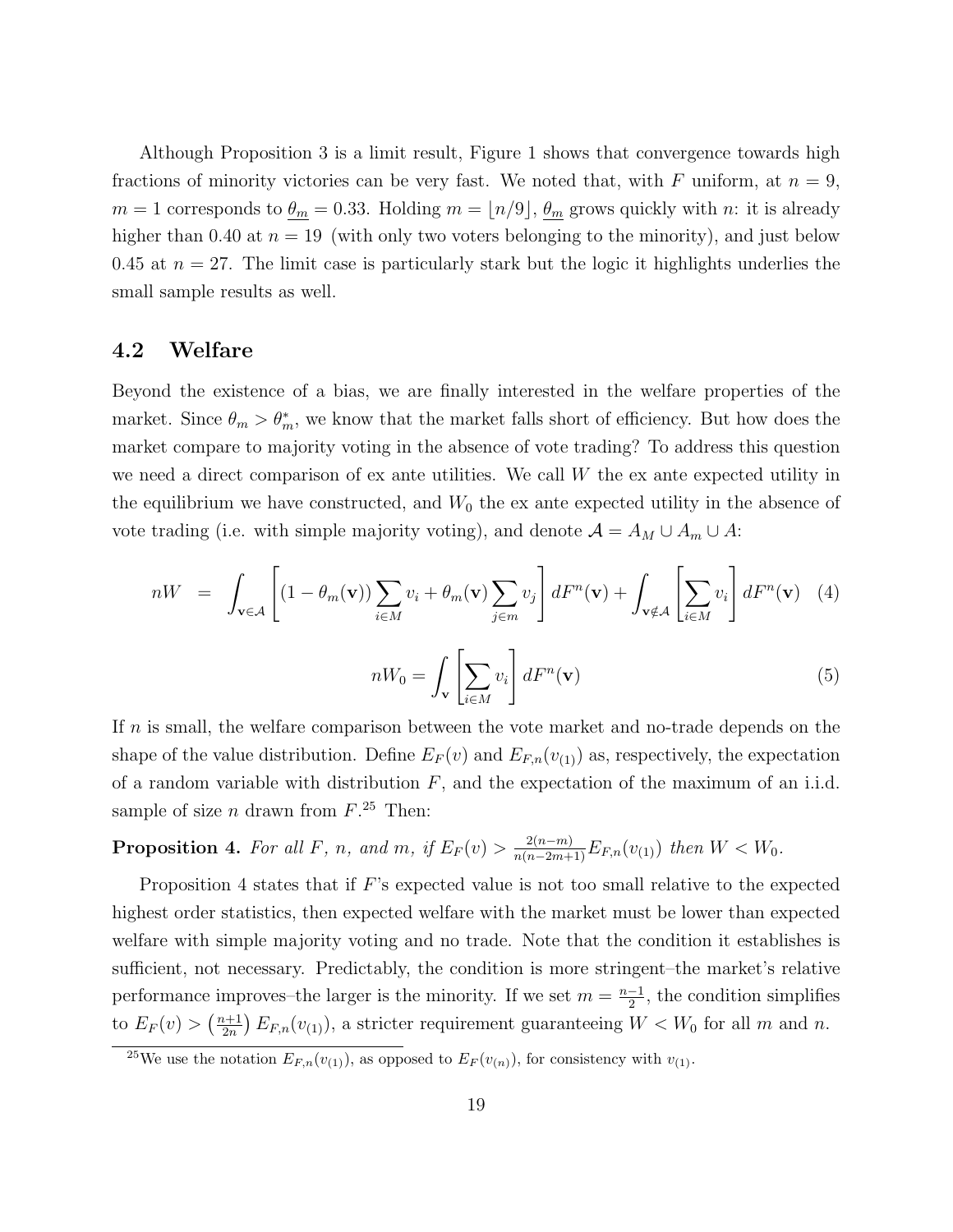Why is the ratio  $Ev/Ev_{(1)}$  important?<sup>26</sup> In the best of cases, i.e. when  $\overline{v}_m = v_{(1)}$ , a minority victory means that the smaller side prevails, reflecting the realization among its members of a particularly high value. The higher is the ratio  $Ev/Ev_{(1)}$ , the smaller is the expected distance between the high outlier and the other realized values, and the more costly is the neglect of the majority's larger size. Suppose for example that  $F = v^b$ , with  $b > 0$ . Then  $Ev/Ev_{(1)} = (bn+1)/(bn+n)$ , a ratio increasing in b. The condition in the proposition is satisfied for all  $b > 1/(n-2m)^{27}$ 

The complications tied to the specific shape of  $F$  disappear when the market is large. Setting  $m = |\alpha n|$ , the condition in Proposition 4 becomes:

$$
E_F(v) > \frac{2(1-\alpha)}{n(1-2\alpha)+1} E_{F,n}(v_{(1)}) \Longrightarrow W_n < W_{0n}.
$$

For any  $\alpha < 1/2$ ,  $\lim_{n \to \infty} \frac{2(1-\alpha)}{n(1-2\alpha)+1} = 0$ : at very large *n* the condition is always satisfied, for any  $F$ . As in the previous asymptotic results, the finding can be stated in stronger terms: the welfare ranking holds not only in expected terms but as almost sure convergence; that is, in the limit, for all realizations of values, except a zero probability set: $^{28}$ 

**Proposition 5.** Consider a sequence of vote markets. For any  $\alpha \in (0, \frac{1}{2})$  $(\frac{1}{2})$  and F,  $\lim_{n\longrightarrow\infty} (W_n/W_{0n}) = \frac{1}{2(1-\alpha)} < 1.$  Moreover:  $\Pr[\lim_{n\longrightarrow\infty} \frac{W_n(\mathbf{v})}{W_{0n}(\mathbf{v})} = \frac{1}{2(1-\alpha)}$  $\frac{1}{2(1-\alpha)}]=1.$ 

For any non-trivial minority size and for any distribution of values, with a sufficiently large electorate vote-trading lowers welfare. Note the contribution of the proposition. The

$$
nW_n(\mathbf{v}) = \left[ (1 - \theta_{m,n}(\mathbf{v})) \sum_{i \in M} v_i + \theta_{m,n}(\mathbf{v}) \sum_{j \in m} v_j \right]
$$

In addition for any such **v**, by Theorem 1,  $\theta_{m,n}(\mathbf{v}) \in \left[\frac{n-1}{2(n+1)}, \frac{n+3}{2(n+1)}\right]$ . Thus, for such values:

$$
nW_n(\mathbf{v}) \in \left[\frac{n-1}{2(n+1)}\sum_{i=1}^n v_i, \frac{n+3}{2(n+1)}\sum_{i=1}^n v_i\right]
$$

Theorem 2, the continuous mapping theorem, and the strong law of large numbers then give us immediately  $W_n(\mathbf{v}) \longrightarrow Ev/2$ . But by (5) and the strong law of large numbers,  $W_{0,n}(\mathbf{v}) \longrightarrow (1-\alpha)Ev$ . Using the continuous mapping theorem a final time, we then obtain  $(W_n(\mathbf{v})/W_{0,n}(\mathbf{v})) \longrightarrow \frac{1}{a.s} \frac{1}{2(1-\alpha)}$ .

<sup>&</sup>lt;sup>26</sup>We omit the subscript  $F$ , trusting that there will be no confusion.

<sup>&</sup>lt;sup>27</sup>Given a specific F, tighter conditions can be found. We show in Casella and Turban (2012) that if  $F = v^b$ , then  $EW < EW_0$  if  $b \ge 1$ , a tighter bound which includes the uniform distribution.

 $28$ For all v that satisfy the condition in Theorem 1: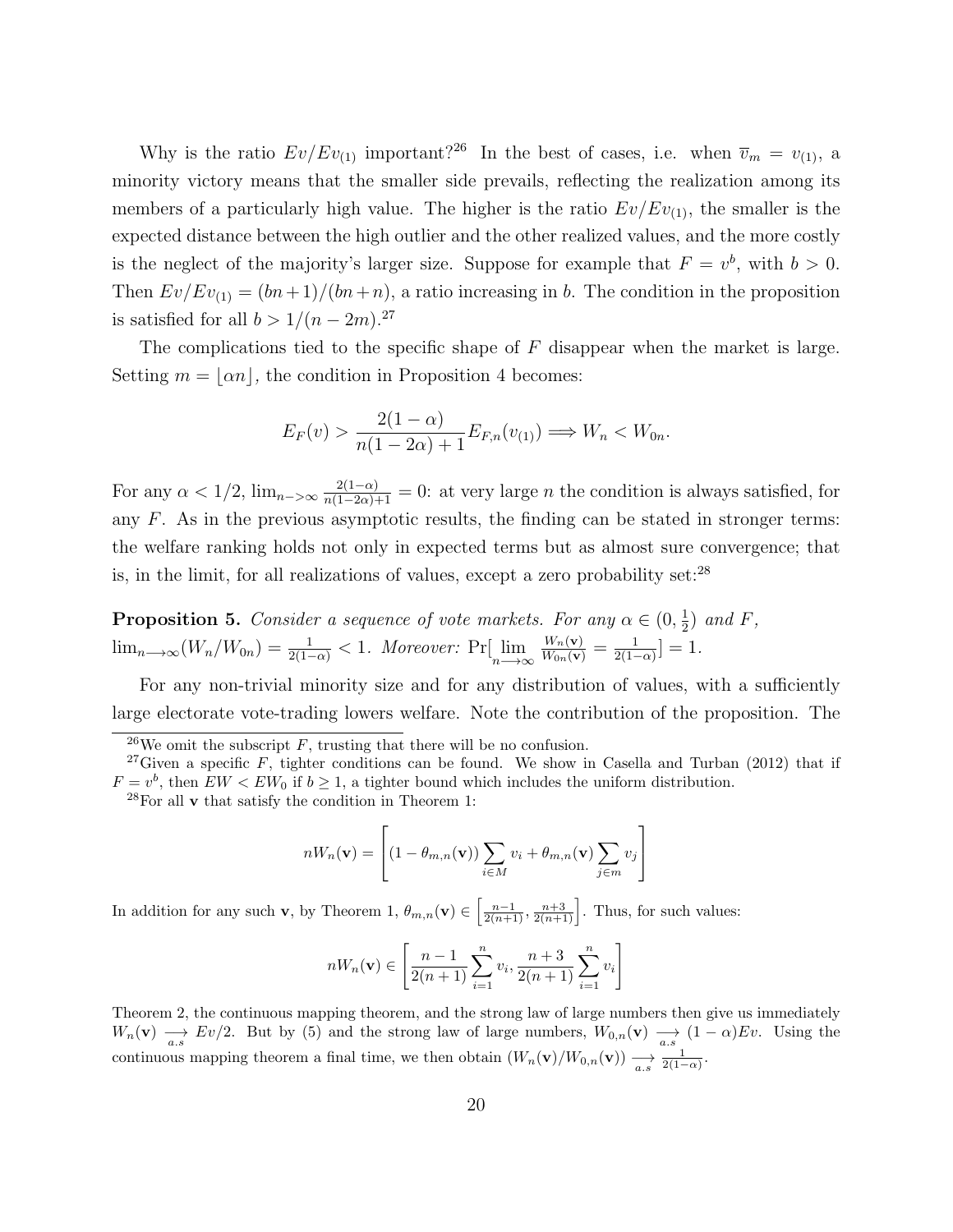assumption of i.i.d. value draws implies that, in terms of ex ante expected utility, majority voting without trade must be asymptotically efficient. But there is no a priori reason why a market for votes should not be. If the price becomes negligible (as the probability that a single vote be pivotal becomes negligible), a market for votes could in principle support an equilibrium with negligible minority victories, and negligible efficiency losses. By Proposition 3, however, we know that this is not the case: the minority is always expected to win as frequently as the majority wins. As a result, the efficiency loss is both precisely quantifiable and significant. If the minority is a third of the electorate, for example, the loss in ex ante utility is 25 percent; if it is 15 percent, the loss is more than 40 percent.

### 5 Robustness of the equilibrium

#### 5.1 Alternative information assumptions

We described the model in Section 2 by stating that both the precise values of  $m$  and  $M$  and the compositions of the two group are commonly known. As mentioned earlier, however, our results extend to a range of different informational scenarios.

Knowing the exact composition of each group–which voter belongs to which group–plays no role in the analysis because demands in the competitive market are anonymous. The assumption that group membership is known seems preferable in the case of small committees and inappropriate in the case of a large electorate. Both scenarios are consistent with the equilibrium we have characterized.

Exact knowledge of the sizes of the two groups is not required either. Theorem 1 relies on one central assumption: each voter knows that a majority and a minority exist and knows which group he belongs to. Given this, the proof does not depend on precise information on the values of m and M. In particular, equilibrium strategies do not require individuals to form expectations of the two group sizes. Intuitively, the exact sizes are irrelevant because in equilibrium, for any  $m$  and  $M$ , the only two demands with positive probability correspond to  $(n-1)/2$  votes, while everyone else sells. The results on the expected frequency of minority victories and on ex ante expected utility also hold unchanged if there is uncertainty about group sizes: because they hold for any  $m$  and  $M$ , they hold when the sizes are uncertain<sup>29</sup>.

<sup>&</sup>lt;sup>29</sup>In the case of large electorate, suppose  $m = |\alpha n|$ , where  $\alpha$  is a random variable distributed according to some CDF H over  $[a, b]$  with  $a > 0$ ,  $b < \frac{1}{2}$ . For the proof of Theorem 2, note that  $P(\bar{v}_g \ge \mu(n)v_{(2)G}) \ge$  $P(\bar{v}_g \ge \frac{1}{2}) \ge 1 - [F(1/2)]^{\lfloor an \rfloor}$ . For  $a > 0$ ,  $\lim_{n \to \infty} 1 - [F(1/2)]^{\lfloor an \rfloor} = 1$ . The result follows. For Propositions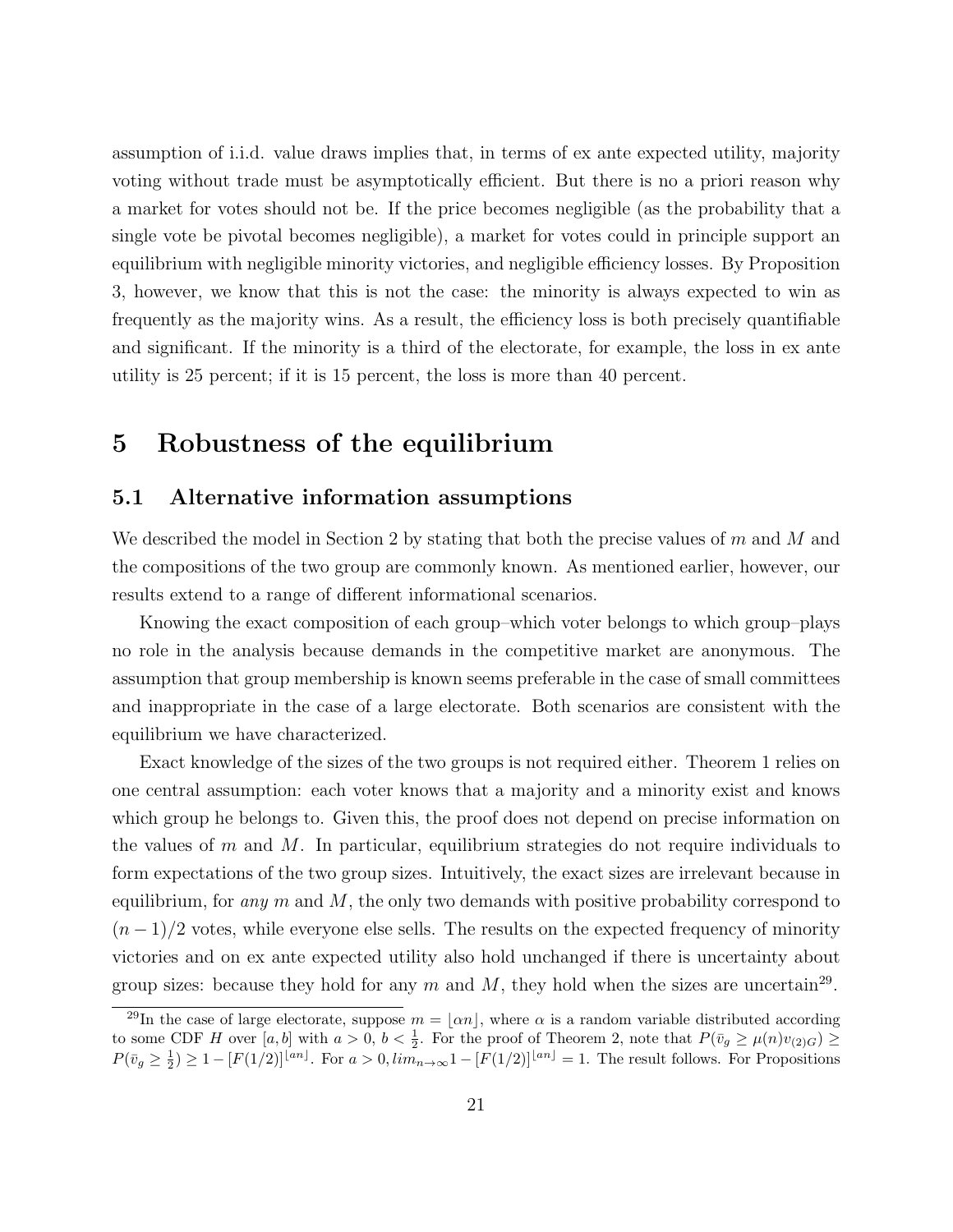The results are robust not only to introducing more uncertainty, but also to the opposite change in assumptions: introducing more information. Because of the focus on a fully revealing equilibrium, the analysis remains identical if we assume that demands are not anonymous, so that not only m and M and the groups' composition are publicly known, but so is the identity of the voter expressing each demand. In fact, as noted previously, full revelation in equilibrium means that the results remain identical when all voters' preferences are public information – not only the direction of preferences but also the realized value for each voter. The assumption of complete information would allows us to substitute knowledge of the full competitive message with rational beliefs about strategies. Influential voices in the literature defend knowledge of both the equilibrium price and demands as the correct understanding of competitive equilibrium (Hurwicz (1977) and Mount and Reiter (1974)). It remains, however, a high informational requirement. In some situations, especially with small committees and members who interact regularly, full information on preferences may be a better modeling alternative.

### 5.2 An alternative rationing rule

The equilibrium strategies appear extreme: individuals either demand a majority of votes or sell. As in CLP, we want to verify that this is not an artefact of the all-or-nothing rationing rule (either an order is fully filled or it is passed over). CLP consider the following alternative rule, which they call R2, or rationing-by-vote. If voters' orders result in excess supply, the votes to be sold are chosen randomly from each seller, with equal probability. If instead there is excess demand, any vote supplied is randomly allocated to one of the individuals with outstanding purchasing orders, with equal probability. An order remains outstanding until it has been completely filled. When all supply is allocated, each individual who put in an order must purchase all units that have been directed to him, even if the order is only partially filled. Formally, we require  $x_i \in \{0, 1, 2, \ldots, 1+s_i\}$  for any x in the support of  $R_2(s)$ . Like  $R_1, R_2$  is anonymous. Contrary to  $R_1$ , it guarantees that only one side of the market

<sup>2</sup> and 4, we have not verified whether almost sure convergence holds when  $\alpha$  is uncertain, but the results on expectations extend immediately. For Proposition 3, denote  $\theta_{m,n}(\alpha)$  the expected fraction of minority victories, given  $\alpha$ . Hence  $\theta_{m,n} = \int_a^b \theta_{m,n}(\alpha) dH(\alpha)$ . For all  $\alpha$ ,  $\theta_{m,n}(\alpha) \to \frac{1}{2}$ . In addition, for all  $n, \alpha$ ,  $|\theta_{m,n}(\alpha)| < 1$ . Hence by the bounded convergence theorem,  $\theta_{m,n} \to \int_a^b \frac{1}{2} dH(\alpha) = \frac{1}{2}$ . Identical reasoning can be used for Proposition 5. For any given  $\alpha$ , denote  $W_n(\alpha)$  the equilibrium welfare. Thus  $W_n$  =  $\int_a^b W_n(\alpha) dH(\alpha)$ . For all  $\alpha$ ,  $W_n(\alpha) \to \frac{Ev}{2}$ , and for all  $n, \alpha$ ,  $|W_n(\alpha)| < 1$ . By the bounded convergence theorem,  $W_n \to \int_a^b \frac{Ev}{2} dH(\alpha) = \frac{Ev}{2}$ . We can proceed likewise for  $W_0$ .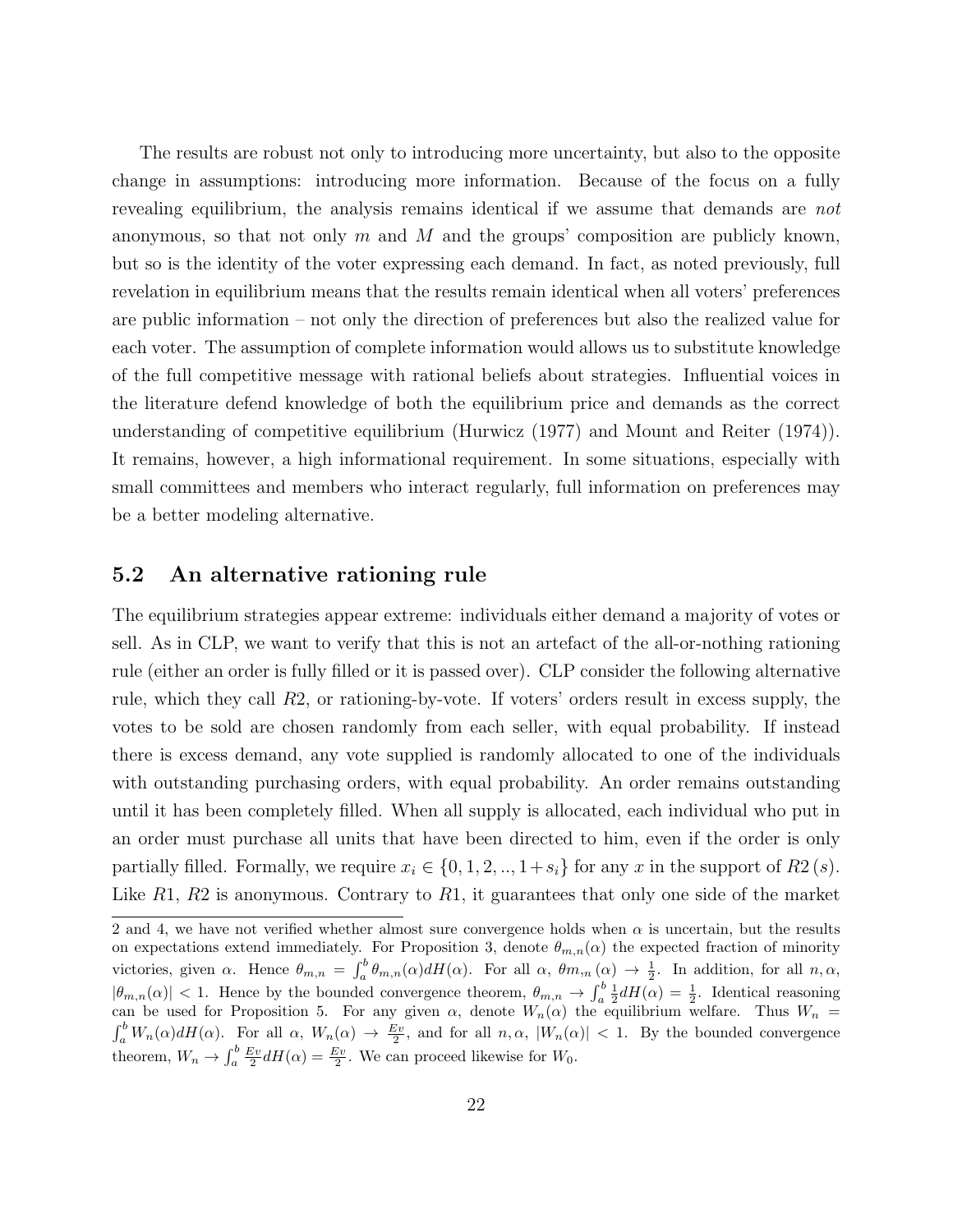is ever rationed, but its requirement that partially filled orders be accepted seems ill-suited to a market for votes, where the value of votes hinges on pivotality, and thus on the exact number of votes transacted.

At  $n = 3$ , R2 and R1 are identical and Theorem 1 applies. Suppose then  $n > 3$ :

**Theorem 3.** Suppose  $R2$  is the rationing rule. For all n odd, m, and F there exists a threshold  $\mu(n) \in (0,1)$  such that if  $\overline{v}_g \geq \mu_{R2}(n) Max[v_{(2)G}, v_{(2)g}]$ , there exists a fully revealing ex ante equilibrium with trade where  $\overline{v}_G$  and  $\overline{v}_g$  randomize between demanding  $(n - 1)/2$ votes (with probabilities  $q_{\bar{c}}$  $\frac{\partial G}{\partial G} > 0$  and  $q'_{\overline{g}} > 0$  respectively) and selling their vote, and all other individuals sell.

The theorem is proved in Appendix B. Its similarity to Theorem 1 is apparent. There are two main differences: first, the thresholds in the two theorems differ, and  $\mu_{R2}(n)$  $\mu(n)$ , implying that the equilibrium exists under R2 under more restrictive conditions than under R1. In particular,  $\lim_{n\to\infty} \mu_{R2}(n) = \infty$ : whereas under R1 the probability that the equilibrium exists in a very large market converges to 1, the probability converges to 0 under R2. Second, as can be verified in the Appendix, when the equilibrium exists, the equilibrium price  $p'$  is consistently lower than  $p$ , the equilibrium price under  $R1$ . The intuition is clear: when both  $\overline{v}_G$  and  $\overline{v}_g$  submit demands for  $(n-1)/2$  votes, one of the two will receive and be charged for  $(n-3)/2$  votes, useless votes, since the opponent will hold a majority. To compensate for this risk, the equilibrium price must be lower.<sup>30</sup>

The choice of rationing rule poses a number of interesting but challenging questions. We know that in general the equilibrium must depend on the exact rule, and we can debate whether the rationing rule is better thought of as part of the institution, controlled by the market designer, or as part of the equilibrium, and interpreted as reduced form for the complex, decentralized system of search that underlies the trades.<sup>31</sup> Our goal here is not to address these broad questions but to make a narrower point: Theorem 3 shows that the equilibrium discussed in this paper is not the artefact of one specific rationing rule, and in particular of the all-or-nothing nature of R1.

<sup>&</sup>lt;sup>30</sup>There is a third difference as well. As the proof in Appendix B makes clear, the condition  $\overline{v}_g \ge$  $\mu_{R2}(n)Max[v_{(2)G}, v_{(2)g}]$  is sufficient for the existence of the equilibrium in Theorem 3–there are value realizations for which weaker conditions are necessary–whereas under  $R1$  the condition in Theorem 1 is necessary and sufficient for the equilibrium characterized there.

<sup>&</sup>lt;sup>31</sup>See for example Green (1980) for a compelling exposition of the second interpretation.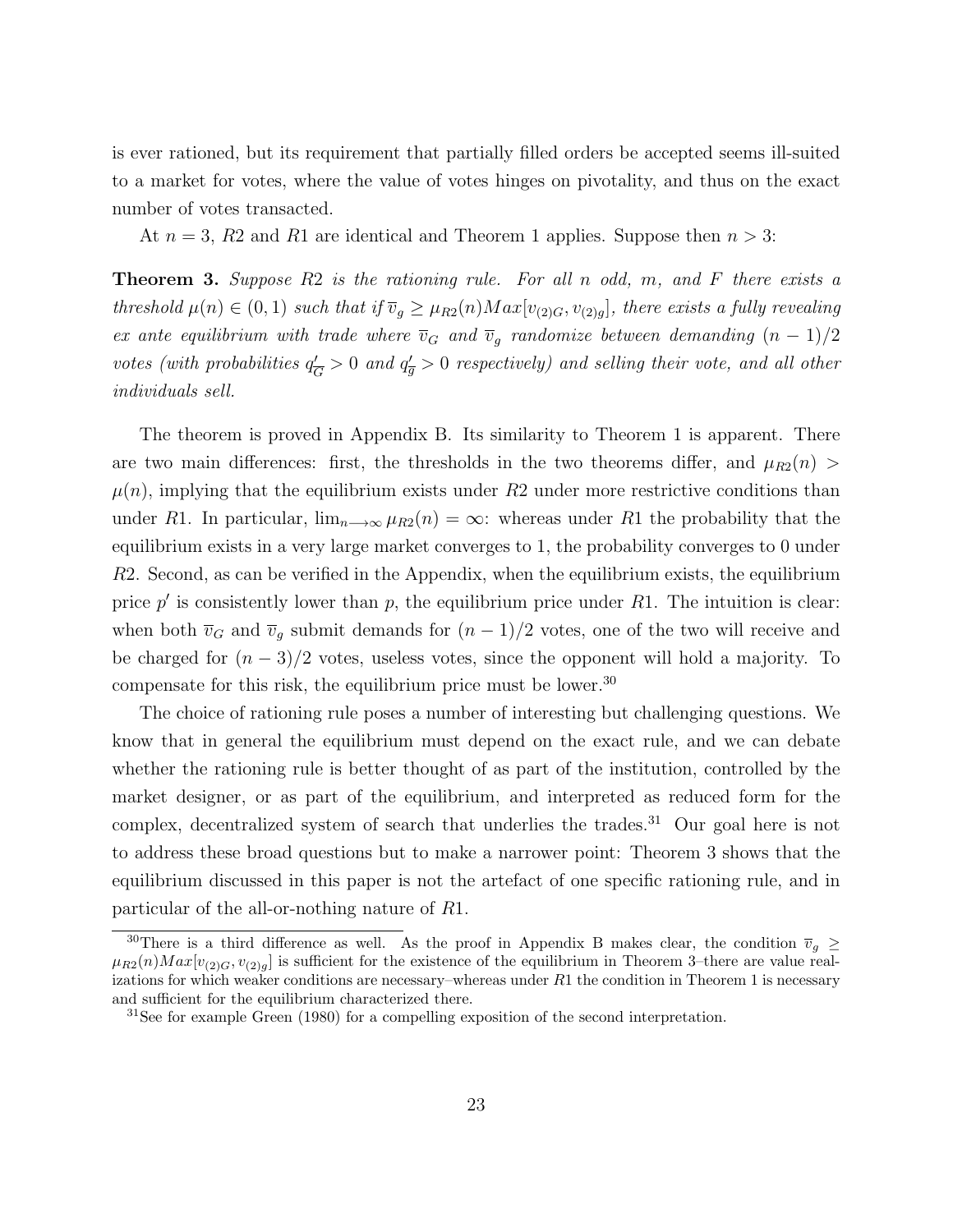#### 5.3 Correlated and not identically distributed values

We have assumed so far that values are independent both across groups and within groups, and identically distributed according to some distribution  $F$ . The assumption allowed us to provide simple closed form solutions, but the logic of the arguments shows that neither independence nor a common distribution are necessary for our more substantive results. Theorem 1 states a sufficient condition for a trading equilibrium that depends only on the existence of a sufficient wedge between  $\overline{v}_g$  and  $\overline{v}_{(2)G}$ , the *realized* highest values in the two groups. Nor does the equilibrium depend on F: given  $m, M, R, p$ , and others' strategies, a voter's best response is fully identified. The probability that the condition in Theorem 1 is satisfied does depend on  $F$ , but the asymptotic result in Theorem 2 is robust to significant generalization.

Particularly relevant to our voting environment is the possibility of correlation in values. Consider then the following standard model, where the assumption of independence is weakened to conditional independence:

$$
v_i = v_m + \varepsilon_i \text{ for all } i \in m
$$
  

$$
v_j = v_M + u_j \text{ for all } j \in M
$$

where  $v_m(v_M)$  is a common value shared by all m  $(M)$  voters, and  $\varepsilon_i$  and  $u_j$  are idiosyncratic components, independently drawn from distribution  $G_m(\varepsilon)$ , with full support  $[0, \overline{\varepsilon}]$ , and  $G_M(u)$ , with full support  $[0, \overline{u}]$ . For all fixed  $\alpha \in (0, 1/2)$ , as  $n \longrightarrow \infty$ ,  $\overline{v}_m \longrightarrow v_m + \overline{\varepsilon}$ , and  $\overline{v}_M \longrightarrow v_M + \overline{u}$ . Thus for all  $2(v_M + \overline{u}) \ge (v_m + \overline{\varepsilon}) \ge \frac{v_M + \overline{u}}{2}$  $\frac{t^{\pm \overline{u}}}{2}$  the equilibrium of Theorem 1 exists with probability approaching 1 asymptotically.<sup>32</sup> And if the equilibrium exists, Proposition 3 follows: asymptotically, the minority is expected to win with probability 1/2.

Relative to our previous results, there are then two qualifications. First, to ensure that the equilibrium always exists asymptotically, we need additional conditions on the distributions of values, here on  $v_m$ ,  $\overline{v}_M$ ,  $\overline{\varepsilon}$ , and  $\overline{u}$ . Second, the welfare results need to be re-evaluated and again in general will depend on the distributions. In this example, if  $v_m + E_{G_m}(\varepsilon)$ is sufficiently larger than  $v_M + E_{G_M}(u)$ , then, depending on  $\alpha$ , the vote market could be asymptotically superior to simple majority voting. If the distributions differ between the two groups, predictably the conclusions will depend on *how* they differ. Note however that neither qualification stems from relaxing independence. Our asymptotic results require that

<sup>&</sup>lt;sup>32</sup>We are using  $\lim_{n\to\infty}\mu(n)=1/2$ .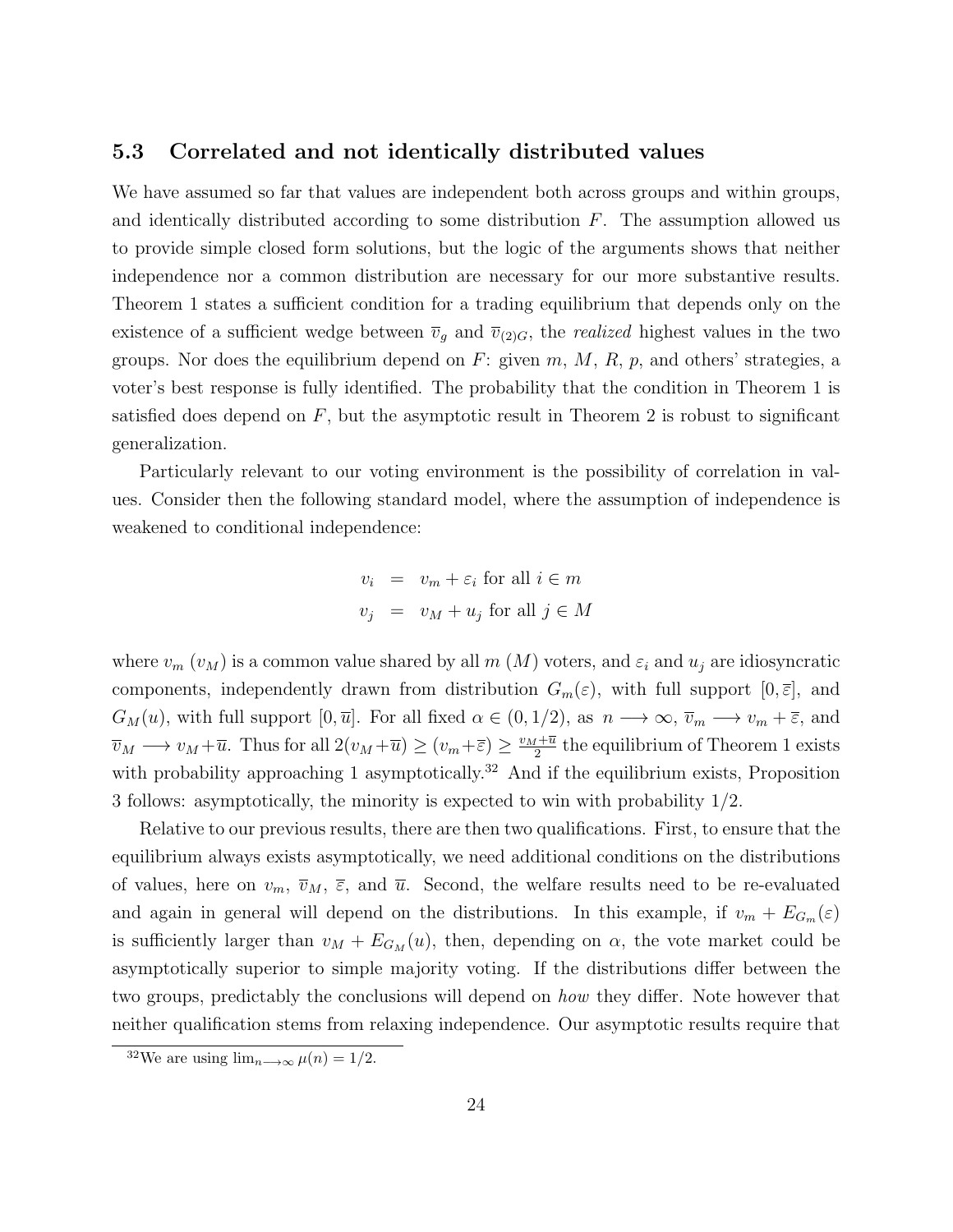the extremum statistic of the value draws in each group should converge to the upper bound of the support. The condition is violated if all values are perfectly correlated, but can accommodate high degrees of dependence<sup>33</sup>.

# 6 Conclusions

How does a vote market function when voters are aware of their minority and majority status? In this paper, we have borrowed the concept of ex ante competitive equilibrium from Casella, Llorente-Saguer and Palfrey (2012) (CLP) and extended their model to an asymmetric setting where each voter knows that a majority and a minority exist, and knows which of the two groups he belongs to. We have characterized a sufficient condition for the existence of an ex ante equilibrium with trade for any electorate size, any majority advantage, and any distribution of intensities. In equilibrium, only two voters, the highest intensity voters on each side, demand votes with positive probabilities; all others offer their votes for sale. The two voters assign positive probability to only two actions: either selling, or demanding enough votes to alone control a majority of all votes.

The similarity to the equilibrium in CLP, where individuals are symmetric and equally likely to favor either alternative, suggests to us that, by re-establishing existence, the concept of ex ante equilibrium sheds light on a fundamental aspect of vote markets: votes per se are worthless; what is traded is decision power. The market becomes an auction for power. In line with well-known results from all-pay auctions, only the two individuals who most value the ownership of such power compete for it.

The probability of either group's victory depends only on the action of its most intense member and gives no direct weight to the size of the group. For any number of voters, any minority size, and any distribution of intensities, the market results in more frequent minority victories than efficiency dictates. In a large electorate, strikingly, the minority always wins with probability one half, regardless of its relative size. The systematic bias in favor of the minority exacts welfare costs, and the market can be welfare inferior to simple

 $33$ For example, statisticians working on limit distributions for maxima have proposed the concept of mdependence. When values are drawn in a natural sequence (think of floods over time), m-dependence applies when there exists a finite  $m$  such that draws that are more than  $m$  steps apart are independent (Hoeffding and Robbins, 1948). In our application, the concept could be relevant for geographically or ideologically concentrated subgroups of voters. Theorem 2 and Proposition 5 continue to hold in this case, under minor regularity assumptions.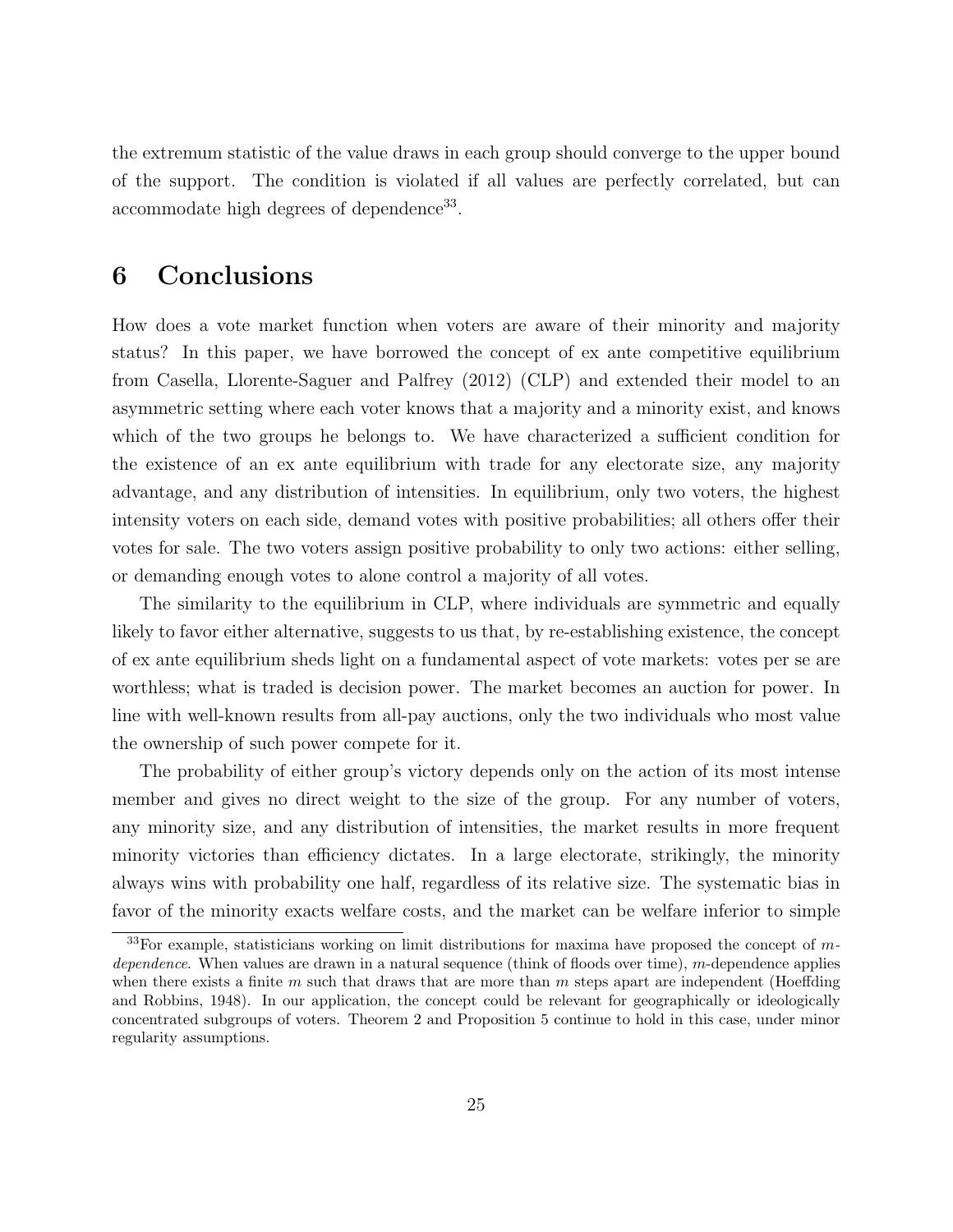majority voting with no vote trading.

The results we have obtained are surprisingly clear-cut for such a long-debated problem. They depend on the concept of ex ante equilibrium and the implementation of such an equilibrium in our model–more precisely on the rationing rule. We focus our research project on competitive equilibrium, because we consider it the first tool of an economist and the first line of analysis of a trading problem. Thus we have restricted all trades to take place via a single price, in centralized, anonymous exchanges. In line with this approach, we have studied two rationing rules, both anonymous. The two rules support equilibria that are very closely related, in fact have identical structure, strengthening our beliefs that, given competitive equilibrium, the results depend on the special nature of the good traded– votes–more than on the details of the model. More support for this conclusion comes from experimental results. Both CLP and Casella, Palfrey and Turban (2014) test the model though the traditional platform used in market experiments: a continuous double auction with publicly visible bids and asks. The platform does not impose any rationing rule or any aggregate market clearing requirement, letting subjects propose and accept offers as they see fit within a specified time limit. The experimental results are in line with the theoretical predictions: the average transacted price converges towards the equilibrium price, purchases of votes are heavily weighted towards the two highest-intensity voters, whether overall in the symmetric case (CLP), or in each of the two groups, in the presence of asymmetry (Casella, Palfrey and Turban). When the two groups have different sizes, the inefficiently high fraction of minority victories is confirmed experimentally in every single session, and so is the welfare loss, relative to no trade. At least for these experiments, the conceptual model we have built, based on the notion of ex-ante competitive equilibrium and an anonymous rationing rule, appears to have predictive power.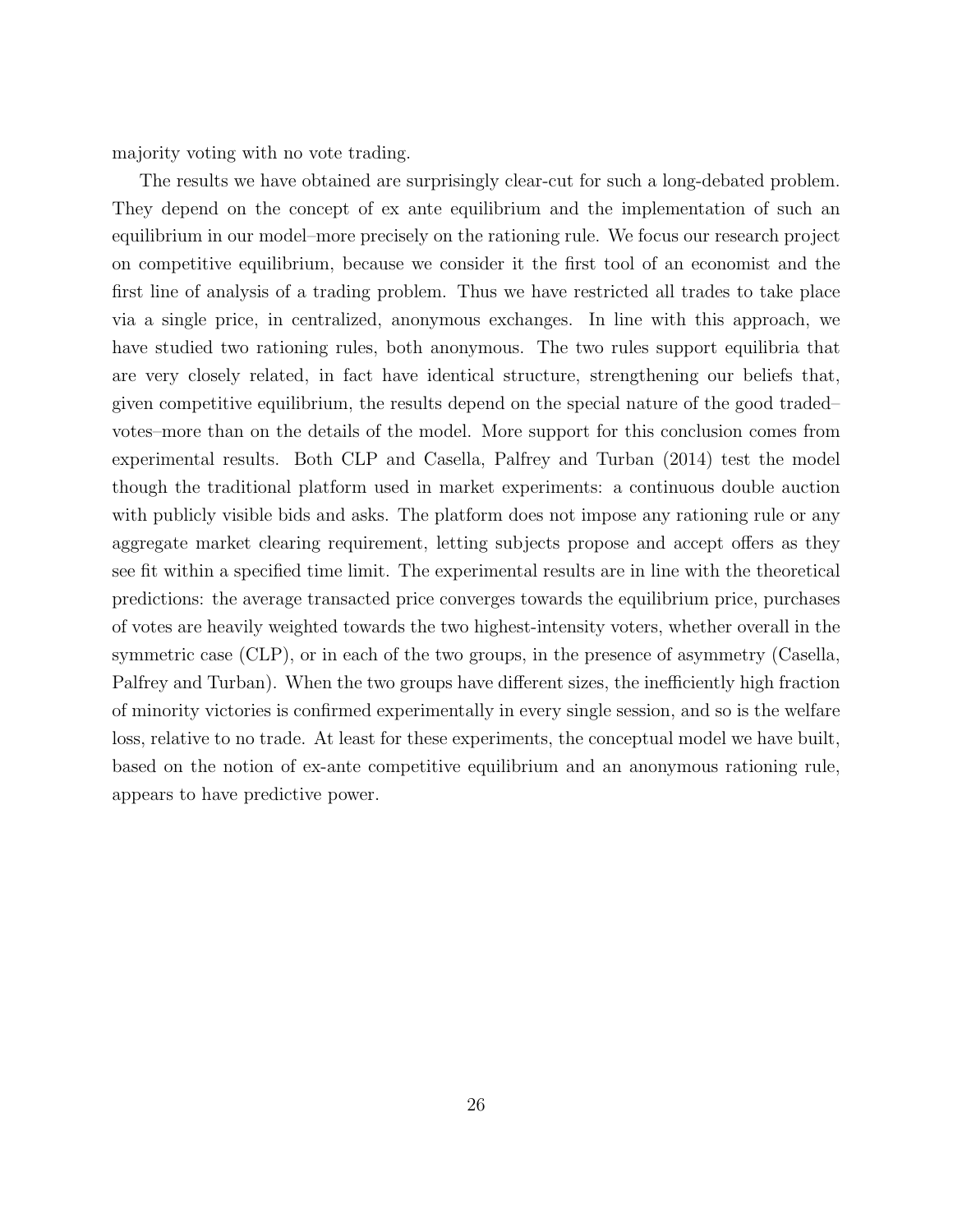# References

- [1] Allen, B. and J. S. Jordan (1998). "The Existence of Rational Expectations Equilibrium: a Retrospective," Staff Report 252, Federal Reserve Bank of Minneapolis.
- [2] Anderson, E. (1993). Value in Ethics and Economics, Cambridge, Ma.: Harvard University Press.
- [3] Arrow, K. and F. Hahn (1971). General Competitive Analysis. San Francisco: Holden-Day.
- [4] Baye, M., D. Kovenock, and C. Devries (1996). "The All-pay Auction with Complete Information", Economic Theory, 8, 291-305.
- [5] Bernholz, P. (1973), "Logrolling, Arrow Paradox and Cyclical Preferences", Public Choice, 15, 87–96.
- [6] Bernholz, P. (1974), "Logrolling, Arrow Paradox and Decision Rules: A Generalization", Kyklos, 27, 49–62.
- [7] Brams, S.J. and W.H. Riker (1973). "The Paradox of Vote Trading", American Political Science Review, 67, 1235–1247.
- [8] Buchanan, J.M. and G. Tullock (1962). The Calculus of Consent. Ann Arbor: University of Michigan Press.
- [9] Casella, A. (2005). "Storable Votes", Games and Economic Behavior, 51, 391–419.
- [10] Casella, A. (2012). Storable Votes. Protecting the Minority Voice. New York and Oxford: Oxford University Press.
- [11] Casella, A., A. Gelman and T. Palfrey (2006). "An Experimental Study of Storable Votes", Games and Economic Behavior, 57, 123–154.
- [12] Casella, A, A. Llorente-Saguer, and T. Palfrey (2012). "Competitive Equilibrium in Market for Votes", *Journal of Political Economy*, 120: 593-658.
- [13] Casella, A., T. Palfrey and R. Riezman (2008). "Minorities and Storable Votes", Quarterly Journal of Political Science, 3: 165-200.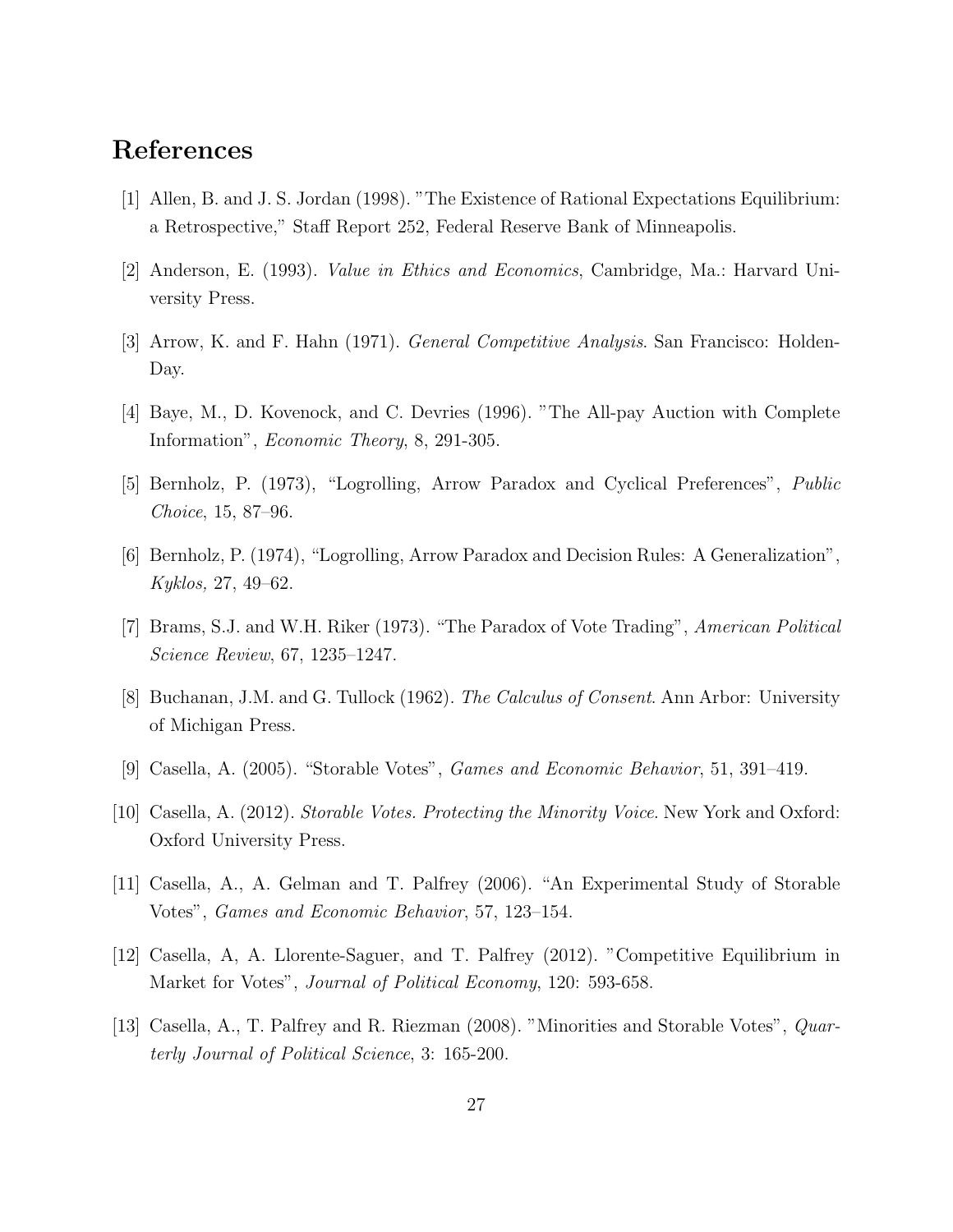- [14] Casella, A., T. Palfrey and S. Turban (2014). "Vote Trading with and without Party Leaders", Journal of Public Economics, 112, 115-128
- [15] Casella, A. and S. Turban (2012). "Democracy Undone. Systematic Minority Advantage in Competitive Markets for Votes", NBER W.P. 18573, Cambridge, Ma.
- [16] Coleman, J. (1966). "The possibility of a social welfare function", American Economic Review, 56, 1105–1122.
- [17] Coleman, J. (1967). "Reply", American Economic Review, 57, 1311–1317
- [18] Dal Bò, E. (2007). "Bribing Voters", American Journal of Political Science, 51, 789-803.
- [19] Dekel, E., M.O. Jackson and A. Wolinsky (2008). "Vote Buying: General Elections", Journal of Political Economy, 116, 351-380.
- [20] Dekel, E., M.O. Jackson and A. Wolinsky (2009). "Vote Buying: Legislatures and Lobbying," Quarterly Journal of Political Science, 4, 103-128.
- [21] Engelmann D. and V. Grimm (2012). "Mechanisms for Efficient Voting with Private Information about Preferences," Economic Journal, 122, 1010-1041.
- [22] Ferejohn, J. (1974). "Sour Notes on the Theory of Vote Trading", Social Science Working Paper #41, California Institute of Technology, Pasadena, California.
- [23] Gartner, M. (1976). "Endogenous bandwagon and underdog effects in a rational choice model", Public Choice, 25, 83-89
- [24] Goeree, J. and J. Zhang (2012). "Electoral Design: One Man, One Bid", unpublished, University of Zurich.
- [25] Green, J. (1980). "On the Theory of Effective Demand", Economic Journal, 90, 341–353.
- [26] Green, J. and J.J. Laffont (1979). Incentives in Public Decision-Making, Amsterdam: North-Holland.
- [27] Groseclose, T. J., and J. M. Snyder Jr. (1996). "Buying Supermajorities", American Political Science Review, 90, 303–15.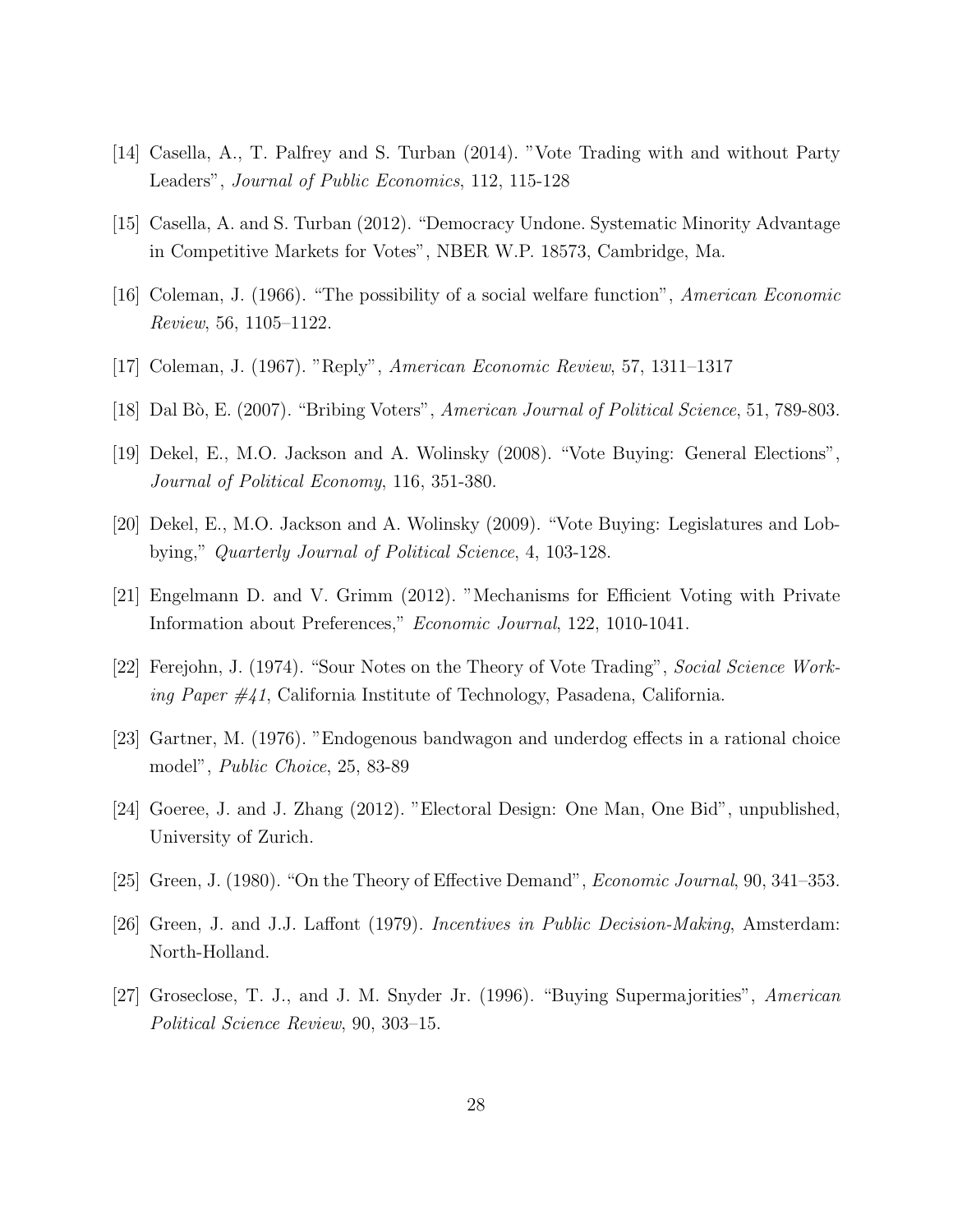- [28] Haefele, E. (1971). "A Utility Theory of Representative Government", American Economic Review, 61, 350–365.
- [29] Hillman, A. and Riley, J. (1989). "Politically Contestable Rents and Transfers", Economics and Politics, 1, 17-39
- [30] Hoeffding, W and H. Robbins (1948). "The central limit theorem for dependent random variables", Annals of Mathematical Statistics, 15, 773-780.
- [31] Hortala-Vallve, R. (2012). "Qualitative Voting", Journal of Theoretical Politics, 24, 526-554.
- [32] Hortala-Vallve, R. and A. Llorente-Saguer (2010). "A Simple Mechanism for Resolving Conflict." Games and Economic Behavior 70, 375-391.
- [33] Hurwicz, L (1977). "On the dimensional requirements of informationally decentralized Pareto-satisfactory processes" in K. J Arrow and L. Hurwicz, eds. Studies in Resource Allocation Processes, Cambridge: Cambridge Un. Press
- [34] Iaryczower, M. and S. Oliveros (2013). "Power Brokers: Middlemen in Legislative Bargaining". Ecoomics Discussion Papers, No.731, University of Essex.
- [35] Jackson, M. and H. Sonnenschein (2007). "Overcoming Incentive Constraints by Linking Decisions", *Econometrica*, 75, 241-257.
- [36] Kadane, J.B. (1972). "On Division of the Question", Public Choice, 13, 47–54.
- [37] Koehler, D.H. (1975). "Vote Trading and the Voting Paradox. A Proof of Logical Equivalence", American Political Science Review, 69, 954-960.
- [38] Koford, K. (1982). "Centralized vote trading", Public Choice, 39, 245–68.
- [39] Klose, B. and D. Kovenock (2013). "The All-Pay Auction with Complete Information and Identity-Dependent Externalities", Econ–Working Paper 118, Dept of Economics, University of Zurich.
- [40] Kultti, K. and H. Salonen (2005). "Market for Votes", Homo Oeconomicus, 22, 323-332.
- [41] Levine, D. and T. Palfrey (2007). "The Paradox of Voter Participation? A Laboratory Study", American Political Science Review, 101, 143-158.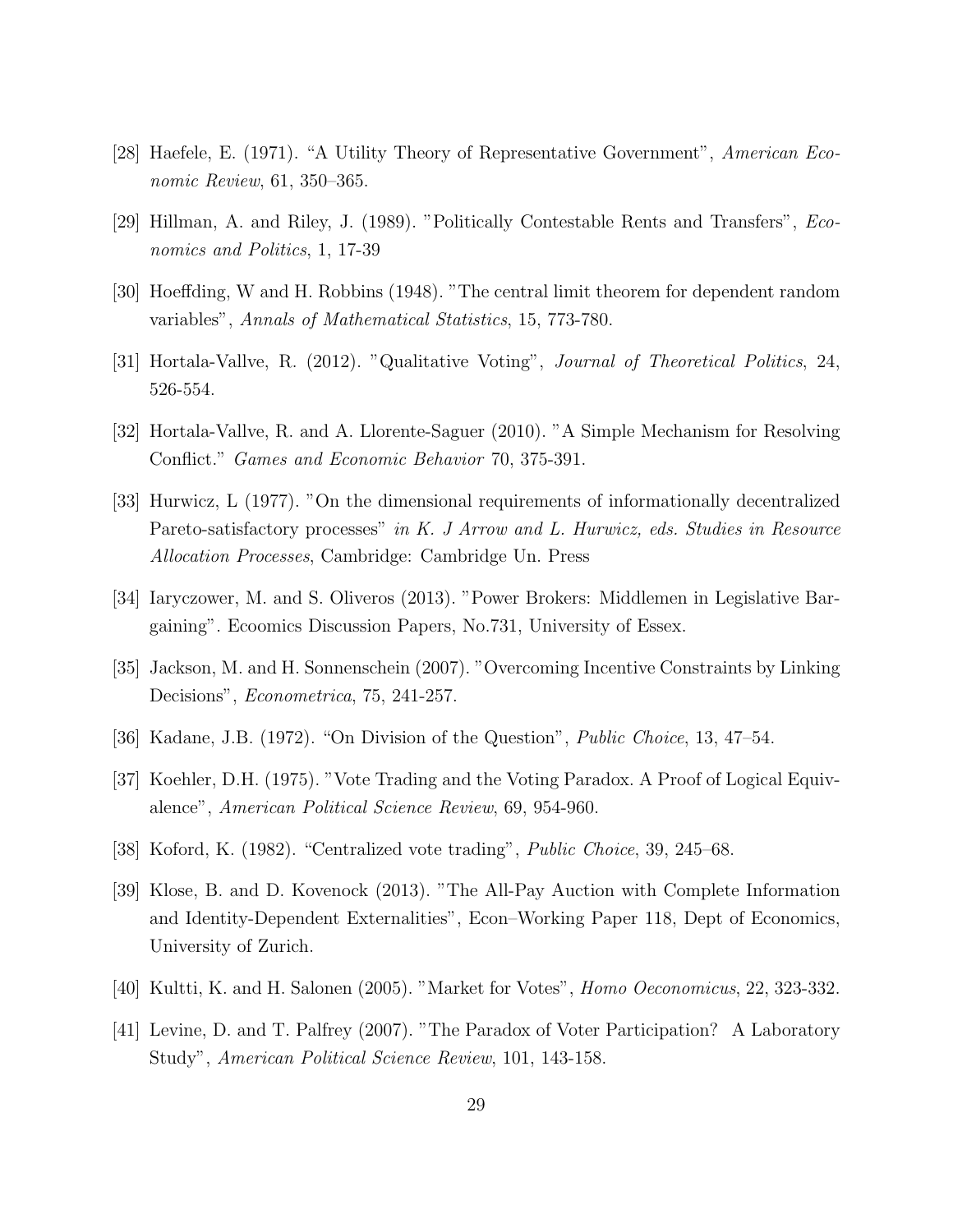- [42] Marshall, T.H. (1977). Class, Citizenship and Social Development: Essays by T.H. Marshall, Chicago: University of Chicago Press.
- [43] May, K. O. (1952). "A Set of Independent Necessary and Sufficient Conditions for Simple Majority Decisions", Econometrica, 20, 680–684.
- [44] Mount, K. and Reiter, S. (1974). "The informational size of message spaces". Journal of Economic Theory, 8, 161-192
- [45] Mueller, D.C. (1967). "The Possibility of a Social Welfare Function: Comment", American Economic Review, 57, 1304–1311.
- [46] Mueller, D.C. (1973). "Constitutional Democracy and Social Welfare", Quarterly Journal of Economics, 87, 61–79.
- [47] Myerson, R. (1993). "Incentives to Cultivate Favorite Minorities under Alternative Voting Systems", American Political Science Review, 87, 856-869.
- [48] Osborne, M. J., J.S. Rosenthal and M.A.Turner (2000). Meetings With Costly Participation, American Economic Review, 90, 927-943.
- [49] Park, R.E. (1967). "The Possibility of a Social Welfare Function: Comment", American Economic Review, 57, 1300–1304.
- [50] Philipson, T. and J. Snyder (1996). "Equilibrium and Efficiency in an Organized Vote Market", Public Choice, 89, 245-265.
- [51] Piketty, T. (1994). "Information Aggregation through Voting and vote trading", unpublished, MIT.
- [52] Riker, W.H. and S.J. Brams (1973). "The Paradox of Vote Trading", American Political Science Review, 67, 1235–1247.
- [53] Sandels, M. (2012). *What Money Can't Buy. The Moral Limits of Markets*, New York: Farrar, Strauss and Giroux.
- [54] Satz, D. (2011). Why Some Things Should Not Be for Sale. The Moral Limits of Markets, New York and Oxford: Oxford University Press.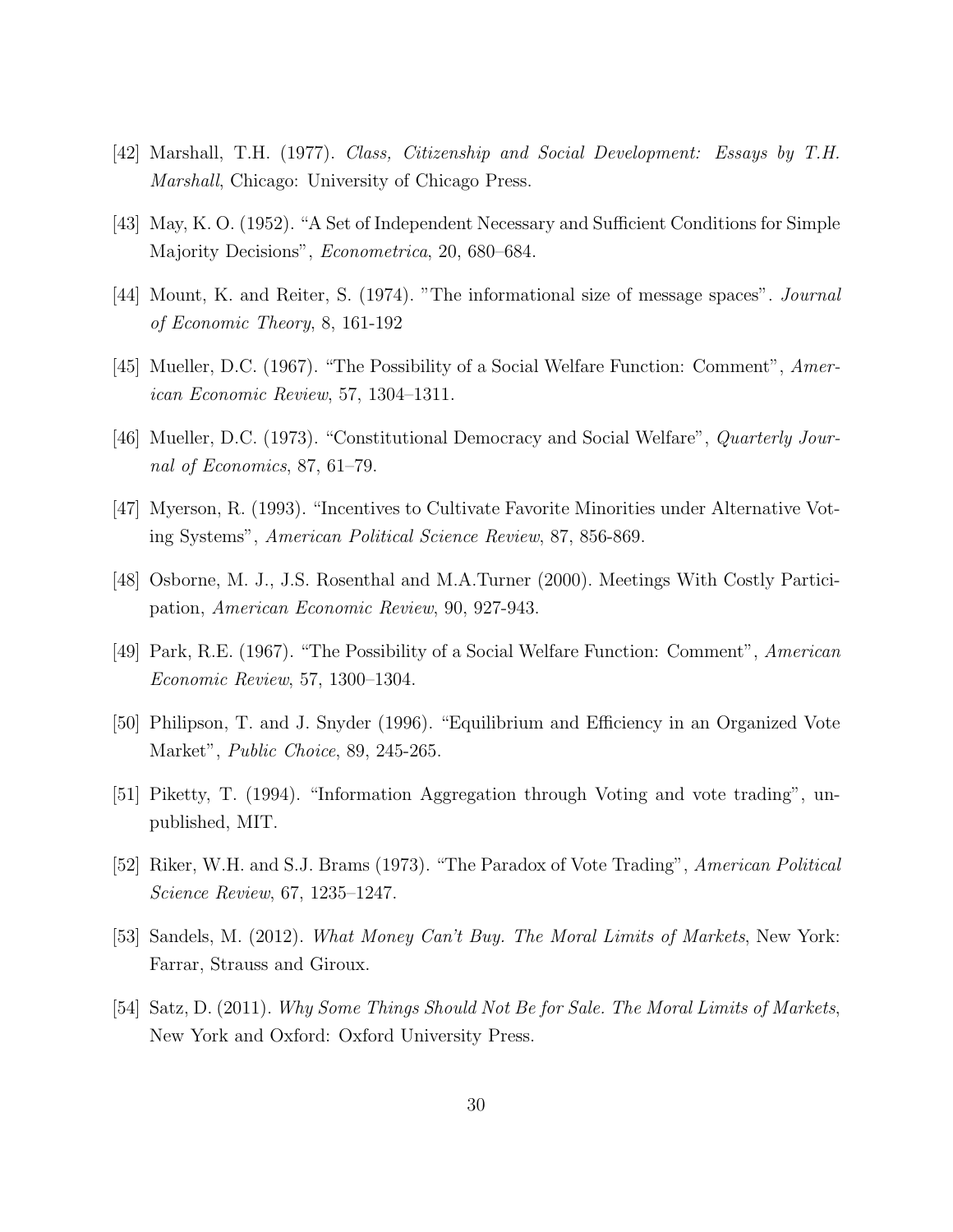- [55] Schwartz, T. (1977). "Collective Choice, Separation of Issues and Vote Trading", American Political Science Review, 71, 999–1010.
- [56] Schwartz, T. (1981). "The Universal Instability Theorem", Public Choice, 37, 487–501.
- [57] Shubik, M. and L. Van der Heyden (1978). "Logrolling and Budget Allocation Games", International Journal of Game Theory, 7, 151–162.
- [58] Siegel, R. (2009). "All-pay Contests", Econometrica, 77, 71-92.
- [59] Simon, H. (1954). "Bandwagon and Underdog Effects and the Possibility of Election Predictions", Public Opinion Quarterly, 18, 245-253.
- [60] Starr, R.M. (1969). "Quasi-Equilibria in Markets with Non-Convex Preferences", Econometrica, 17, 25-38.
- [61] Tobin, J. (1970). "On Limiting the Domain of Inequality", Journal of Law and Economics, 13, 263-77.
- [62] Tullock, G. (1970). "A Simple Algebraic Logrolling Model", American Economic Review, 60, 419-426.
- [63] Walzer, M. (1983). Spheres of Justice. A Defense of Pluralism and Equality, New York: Basic Books.
- [64] Weiss, J.H. (1988). "Is Vote-Selling Desirable?", Public Choice, 59, 117–194.
- [65] Weyl, E. (2012). "Quadratic Vote-Buying", unpublished, University of Chicago.
- [66] Wilson, R. (1969). "An Axiomatic Model of Logrolling", American Economic Review, 59, 331-341.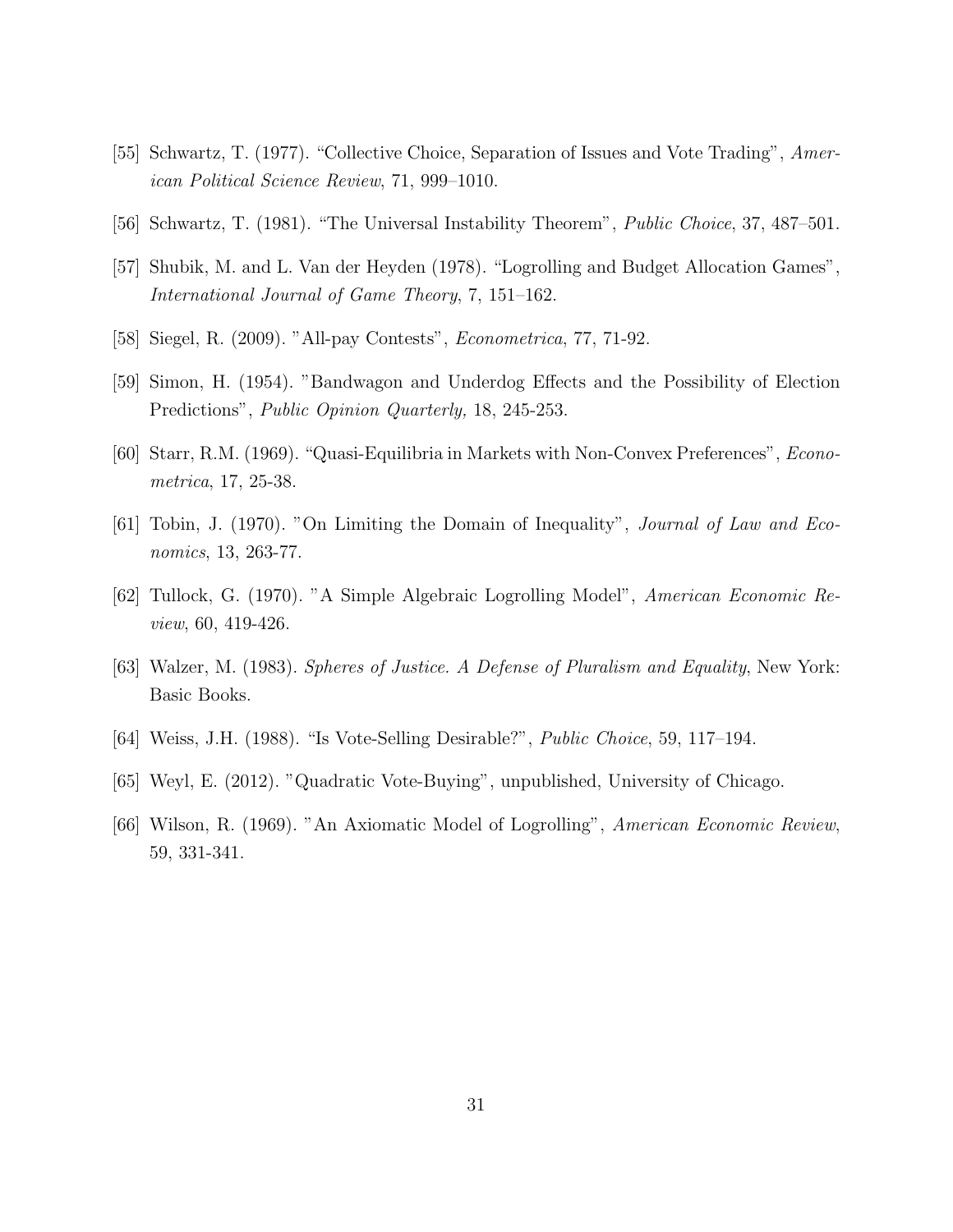### A Proofs

#### A.1 Proof of Theorem 1.

**Theorem 1.** For all n odd, m, and F there exists a threshold  $\mu(n) \in (0,1)$  such that if  $\overline{v}_g \ge \mu(n)v_{(2)G}$ , there exists a fully revealing ex ante equilibrium with trade where  $\overline{v}_G$  and  $\overline{v}_g$ randomize between demanding  $\frac{n-1}{2}$  votes (with probabilities  $q_{\overline{G}} > 0$  and  $q_{\overline{g}} > 0$  respectively) and selling their vote, and all other individuals sell.

*Proof.* The threshold  $\mu(n)$  is given by:

$$
\mu(n) = \begin{cases} \frac{2}{3} & \text{if } n = 3\\ \max\left\{\frac{(n-2)(n-1)}{2(n^2+n-5)}, \frac{(n-2)(n-1)(n+1)}{2(n^3+3n^2-19n+21)}\right\} & \text{if } n > 3 \end{cases}
$$
(6)

The theorem is implied by the following two lemmas. Lemma 2 characterizes the case  $G = M$  and Lemma 3 the case  $G = m$ .

**Lemma 2.** Suppose  $G = M$  (or  $\overline{v}_G = \overline{v}_M \ \overline{v}_g = \overline{v}_m$ ). Then if  $\overline{v}_m \in [\mu(n)v_{(2)M}, \overline{v}_M]$ , the strategies described in the theorem are a fully revealing ex ante competitive equilibrium for all n odd, m, and F. The mixing probabilities  $q_{\overline{M}}$  and  $q_{\overline{m}}$  and the price p depend on the realizations of  $\overline{v}_m$  and  $\overline{v}_M$ . There exist two thresholds  $\frac{1}{2} \leq \underline{\rho}(n) < \overline{\rho}(n) < 1$  such that:

(a) Case  $n > 3$ 

1. If  $\overline{v}_m \in [\mu(n)v_{(2)M}, \underline{\rho}(n)\overline{v}_M]$ ,  $q_{\overline{M}}$ ,  $q_{\overline{m}}$ , and p satisfy:

$$
q_{\overline{M}} = 1
$$
  
\n
$$
q_{\overline{m}} = \frac{n-1}{n+1}
$$
  
\n
$$
p = 2 \frac{\overline{v}_m}{n+1}
$$
\n(7)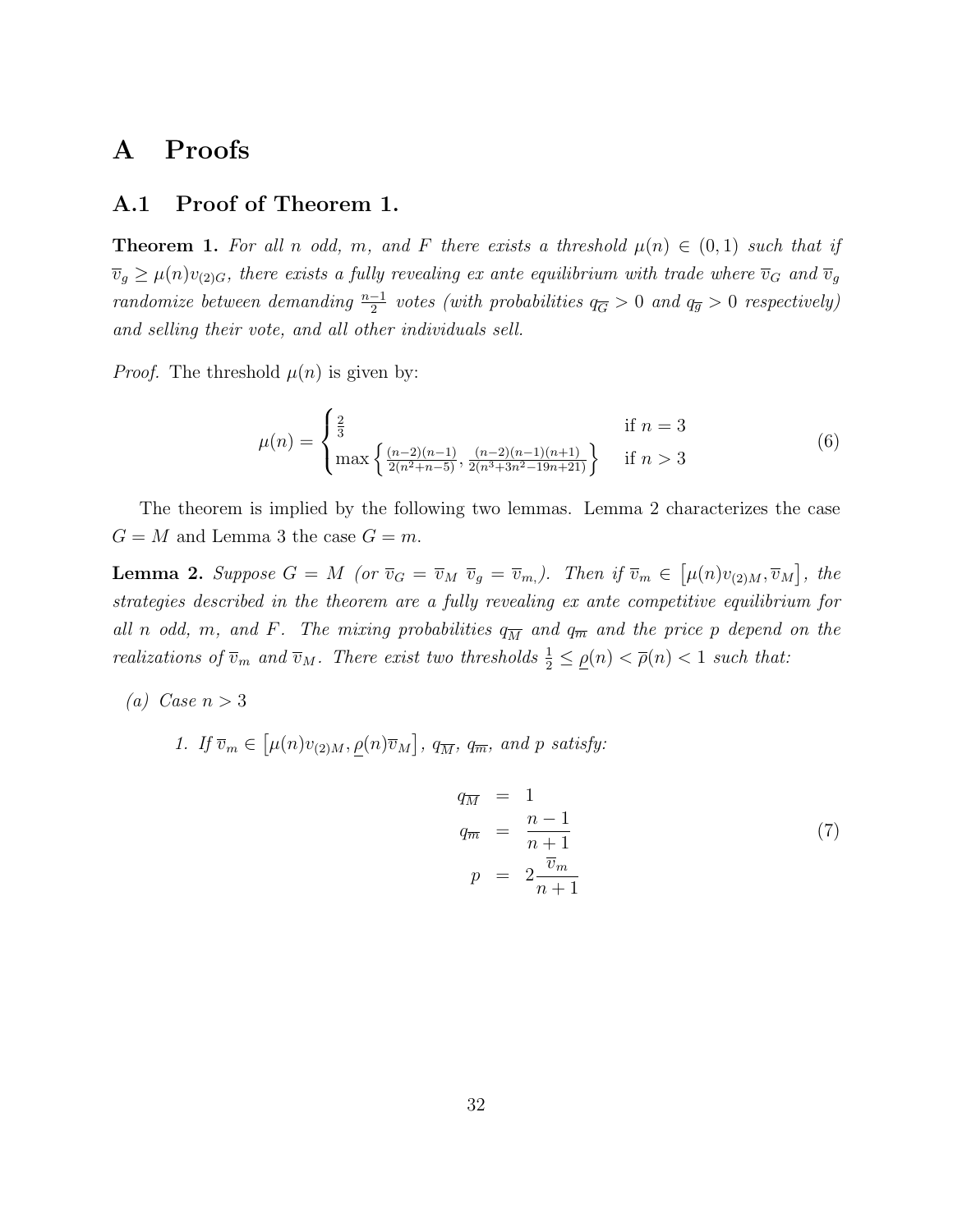2. If  $\overline{v}_m \in [\rho(n)\overline{v}_M, \overline{\rho}(n)\overline{v}_M]$ ,  $q_{\overline{M}}$ ,  $q_{\overline{m}}$ , and p satisfy:

$$
q_{\overline{m}} + q_{\overline{M}} = \frac{2n}{n+1}
$$
  
\n
$$
p = \frac{2q_{\overline{m}}\overline{v}_M}{2(n-1) - (n-3)q_{\overline{m}}}
$$
  
\n
$$
p = \frac{2(2 - q_{\overline{M}})\overline{v}_m}{2(n-1) - (n-3)q_{\overline{M}}}
$$
 (8)

3. If  $\overline{v}_m \in [\overline{\rho}(n)\overline{v}_M, \overline{v}_M]$ ,  $q_{\overline{M}}$ ,  $q_{\overline{m}}$ , and p satisfy:

$$
q_{\overline{m}} = 1
$$
  
\n
$$
q_{\overline{M}} = \frac{n-1}{(n+1)}
$$
  
\n
$$
p = 2 \frac{\overline{v}_M}{n+1}
$$
\n(9)

The two thresholds  $\rho(n)$  and  $\overline{\rho}(n)$  are given by:

$$
\underline{\rho}(n) = \frac{n+1}{n+5} \n\overline{\rho}(n) = \frac{(n-1)(n+5)}{(n+3)(n+1)}
$$
\n(10)

(b) Case  $n=3$ 

- 1. If  $v_{(2)M} \leq \frac{3}{4}$  $\frac{3}{4}\overline{v}_M$ , then  $\mu(3)v_{(2)M} \leq \rho(3)\overline{v}_M$ , and the characterization in part (a) above applies unchanged. If  $v_{(2)M} > \frac{3}{4}$  $\frac{3}{4}\overline{v}_M$ , then:
- 2. If  $\overline{v}_m \in [\mu(3)v_{(2)M}, \overline{\rho}(3)\overline{v}_M]$ ,  $q_{\overline{M}}$ ,  $q_{\overline{m}}$ , and p satisfy system 8; if  $\overline{v}_m \in [\overline{\rho}(3)\overline{v}_M, \overline{v}_M]$ ,  $q_{\overline{M}}$ ,  $q_{\overline{m}}$ , andp satisfy system 9.

**Lemma 3.** Suppose  $G = m$  (or  $\overline{v}_G = \overline{v}_m$  and  $\overline{v}_g = \overline{v}_M$ ). Then if  $\overline{v}_M \in [\mu(n)v_{(2)m}, \overline{v}_m]$ , where  $\mu(n)$  is given by relation 6 above, the strategies described in the theorem, together with the price and mixing probabilities given by system 9 are a fully revealing ex ante competitive equilibrium for all n odd, m, and F.

The proof is organized in two stages. First, we show that if the direction of preferences associated with each demand is commonly known, the strategies and price described above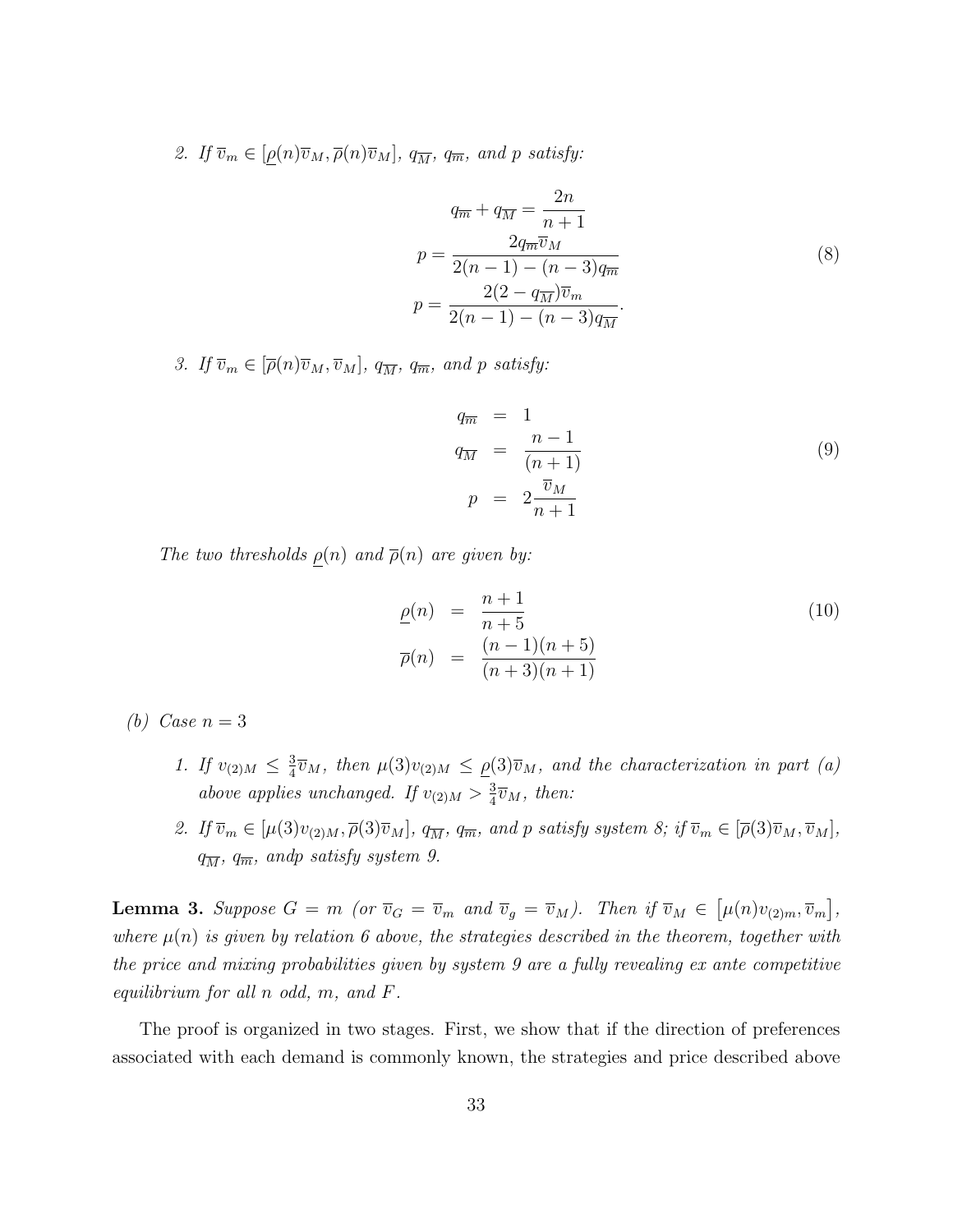are an equilibrium. Second, we show that when preferences are private information the equilibrium is fully revealing.

#### Ex ante equilibrium with full information

Suppose first that preferences are publicly known. We show here that the three systems 7, 8, and 9 characterize an ex ante equilibrium for each corresponding range of realized valuations.

1. Consider a candidate equilibrium with  $q_{\overline{M}} \in (0, 1)$ ,  $q_{\overline{m}} \in (0, 1)$ . Expected market balance requires  $(q_{\overline{M}} + q_{\overline{m}})(n-1)/2 = (n-2) + (1 - q_{\overline{M}}) + (1 - q_{\overline{m}})$ , or:

$$
q_{\overline{M}} + q_{\overline{m}} = \frac{2n}{n+1} \tag{11}
$$

Denote by  $U_M(s)$  the expected utility to voter  $\overline{v}_M$  from demand s. Then:

$$
U_M\left(\frac{n-1}{2}\right) = q_{\overline{m}}\left(\frac{\overline{v}_M}{2} - \frac{n-1}{4}p\right) + (1 - q_{\overline{m}})\left(\overline{v}_M - \frac{n-1}{2}p\right)
$$

$$
U_M(-1) = q_{\overline{m}}\left(\frac{p}{2}\right) + (1 - q_{\overline{m}})\left(\overline{v}_M\right)
$$

where we are assuming that voter  $\overline{v}_M$  is informed that the other voter randomizing with probability  $q_{\overline{m}}$  belongs to the minority. Voter  $\overline{v}_M$  is indifferent between the two pure demands if and only if:

$$
p = \frac{2q_{\overline{m}}\overline{v}_M}{n+1+(n-3)(1-q_{\overline{m}})}
$$
(12)

Similarly, the indifference condition for voter  $\overline{v}_m$  requires

$$
p = \frac{2(2 - q_{\overline{M}})\overline{v}_m}{n + 1 + (n - 3)q_{\overline{M}}}
$$
(13)

Equations 11, 12 and 13 corresponds to system 7 in Lemma 2. The existence of a solution is not guaranteed. There is a solution if and only if there exists  $q_{\overline{M}} \in [0, 1]$ and  $q_{\overline{m}} \in [0,1]$  with  $q_{\overline{M}} + q_{\overline{m}} = \frac{2n}{n+1}$  such that  $(12)=13$ ). Such conditions are satisfied if and only if  $\overline{v}_m \in [\underline{\rho}(n)\overline{v}_M, \overline{\rho}(n)\overline{v}_M]$  where  $\underline{\rho}(n) = \frac{n+1}{n+5}$  and  $\overline{\rho}(n) = \frac{(n-1)(n+5)}{(n+3)(n+1)}$ .

Note that  $\frac{1}{2} \leq \underline{\rho}(n) < \overline{\rho}(n) < 1$  for all  $n \geq 3$ . To verify that this is indeed an equilibrium, we need to rule out profitable deviations.First, for any voter, any demand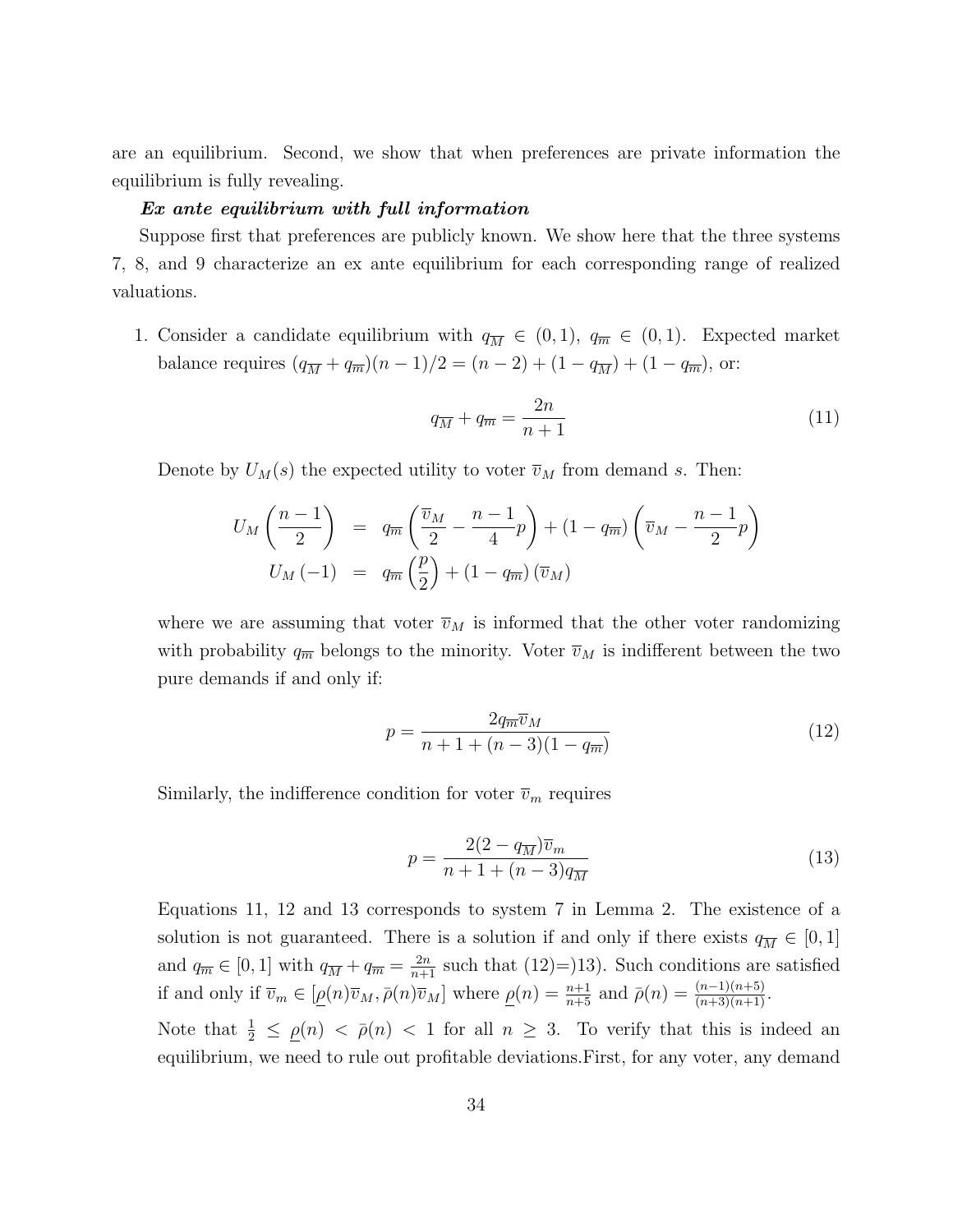$s_i > n-1$  is always fully rationed, and thus is equivalent to  $s_i = 0$ .

- (i) Consider first voter  $\overline{v}_M$ . For any  $s_M \in (\frac{n-1}{2})$  $\frac{-1}{2}, n-1$ ,  $U_M(s_M) < U_M(\frac{n-1}{2})$  $\frac{-1}{2}$ : demanding more votes than required to achieve a strict majority does not affect the probability of rationing and is strictly costly. For any  $s_M \in [0, \frac{n-1}{2}]$  $\frac{-1}{2}$ ),  $U_M(s_M) < U_M(-1)$ : demanding less than  $\frac{n-1}{2}$  votes is dominated by selling. To see this, note that when  $s_m = \frac{n-1}{2}$  $\frac{-1}{2}$ , any  $s_M < \frac{n-1}{2}$  $\frac{-1}{2}$  guarantees that  $\overline{v}_m$  will not be rationed and will win (because all other voters are selling). Thus, whether  $s_{\mathcal{M}}$  $\in (0, \frac{n-1}{2})$  $\frac{-1}{2}$  and the action is strictly costly, or  $s_M = 0$  and voter  $\overline{v}_M$  stays out of the market, when  $s_m = \frac{n-1}{2}$  $\frac{-1}{2}$ , any  $s_M \in [0, \frac{n-1}{2}]$  $\frac{-1}{2}$ ) is strictly dominated by selling. When  $s_m = -1$ , any  $s_M \in (0, \frac{n-1}{2})$  $\frac{-1}{2}$  is dominated by  $s_M \in \{-1,0\}$  and these two actions are equivalent because both  $s_M = -1$  and  $s_M = 0$  induce no trade and guarantee a majority victory. Therefore, when facing the strategy profile defined in the candidate equilibrium,  $\overline{v}_M$ 's best response can only be either  $s_M = -1$  or  $s_M = \frac{n-1}{2}$  $\frac{-1}{2}$ . System 7 guarantees that  $\overline{v}_M$  is indifferent between the two demands.
- (ii) Consider now voter  $\overline{v}_m$ . As above, for any  $s_m \in (\frac{n-1}{2})$  $\left[\frac{-1}{2}, n-1\right], U_m(s_m) < U_m(\frac{n-1}{2})$  $\frac{-1}{2}$ ). It is also clear that  $U_m(0) < U_m(-1)$ : the two demands are equivalent if  $s_M = -1$ and selling is strictly superior to staying out of the market if  $s_M = \frac{n-1}{2}$  $\frac{-1}{2}$ . The question is whether  $\overline{v}_m$  could gain by demanding less than  $\frac{n-1}{2}$  votes. Consider the relevant expected utilities:

$$
U_m\left(\frac{n-1}{2}\right) = (1-q_{\bar{M}})\left(\bar{v}_m - \frac{n-1}{2}p\right) + q_{\bar{M}}\left(\frac{\bar{v}_m}{2} - \frac{n-1}{4}p\right)
$$
  
\n
$$
U_m(-1) = (1-q_{\bar{M}})\cdot 0 + q_{\bar{M}}\left(\frac{p}{2}\right)
$$
  
\n
$$
U_m(x) = (1-q_{\bar{M}})(P(x)\bar{v}_m - xp) + q_{\bar{M}}(-xp)
$$
\n(14)

where  $P(x)$  is the probability of a minority victory when  $\overline{v}_m$  demands  $x \in (0, \frac{n-1}{2})$  $\frac{-1}{2}$ votes and  $\overline{v}_M$  offers his vote for sale. Since  $P(x) < 1$  for all  $x \in (0, \frac{n-1}{2})$  $\frac{-1}{2}$ , and  $U_m(x)$  is increasing in  $P(x)$  and decreasing in x, it follows that  $U_m(x) < (1 q_{\bar{M}} (\bar{v}_m - p) + q_{\bar{M}} (-p)$ . Hence  $U_m \left( \frac{n-1}{2} \right)$  $\left(\frac{-1}{2}\right)>(1-q_{\bar{M}})\left(\overline{v}_{m}-p\right)+q_{\bar{M}}\left(-p\right)$  is sufficient to rule out a profitable deviation to  $x \in (0, \frac{n-1}{2})$  $\frac{-1}{2}$ ). The condition is equivalent to:

$$
\frac{q_{\bar{M}}}{2}\bar{v}_m \ge \frac{2(1-q_{\bar{M}})(n-1) + q_{\bar{M}}(n-1) - 4}{4}p
$$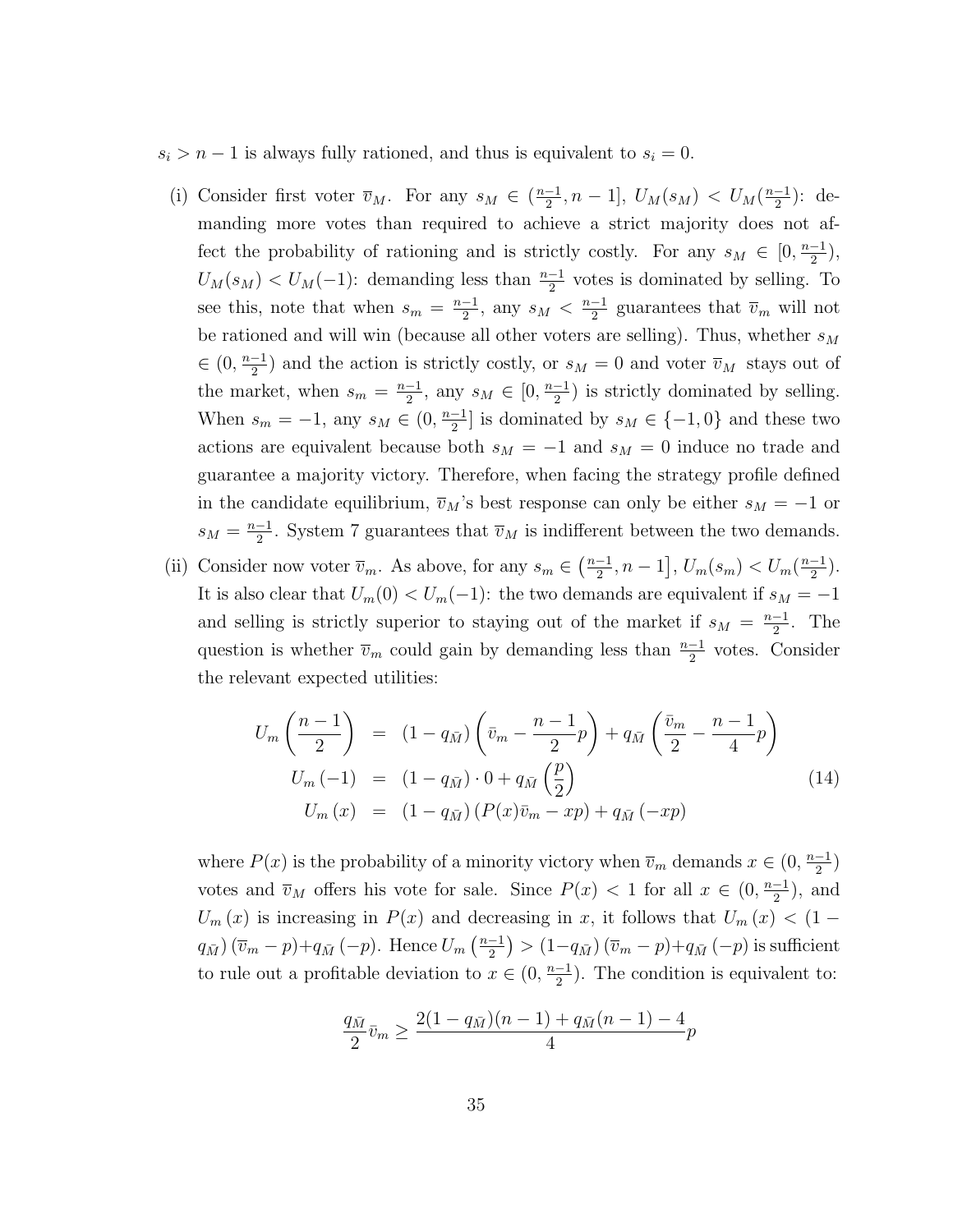Substituting  $p$  from (13) and simplifying, the condition amounts to:

$$
(2-n)q_{\bar{M}}^2 + (3n-5)q_{\bar{M}} - 2n + 6 \ge 0
$$

This function is increasing in  $q_{\bar{M}}$  for all  $n \geq 3$ . By equation 11,  $q_{\bar{M}} \geq \frac{n-1}{n+1}$ . Hence, we can evaluate the condition at  $q_{\bar{M}} = \frac{n-1}{n+1}$ . If it is positive, the deviation is not profitable. Substituting, we obtain  $n^2 + 2n + 13 \geq 0$ , which is trivially satisfied for all *n*. Hence for any  $s_m \in [1, \frac{n-1}{2}]$  $\frac{-1}{2}$ ),  $U_m(s_m) < U_m(\frac{n-1}{2})$  $\frac{-1}{2}$ ). We can conclude that when facing the strategy profile defined in the candidate equilibrium,  $\overline{v}_m$ 's best response can only be either  $s_M = -1$  or  $s_M = \frac{n-1}{2}$  $\frac{-1}{2}$ . System 7 guarantees that  $\overline{v}_m$ is indifferent between them.

- (iii) Consider  $v_i \in M$ ,  $v_i \neq \overline{v}_M$ . We show here that, given others' specified strategies,  $v_i$ 's best response is selling:  $s_i = -1$ . First notice that, as argued above and for the same reasons,  $U_i(s_i) < U_i(\frac{n-1}{2})$  $\frac{-1}{2}$ ) for any  $s_i \in (\frac{n-1}{2})$  $\frac{-1}{2}$ ,  $n-1$ . We need to treat the cases  $n \geq 5$  and  $n = 3$  separately.
	- (iii.a) Suppose first  $n > 3$ . In this case, for the same reasons described above  $U_i(0) < U_i(-1)$ . If a deviation from  $s_i = -1$  is profitable, it must be to some  $s_i \in (0, \frac{n-1}{2})$  $\frac{-1}{2}$ . Suppose first  $s_M = -1$ . Then in the candidate equilibrium the profile of others' strategies faced by  $v_i$  is identical to the profile faced by  $\overline{v}_M$ . In particular,  $U_i(-1) = U_M(-1) = U_M(\frac{n-1}{2})$  $\frac{(-1)}{2}$  >  $U_M(s)$  for all  $s \in [0, \frac{n-1}{2}]$  $\frac{-1}{2}$ ). But  $U_i(s)$  is increasing in  $v_i$  for all  $s \in (0, \frac{n-1}{2})$  $\frac{-1}{2}$ ; hence for all s in this interval  $U_i(s) < U_M(s)$ , and thus  $U_i(-1) > U_i(s)$  for all  $s \in (0, \frac{n-1}{2})$  $\frac{-1}{2}$ . Thus if  $s_M = -1$ ,  $s_i = -1$  is  $v_i$ 's best response. Suppose then  $s_M = \frac{n-1}{2}$  $\frac{-1}{2}$ . For all  $s_i \in [0, \frac{n-3}{2}]$  $\frac{-3}{2}$ ),  $v_i$  is never rationed, but there is always another voter, either  $\overline{v}_M$  or  $\overline{v}_m$ , who exits the market holding a majority of the votes. Hence the strategy is costly for  $v_i$  and never increases the probability of his side winning. It is dominated by  $s_i = -1$ . Consider then the two remaining strategies  $s_i = \frac{n-1}{2}$  $\frac{-1}{2}$ , and  $s_i =$ n−3  $\frac{-3}{2}$ . Conditional on  $s_M = \frac{n-1}{2}$  $\frac{-1}{2}$ , the relevant expected utilities are:

$$
U_{i \in M} \left(\frac{n-1}{2}\right) \Big|_{s_M} = \frac{n-1}{2} = (1 - q_{\overline{m}}) \left(v_i - \frac{n-1}{4}p\right) + q_{\overline{m}} \left(\frac{2v_i}{3} - \frac{n-1}{6}p\right)
$$
  

$$
U_{i \in M} \left(\frac{n-3}{2}\right) \Big|_{s_M} = \frac{n-1}{2} = (1 - q_{\overline{m}}) \left(v_i - \frac{n-3}{2}p\right) + q_{\overline{m}} \left(\frac{2v_i}{3} - \frac{n-3}{6}p\right)
$$
(15)  

$$
U_{i \in M} \left(-1\right) \Big|_{s_M} = \frac{n-1}{2} = (1 - q_{\overline{m}}) \left(v_i + \frac{p}{2}\right) + q_{\overline{m}} \left(\frac{v_i}{2} + \frac{n-1}{2(n-2)}p\right)
$$

Taking into account  $q_{\overline{m}} \in \left[\frac{n-1}{n+1}, 1\right]$ , equation 12, and  $v_i \leq \overline{v}_M$ , it is then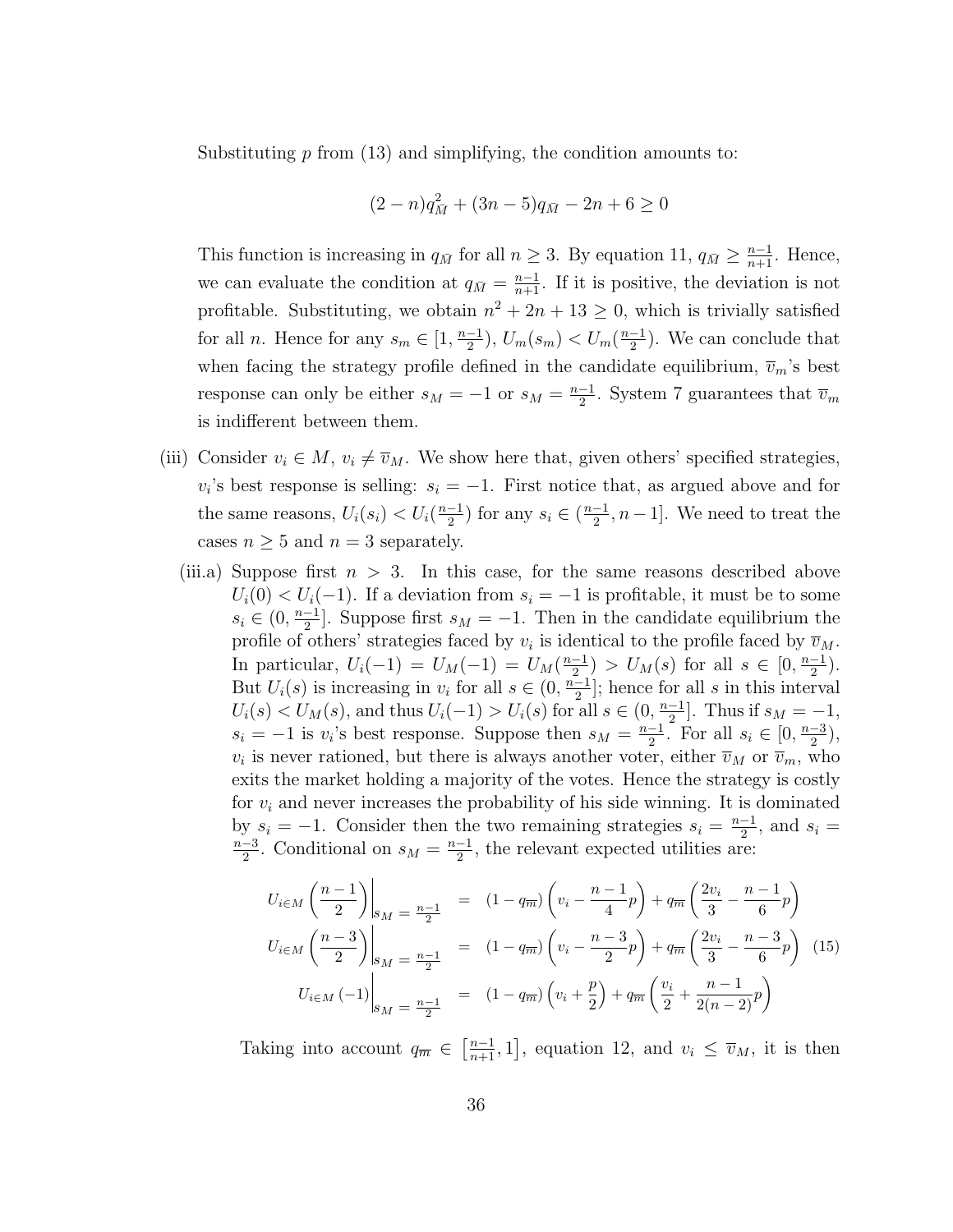straightforward to show that, conditional on  $s_M = \frac{n-1}{2}$  $\frac{-1}{2}$ ,  $U_{i \in M}(-1) > U_{i \in M}(\frac{n-1}{2})$  $\frac{-1}{2}$ ), and  $U_{i \in M}(-1) > U_{i \in M}(\frac{n-3}{2})$  $\frac{-3}{2}$ ). But if  $s_i = -1$  is  $v_i$ 's best response both when  $s_M = -1$  and when  $s_M = \frac{n-1}{2}$  $\frac{-1}{2}$ , than it is  $v_i$ 's best response when  $\overline{v}_M$  randomizes between  $s_M = -1$  and  $s_M = \frac{n-1}{2}$  $\frac{-1}{2}$ . No profitable deviation exists.

(iii.b) Suppose now  $n = 3$ . There are two M voters; hence  $v_i \in M$ ,  $v_i \leq \overline{v}_M$ , is  $v_{(2)M}$ , the M voter with second highest value. This case must be considered separately because if  $n = 3$ , and only if  $n = 3$ ,  $v_{(2)M}$  can induce no trade with probability  $q_{\overline{m}}q_{\overline{M}}$  by unilaterally deviating and staying out of the market. Conditional on  $s_M = \frac{n-1}{2} = 1$ , the relevant expected utilities are:

$$
U_{(2)M}(1)\Big|_{s_M=1} = (1 - q_{\overline{m}}) \left(v_i - \frac{n-1}{4}p\right) + q_{\overline{m}}v_i
$$
  
\n
$$
U_{(2)M}(0)\Big|_{s_M=1} = v_i
$$
  
\n
$$
U_{(2)M}(-1)\Big|_{s_M=1} = (1 - q_{\overline{m}}) \left(v_i + \frac{p}{2}\right) + q_{\overline{m}} \left(\frac{v_i}{2} + p\right)
$$
\n(16)

It is immediately clear that  $U_{(2)M}(0) > U_{(2)M}(1)$ . Given equations 13 and 11,  $U_{(2)M}(-1) > U_{(2)M}(0)$  for all  $\overline{v}_m \in [\rho(3)\overline{v}_M, \overline{\rho}(3)\overline{v}_M] \Longleftrightarrow \overline{v}_m > (2/3)v_{(2)M}.$ Thus  $s_i = -1$  is indeed a best response for  $v_{(2)M}$  as long as

$$
\overline{v}_m \in \left[ \max\{ (2/3) v_{(2)M}, \rho(3) \overline{v}_M \}, \overline{\rho}(3) \overline{v}_M \right]
$$

(iv) Finally, consider  $v_i \in m$ ,  $v_i \neq \overline{v}_m$ . Note that such a voter only exists for  $n > 3$ . Again, we show here that, given others' specified strategies,  $v_i$ 's best response is selling:  $s_i = -1$ . The proof proceeds as above. First notice that, as above,  $U_i(s_i) < U_i(\frac{n-1}{2})$  $\frac{-1}{2}$ ) for any  $s_i \in (\frac{n-1}{2})$  $\frac{-1}{2}$ ,  $n-1$ , and  $U_i(0) < U_i(-1)$ . If a deviation from  $s_i = -1$  is profitable, it must be to some  $s_i \in (0, \frac{n-1}{2})$  $\frac{-1}{2}$ ]. Suppose first  $s_m = -1$ . Then in the candidate equilibrium the profile of others' strategies faced by  $v_i$  is identical to the profile faced by  $\overline{v}_m$ . In particular,  $U_i(-1) = U_m(-1) = U_m(\frac{n-1}{2})$  $\frac{-1}{2}) >$  $U_m(s)$  for all  $s \in [0, \frac{n-1}{2}]$  $\frac{-1}{2}$ ). But  $U_i(s)$  is increasing in  $v_i$  for all  $s \in (0, \frac{n-1}{2})$  $\frac{-1}{2}$ ; hence for all s in this interval  $U_i(s) < U_m(s)$ , and thus  $U_i(-1) > U_i(s)$  for all  $s \in (0, \frac{n-1}{2})$  $\frac{-1}{2}$ . Thus if  $s_m = -1$ ,  $s_i = -1$  is  $v_i$ 's best response. Suppose then  $s_m = \frac{n-1}{2}$  $\frac{-1}{2}$ . Exactly as argued above, if  $s_i \in [0, \frac{n-3}{2}]$  $\frac{-3}{2}$ ,  $v_i$  is never rationed, but there is always another

.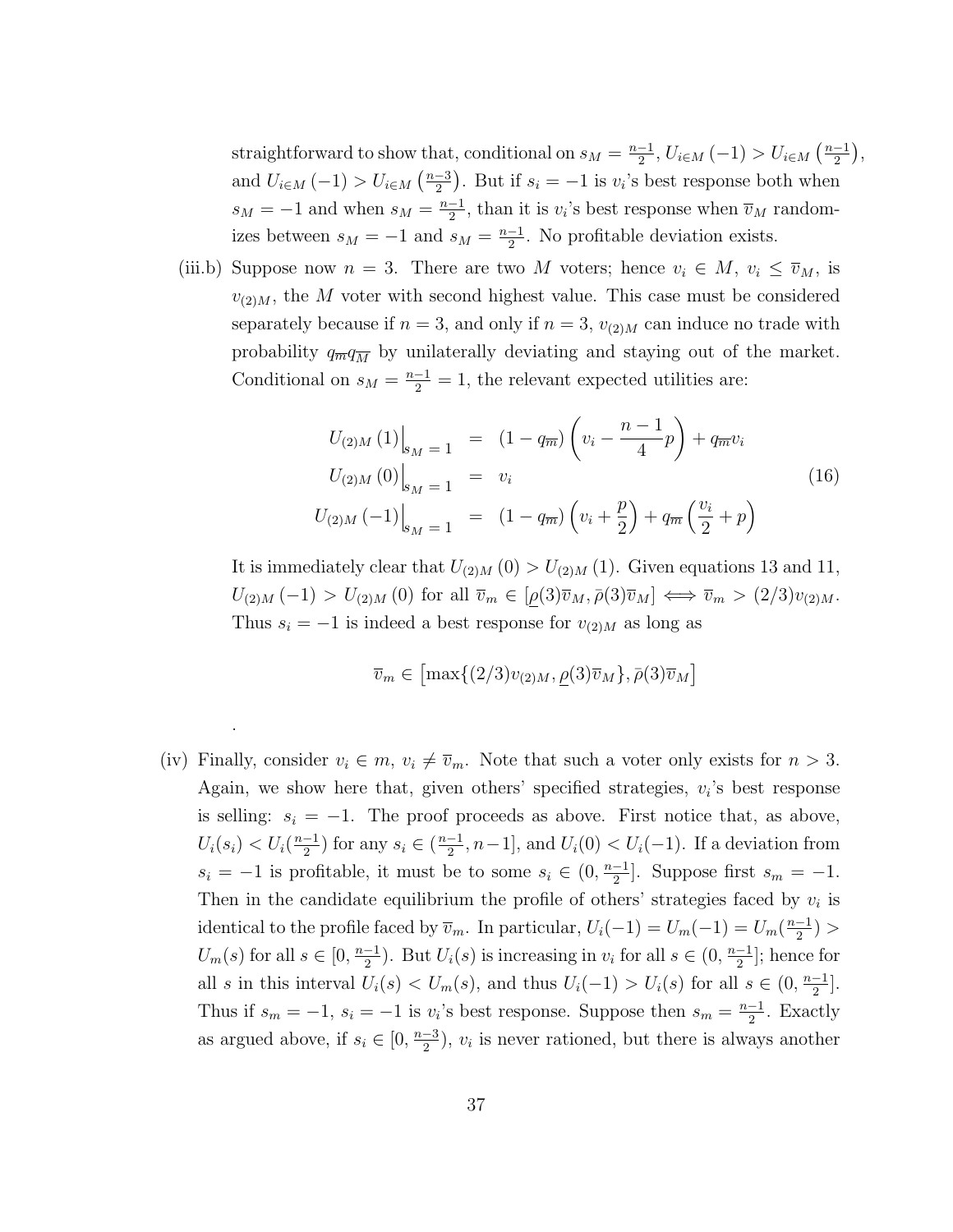voter, either  $\overline{v}_M$  or  $\overline{v}_m$ , who exits the market holding a majority of the votes. Hence the strategy is costly for  $v_i$  and never increases the probability of his side winning. It is dominated by  $s_i = -1$ . Consider then the two remaining strategies  $s_i = \frac{n-1}{2}$  $\frac{-1}{2}$ , and  $s_i = \frac{n-3}{2}$  $\frac{-3}{2}$ . Conditional on  $s_m = \frac{n-1}{2}$  $\frac{-1}{2}$ , the relevant expected utilities are:

$$
U_{i \in m} \left(\frac{n-1}{2}\right) \Big|_{s_m = \frac{n-1}{2}} = (1 - q_{\bar{M}}) \left(v_i - \frac{n-1}{4}p\right) + q_{\bar{M}} \left(\frac{2v_i}{3} - \frac{n-1}{6}p\right)
$$
  

$$
U_{i \in m} \left(\frac{n-3}{2}\right) \Big|_{s_m = \frac{n-1}{2}} = (1 - q_{\bar{M}}) \left(v_i - \frac{n-3}{2}p\right) + q_{\bar{M}} \left(\frac{2v_i}{3} - \frac{n-3}{6}p\right)
$$
  

$$
U_{i \in m} \left(-1\right) \Big|_{s_m = \frac{n-1}{2}} = (1 - q_{\bar{M}}) \left(v_i + \frac{p}{2}\right) + q_{\bar{M}} \left(\frac{v_i}{2} + \frac{n-1}{2(n-2)}p\right)
$$

Taking into account  $q_{\overline{M}} \in \left[\frac{n-1}{n+1}, 1\right]$ , equation 13, and  $v_i \leq \overline{v}_m$ , it is then straightforward to show that, conditional on  $s_m = \frac{n-1}{2}$  $\frac{-1}{2}$ ,  $U_{i \in m}(-1) > U_{i \in m}(\frac{n-1}{2})$  $\frac{-1}{2}$ , and  $U_{i \in m}(-1) > U_{i \in m}(\frac{n-3}{2})$  $\frac{-3}{2}$ ). But if  $s_i = -1$  is  $v_i$ 's best response both when  $s_m = -1$ and when  $s_m = \frac{n-1}{2}$  $\frac{-1}{2}$ , than it is  $v_i$ 's best response when  $\overline{v}_m$  randomizes between  $s_m = -1$  and  $s_m = \frac{n-1}{2}$  $\frac{-1}{2}$ . No profitable deviation exists. We can conclude that if  $\overline{v}_m \in [\max{\mu(n)v_{(2)M}, \rho(n)\overline{v}_M}, \overline{\rho(n)}\overline{v}_M]$ , where  $\mu(n)$  is given by equation 6, and  $\rho(n)$  and  $\bar{\rho}(n)$  are given by system 10, the strategies described in the theorem, together with the price and the mixing probabilities characterized in system 8, are indeed an ex ante equilibrium of the full information game. Note that  $\rho(n)\overline{v}_M > \mu(n)v_{(2)M}$  for all  $n > 3$ ; if  $n = 3$ ,  $\rho(3)\overline{v}_M > (2/3)v_{(2)M} \iff$  $v_{(2)M} < (3/4)\overline{v}_M$ .

2. Consider now  $\overline{v}_m \in [\mu(n)v_{(2)M}, \rho(n)\overline{v}_M]$ , where  $\mu(n)$  is given by relation 6. Note that this case is relevant if  $\rho(n)\overline{v}_M > \mu(n)v_{(2)M}$ , and thus for all  $n > 3$ , or for  $v_{(2)M}$  <  $(3/4)\overline{v}_M$  if  $n = 3$ . Suppose all voters adopt the strategies described in the theorem, and  $q_{\overline{M}} = 1$ . Expected market clearing (equation 11) implies  $q_{\overline{m}} = \frac{n-1}{n+1}$ , and  $U_m(-1) =$  $U_m(\frac{n-1}{2})$  $\frac{-1}{2}$ ) (or equation 13) implies  $p = \frac{2\overline{v}_m}{n+1}$ . Thus suppose system 8 holds. We show here that such strategies and price are an ex ante equilibrium of the full information game. As above, we rule out any profitable deviation for each voter in turn. Again, note that for any voter any demand  $s_i > n - 1$  is always fully rationed, and thus is equivalent to  $s_i = 0$ .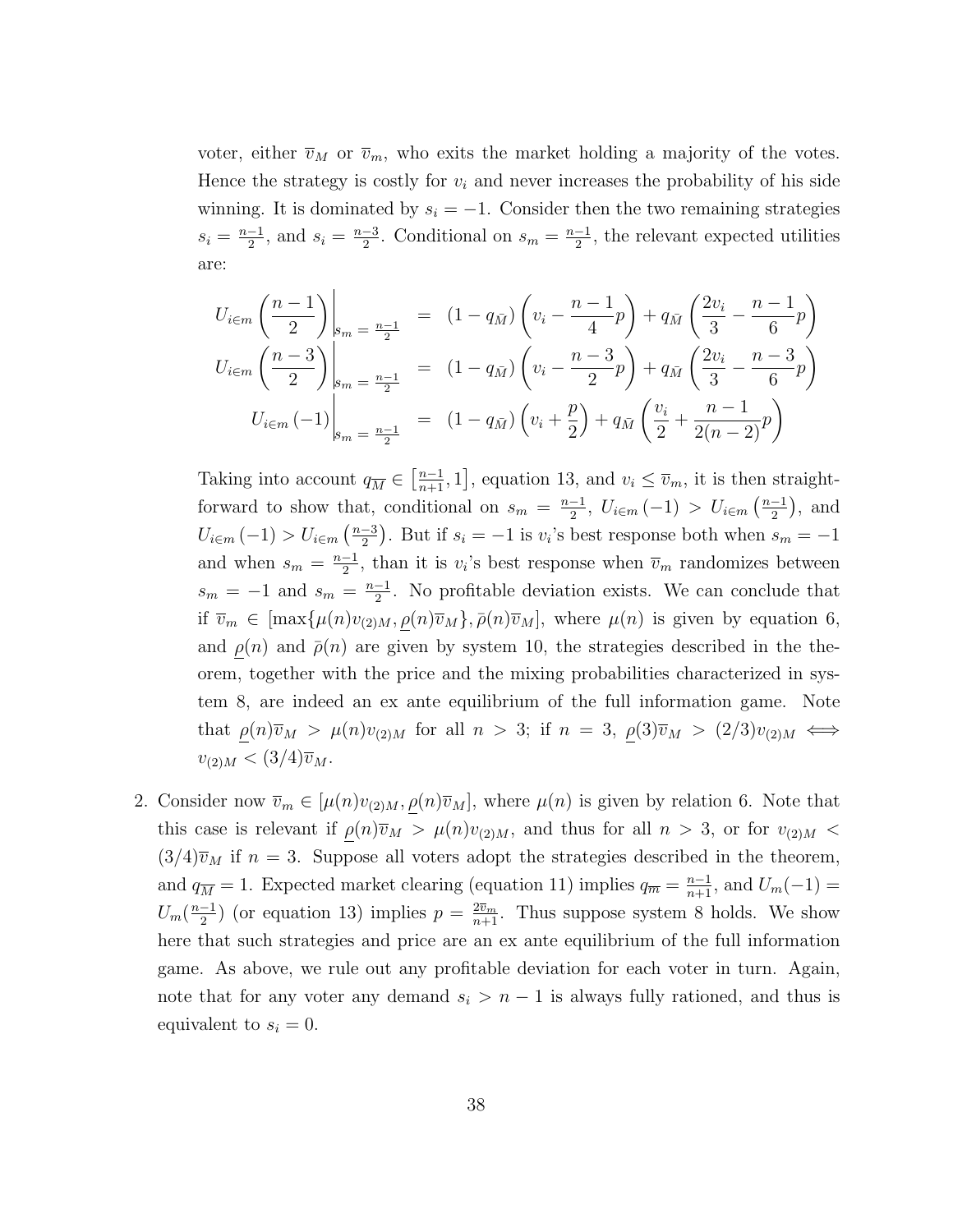(i) Consider first voter  $\overline{v}_M$ . In the candidate equilibrium,  $s_M = \frac{n-1}{2}$  $\frac{-1}{2}$ . As argued earlier, it remains true that for any  $s_M \in \left(\frac{n-1}{2}\right)$  $\frac{-1}{2}, n-1$ ],  $U_M(s_M) < U_M(\frac{n-1}{2})$  $\frac{-1}{2}$ ): demanding more votes than required to achieve a strict majority does not affect the probability of rationing and is strictly costly. Similarly, it remains true that for any  $s_M \in [0, \frac{n-1}{2}]$  $\frac{(-1)}{2}$ ,  $U_M(s_M) < U_M(-1)$ : demanding less than  $\frac{n-1}{2}$  votes is dominated by selling. The argument is identical to what described earlier. Thus the only deviation we need to consider is to  $s_M = -1$ . The relevant expected utilities are:

$$
U_M\left(\frac{n-1}{2}\right) = q_{\bar{m}}\left(\frac{\bar{v}_M}{2} - \frac{n-1}{4}p\right) + (1 - q_{\bar{m}})\left(\bar{v}_M - \frac{n-1}{2}\right)
$$
  

$$
U_M(-1) = q_{\bar{m}}\left(\frac{p}{2}\right) + (1 - q_{\bar{m}})\left(\bar{v}_M\right)
$$

Substituting  $q_{\overline{m}} = \frac{n-1}{n+1}$  and  $p = \frac{2\overline{v}_m}{n+1}$ , we obtain:

$$
U_M\left(\frac{n-1}{2}\right) \ge U_M\left(-1\right) \Leftrightarrow \overline{v}_M \ge \frac{n+5}{n+1}\overline{v}_m = \frac{1}{\underline{\rho}(n)}\overline{v}_m
$$

The requirement established the upper bound of the range of  $\overline{v}_m$  values considered here:  $\overline{v}_m \in [\mu(n)v_{(2)M}, \rho(n)\overline{v}_M].$ 

- (ii) Consider voter  $\overline{v}_m$ . The arguments discussed under point 1.(ii) apply. With  $s_M = \frac{n-1}{2}$  $\frac{-1}{2}$  and all other voters selling,  $s_m = \frac{n-1}{2}$  $\frac{-1}{2}$  and  $s_m = -1$  dominate all other  $v_{\overline{m}}$ 's strategies. With  $p = \frac{2\overline{v}_m}{n+1}$ ,  $\overline{v}_m$  is indifferent between them and has no profitable deviation.
- (iii) Consider now  $v_i \in M$ ,  $v_i \neq \overline{v}_M$ . We show here that, given others' specified strategies,  $v_i$ 's best response is selling:  $s_i = -1$ . By the arguments under point 1.(iii) above, the only deviations we need to consider are  $s_i = \frac{n-1}{2}$  $\frac{-1}{2}$  and  $s_i = \frac{n-3}{2}$  $\frac{-3}{2}$ . The relevant expected utilities are given by system 15 for  $n > 3$ , and system 16 for  $n=3$ . Substituting  $p=\frac{2\bar{v}_m}{n+1}$ , and  $q_{\overline{m}}=\frac{n-1}{n+1}$ , we derive the following conditions. If  $n > 3$ :

$$
U_{i \in M} \left(\frac{n-1}{2}\right) \le U_{i \in M} \left(-1\right) \Leftrightarrow v_i \frac{(n-2)(n-1)}{2(n^2+n-5)} \le \overline{v}_m
$$

and

$$
U_{i \in M} \left( \frac{n-3}{2} \right) \le U_{i \in M} \left( -1 \right) \Leftrightarrow v_i \frac{(n-2)(n-1)(n+1)}{2(n^3 + 3n^2 - 19n + 21)} \le \overline{v}_m
$$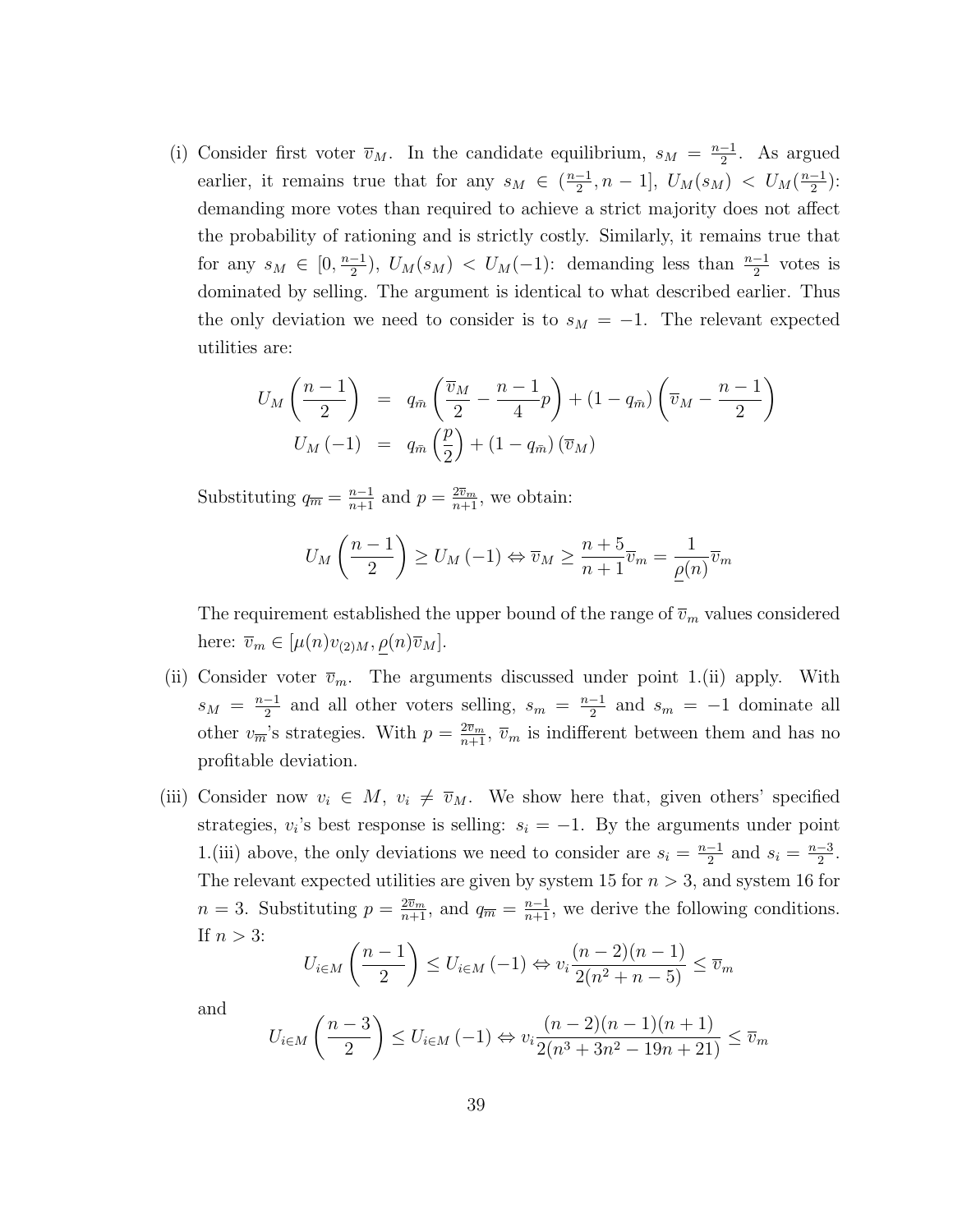The two conditions are satisfied if and only if  $\mu(n)v_i \leq \overline{v}_m$ . Thus they are satisfied for all  $v_i \in M$ ,  $v_i \leq \overline{v}_M$  if they are satisfied for  $v_i = v_{(2)M}$ . If  $n = 3$ :

$$
U_{(2)M}(1) \le U_{(2)M}(-1) \Leftrightarrow \frac{v_{(2)M}}{2} \le \overline{v}_m
$$

and:

$$
U_{(2)M}(0) \le U_{(2)M}(-1) \Leftrightarrow \frac{2}{3}v_{(2)M} \le \overline{v}_m
$$

This latter condition is stricter and again is satisfied if and only if  $\mu(3)v_{(2)M} \leq \overline{v}_m$ . For all n, we have established the lower bound of the range of  $\overline{v}_m$  values considered here:  $\overline{v}_m \in [\mu(n)v_{(2)M}, \rho(n)\overline{v}_m]$ . Recall that  $\rho(n)\overline{v}_M > \mu(n)v_{(2)M}$  for all  $n > 3$ , but if  $n = 3$ ,  $\rho(3)\overline{v}_M > \mu(3)v_{(2)M} \Longleftrightarrow v_{(2)M} < (3/4)\overline{v}_M$  if  $n = 3$ .

(iv) Finally, consider  $v_i \in m$ ,  $v_i \neq \overline{v}_m$ . Again, this voter only exists if  $n > 3$ . The arguments in 1.(iv) above can be applied identically here and establish that  $s_i =$  $-1$  is v<sub>i</sub>'s unique best response. In particular, if  $s_m = -1$ , the profile of others' strategies faced by  $v_i$  is identical to the profile faced by  $\overline{v}_m$ . Given others' specified strategies, the differential utility from selling, relative to any other action, is decreasing in  $v_i$ ; hence if  $s_m = -1$  is  $\overline{v}_m$ 's best response, then it must be a best response for  $v_i \leq \overline{v}_m$ . If  $s_m = \frac{n-1}{2}$  $\frac{-1}{2}$ , the identical proof detailed in 1.(iv) is relevant. The proof made use of the constraint  $q_{\bar{M}} \in \left[\frac{n-1}{n+1}, 1\right]$ , which is still satisfied here.

We conclude that for all  $\overline{v}_m \in [\mu(n)v_{(2)M}, \rho(n)\overline{v}_M]$ , where  $\mu(n)$  is given by relation 6, the strategies described in the theorem, together with the price and the mixing probabilities characterized in system 7, are indeed an ex ante equilibrium of the full information game. If  $n=3$ , this case is only relevant if  $v_{(2)M} < \frac{3}{4}$  $\frac{3}{4}\overline{v}_M$ .

- 3. Consider now  $\overline{v}_m > \overline{\rho}(n)\overline{v}_M$ , where  $\overline{\rho}(n)$  is defined in system 10. Suppose all voters adopt the strategies described in the theorem, and  $q_{\overline{m}} = 1$ . Expected market clearing (equation 11) implies  $q_{\overline{M}} = \frac{n-1}{n+1}$ , and  $U_M(-1) = U_M(\frac{n-1}{2})$  $\frac{-1}{2}$  (or equation 12) implies  $p = \frac{2\bar{v}_M}{n+1}$ . Thus suppose system 9 holds. We show here that such strategies and price are an ex ante equilibrium of the full information game. As above, we rule out any profitable deviation for each voter in turn. The proofs follow immediately from the arguments used earlier. In particular:
	- (i) Consider first voter  $\overline{v}_M$ . The arguments discussed under point 1.(i) apply. With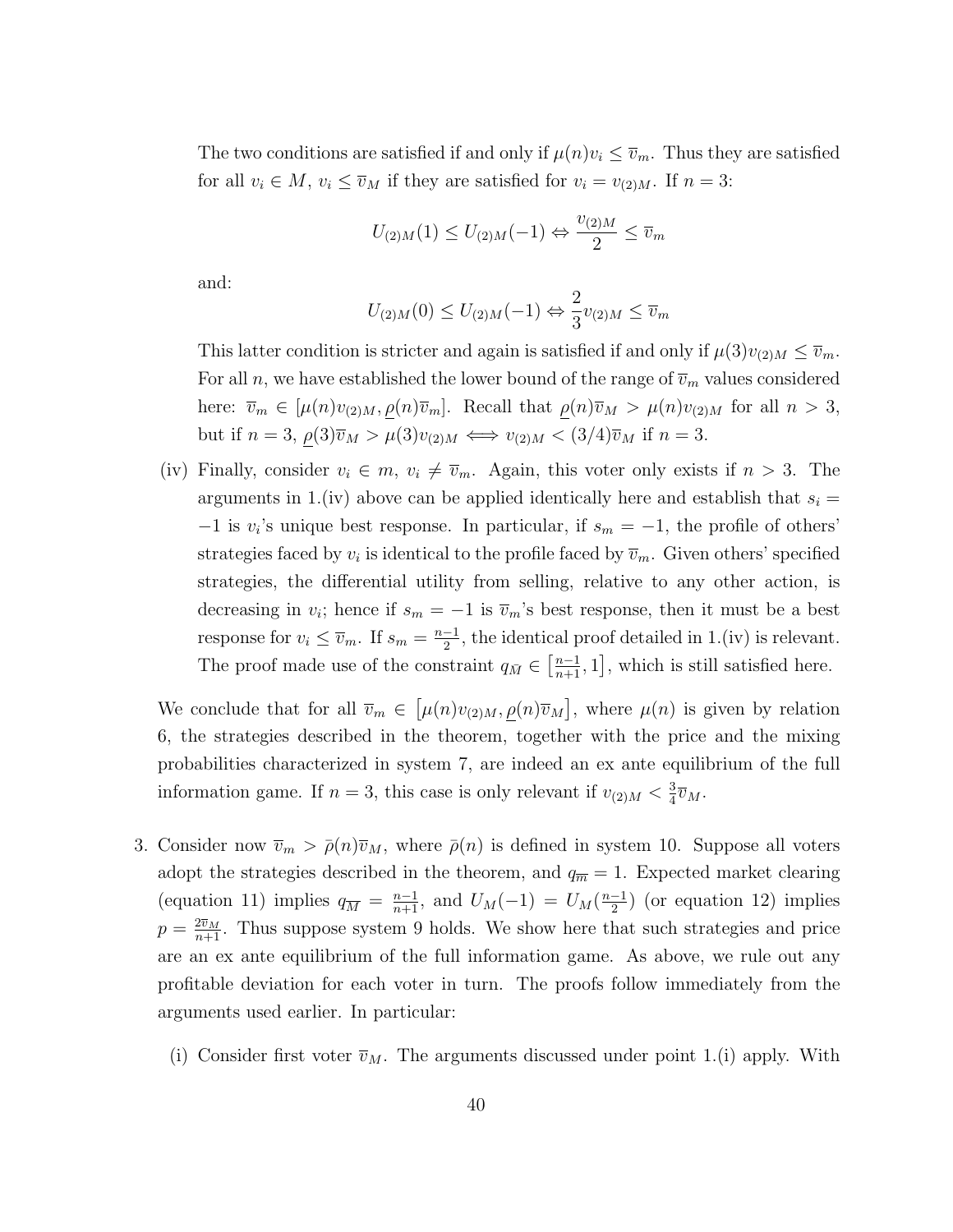$s_m = \frac{n-1}{2}$  $\frac{-1}{2}$  and all other voters selling,  $s_M = \frac{n-1}{2}$  $\frac{-1}{2}$  and  $s_M = -1$  dominate all other  $\overline{v}_M$ 's strategies. With  $p = \frac{2\overline{v}_M}{n+1}$ ,  $\overline{v}_M$  is indifferent between them and has no profitable deviation.

(ii) Consider then voter  $\overline{v}_m$ . Recall that when  $\overline{v}_M$  randomizes between  $s_M = \frac{n-1}{2}$  $\frac{-1}{2}$  and  $s_M = -1$  and all others sell,  $s_m = \frac{n-1}{2}$  $\frac{-1}{2}$  and  $s_m = -1$  dominate all other  $\overline{v}_m$ 's strategies. Substituting  $q_{\overline{M}} = \frac{n-1}{n+1}$  and  $p = \frac{2\overline{v}_M}{n+1}$  in the expected utility of the minority leader for the two possibilities yield:

$$
U_m\left(\frac{n-1}{2}\right) \ge U_m\left(-1\right) \Leftrightarrow \overline{v}_m \ge \frac{(n-1)(n+5)}{(n+1)(n+3)}\overline{v}_M = \overline{\rho}(n)\overline{v}_M
$$

The condition establishes the lower bound of the range of  $\overline{v}_m$  values considered under this case.

(iii) Consider  $v_i \in M$ ,  $v_i \neq \overline{v}_M$ . If  $n > 3$ , the arguments in 1.(iii.a) above can be applied identically here and establish that  $s_i = -1$  is  $v_i$ 's unique best response. In particular, if  $s_M = -1$ , the profile of others' strategies faced by  $v_i$  is identical to the profile faced by  $\overline{v}_M$ . Hence if  $s_M = -1$  is  $\overline{v}_M$ 's best response, then it must be a best response for  $v_i \leq \overline{v}_M$ . If  $s_M = \frac{n-1}{2}$  $\frac{-1}{2}$ , the identical proof detailed in 1.(iii) is relevant. The proof made use of the constraint  $q_m \in \left[\frac{n-1}{n+1}, 1\right]$ , which is still satisfied here. If  $n = 3$ ,  $v_i \equiv v_{(2)M}$  and:

$$
U_{(2)M}(1)\Big|_{s_m=1} = q_{\overline{M}}v_{(2)M} + (1 - q_{\overline{M}})\left(\frac{v_{(2)M}}{2} + \frac{p}{2}\right)
$$
  

$$
U_{(2)M}(0)\Big|_{s_m=1} = q_{\overline{M}}v_{(2)M}
$$
  

$$
U_{(2)M}(-1)\Big|_{s_m=1} = q_{\overline{M}}\left(\frac{v_{(2)M}}{2} + p\right) + (1 - q_{\overline{M}})\left(\frac{p}{2}\right)
$$

With  $p = \frac{2\overline{v}_M}{n+1}$  and  $q_{\overline{M}} = \frac{1}{2}$  $\frac{1}{2}$  by equation 11, it is trivial to verify that  $U_{(2)M}(-1)$  $U_{(2)M} (1)$  and  $U_{(2)M} (-1) > U_{(2)M} (0)$ .

(iv) Finally, when  $n > 3$ , consider  $v_i \in m$ ,  $v_i \neq \overline{v}_m$ . The problem faced here by  $v_i \in m$ is identical to the problem faced by  $v_i \in M$ ,  $v_i \neq \overline{v}_M$  in case 2.(iii) above, when  $q_{\overline{M}} = 1, q_{\overline{m}} = \frac{n-1}{n+1}$ . Taking into account  $p = \frac{2\bar{v}_M}{n+1}$ , all profitable deviations can be ruled out if and only if  $v_i \max\left\{\frac{(n-2)(n-1)}{2(n^2+n-5)}, \frac{(n-2)(n-1)(n+1)}{2(n^3+3n^2-19n+21)}\right\} \leq \overline{v}_M$ , or  $v_i\mu(n) \leq \overline{v}_M$ .

Because  $\mu(n) < 1$ , two observations follow immediately. First, if  $\overline{v}_M \ge \overline{v}_m$ , the condition  $v_i\mu(n) \leq \overline{v}_M$  for all  $v_i \in m$ ,  $v_i \neq \overline{v}_m$  is always satisfied. Thus the strategies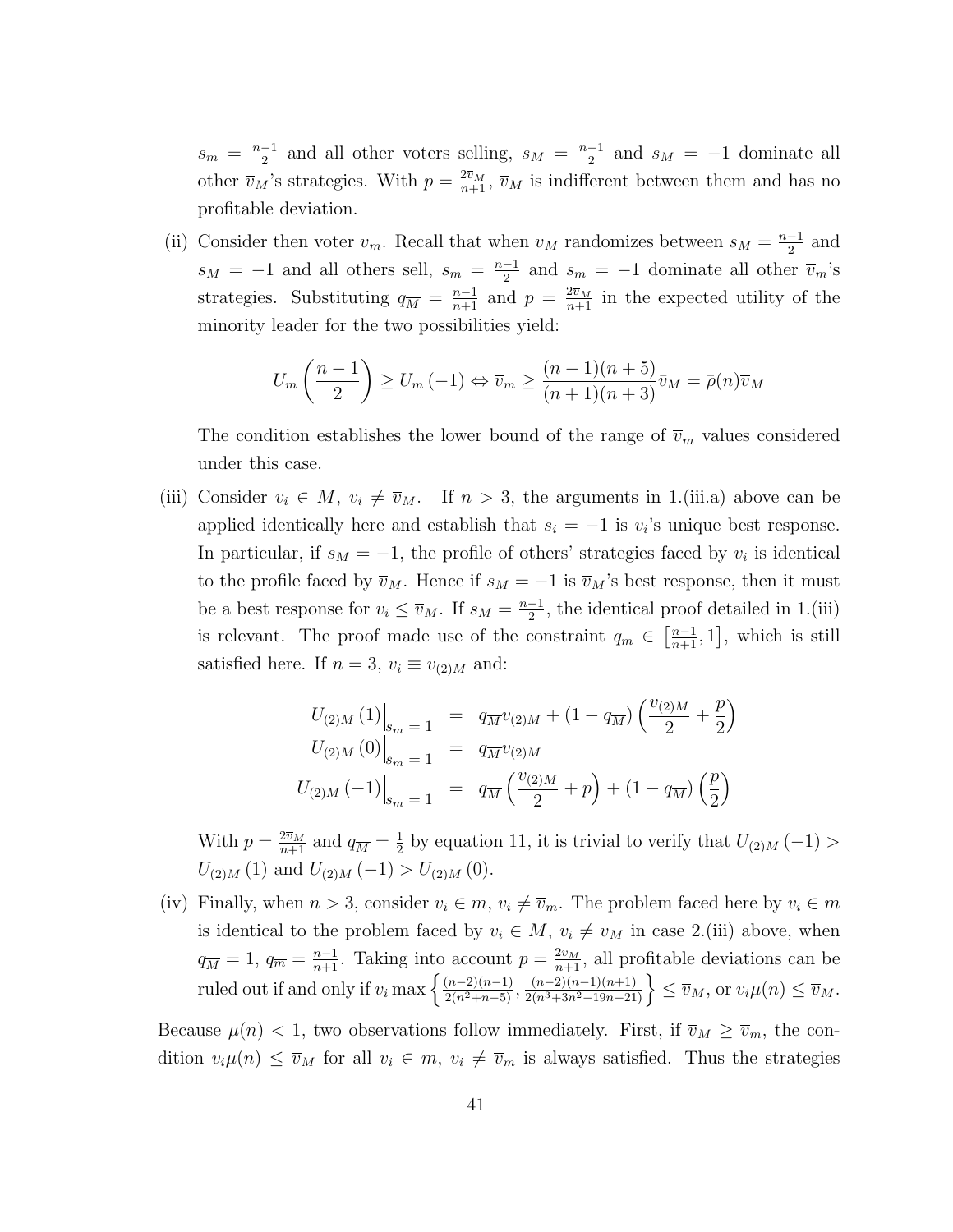described in the theorem, together with the price and mixing probabilities characterized in system 9 are indeed an ex ante equilibrium of the full information game for all  $\overline{v}_m \in (\overline{\rho}(n)\overline{v}_M, \overline{v}_M]$ . Second, the condition  $\overline{v}_M \ge \overline{v}_m$  has not been imposed anywhere in the proof of the equilibrium of case 3. The equilibrium requires  $\bar{v}_m > \bar{\rho}(n)\bar{v}_M$ , where  $\bar{\rho}(n) < 1$ , and, for  $n > 3$ ,  $v_i \mu(n) \leq \bar{v}_M \ \forall v_i \in m$ ,  $v_i \neq \bar{v}_m$ . Thus it is compatible with  $\overline{v}_m > \overline{v}_M$ , as long as  $\overline{v}_M \ge \mu(n)v_{(2)m}$  if  $n > 5$ , and with no additional constraint if  $n = 3$ . Hence Lemma 3 follows immediately.

We now show that when preferences are private information, the strategies and price identified above constitute a fully revealing ex ante equilibrium.

#### Fully revealing equilibrium

We conjecture an equilibrium identical to the full information equilibrium characterized above and show that given others' strategies, the equilibrium price and the knowledge that the market is in a fully revealing equilibrium, each voter's best response when preferences are private information is uniquely identified and equals the voter's best response with full information. Thus the equilibrium exists when preferences are private information and is indeed fully revealing.

- 1. Consider first the perspective of voter  $\overline{v}_M$ , in equilibrium. In any of the scenarios identified above, expected market equilibrium requires  $\overline{v}_M$  to demand a positive number of votes with positive probability. It then follows that the other voter who demands a positive number of votes with positive probability must belong to the minority. If not,  $\overline{v}_M$ 's best response would be to sell, violating expected market equilibrium. Thus  $\overline{v}_M$ also knows that  $M-1$  majority members and  $m-1$  minority members are offering their vote for sale; he cannot identify them individually, but that is irrelevant. Given that the other net demand for votes comes from a minority voter,  $\overline{v}_M$ 's best response is identified uniquely and is identical to his best response under full information.
- 2. Consider then the perspective of voter  $\overline{v}_m$ . If  $n = 3$ , he is the only minority voter and the problem is trivial. Suppose  $n > 3$ . Suppose first that  $\overline{v}_m \in [\mu(n)v_{(2)M}, \rho_M(n)\overline{v}_M],$ and hence  $s_M = \frac{n-1}{2}$  with probability 1. Expected market balance requires  $\overline{v}_m$  to demand a positive number of votes with positive probability. But that can only be a best response if the voter who demands  $\frac{n-1}{2}$  votes belongs to the majority; if not,  $\overline{v}_m$ 's best response would be to sell. Again,  $\overline{v}_m$  also knows that  $M - 1$  majority members and  $m-1$  minority members are offering their vote for sale; he cannot identify them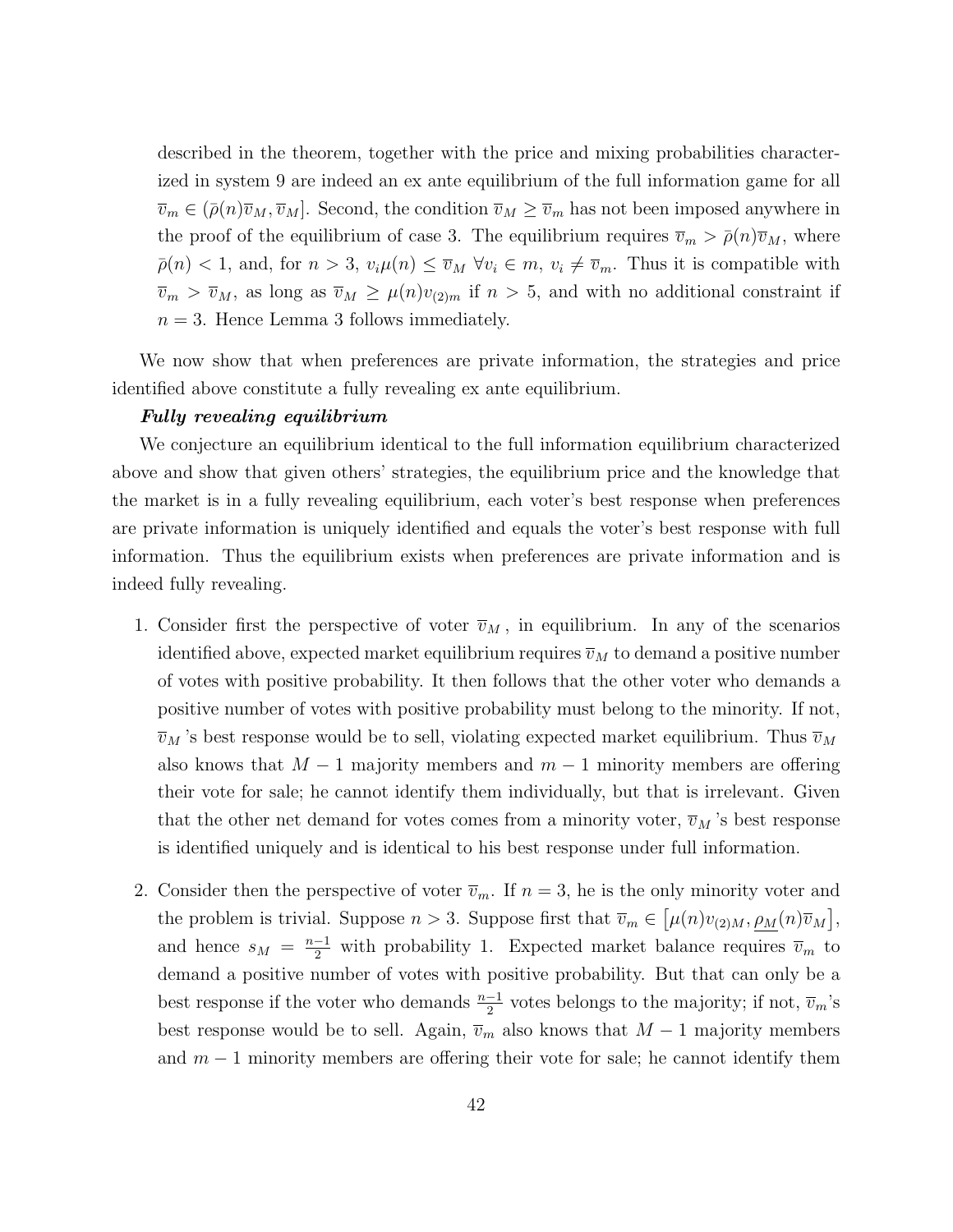individually, but that is irrelevant. Suppose now  $\overline{v}_m \in [\rho(n)\overline{v}_M, \overline{\rho}(n)\overline{v}_M]$ . Expected market balance rules out that  $\overline{v}_m$  could sell with probability 1 (because over this range of valuations the minimal expected demand of votes by  $\bar{v}_m$  required for expected market balance is  $\min(q_{\overline{m}})(\frac{n-1}{2}) + (1 - \min(q_{\overline{m}})(-1)) = (\frac{n-1}{n+1})(\frac{n-1}{2})$  $\frac{-1}{2}$ ) +  $\left(1-\frac{n-1}{n+1}\right)(-1) = \frac{n-5}{2(n+1)}$  > −1 for all  $n \geq 3$ ). Given the profile of strategies faced by  $\overline{v}_m$ , staying out of the market  $(s_m = 0)$  is always dominated by selling. Thus  $\overline{v}_m$ 's best response in equilibrium must include demanding a positive number of votes with positive probability. As in all previous cases, demanding more than  $\frac{n-1}{2}$  votes is always dominated by demanding  $\frac{n-1}{2}$ votes. Thus the actions over which  $\overline{v}_m$  can randomize with positive probability are  $s_m =$  $n-1$  $\frac{-1}{2}$ ,  $s_m = x$ , with  $0 \le x < \frac{n-1}{2}$ , and  $s_m = -1$ . Suppose that the voter demanding  $\frac{n-1}{2}$ with probability  $q_{\overline{M}}$  (with  $q_{\overline{M}}$  identified in system 7), and selling otherwise, belonged to the minority. Then:

$$
U_m \left(\frac{n-1}{2}\right) \Big|_{\left(\bar{v}_M \in m\right)_e} = (1 - q_{\bar{M}}) \left(\bar{v}_m - \frac{n-1}{2}p\right) + q_{\bar{M}} \left(\bar{v}_m - \frac{n-1}{4}p\right)
$$
  
\n
$$
U_m \left(-1\right) \Big|_{\left(\bar{v}_M \in m\right)_e} = (1 - q_{\bar{M}}) \cdot 0 + q_{\bar{M}} \left(\bar{v}_m + \frac{p}{2}\right)
$$
  
\n
$$
U_m \left(x\right) \Big|_{\left(\bar{v}_M \in m\right)_e} = (1 - q_{\bar{M}}) \left(P(x)\bar{v}_m - xp\right) + q_{\bar{M}} \left(\bar{v}_m - xp\right)
$$
\n(17)

where the index  $(\overline{v}_m \in m)_e$  indicates the belief that the other voter with positive expected demand belongs to the minority. System 17 is similar to system 14. In particular: (1) The differential utility from selling relative to demanding  $x \in [0, \frac{n-1}{2}]$  $\frac{-1}{2}$ votes,  $U_m(-1) - U_m(x)$ , is identical. We saw earlier that such term must be positive for all  $q_{\bar{M}} \in \left[\frac{n-1}{n+1}, 1\right]$ , a result that thus applies immediately here. (2) For all  $\overline{v}_m > 0$ , the differential utility from selling relative to demanding  $\frac{n-1}{2}$  votes,  $U_m(-1) - U_m\left(\frac{n-1}{2}\right)$  $\frac{-1}{2}$ ), is strictly higher than in system 14, where, at equilibrium  $q_{\bar{M}}$ , it equalled 0. Hence at equilibrium  $q_{\bar{M}}$  it must be positive here. It follows that if the voter demanding  $\frac{n-1}{2}$  with probability  $q_{\overline{M}}$  belonged to the minority,  $\overline{v}_m$ 's best response would be to sell. But that would violate expected market balance. Hence the voter demanding  $\frac{n-1}{2}$  with probability  $q_{\overline{M}}$  must belong to the majority. Of all remaining voters offering their votes for sale,  $M - 1$  belongs to the majority, and  $m - 1$  to the minority. They cannot be distinguished but that has no impact on  $\overline{v}_m$ 's unique best response. Finally, suppose either  $\overline{v}_m \in (\overline{\rho}(n)\overline{v}_M, \overline{v}_M]$ , or  $\overline{v}_M \in [\mu(n)v_{(2)m}, \overline{v}_m]$ . Expected market balance requires  $s_m = \frac{n-1}{2}$  with probability 1. But then the other voter demanding  $\frac{n-1}{2}$  votes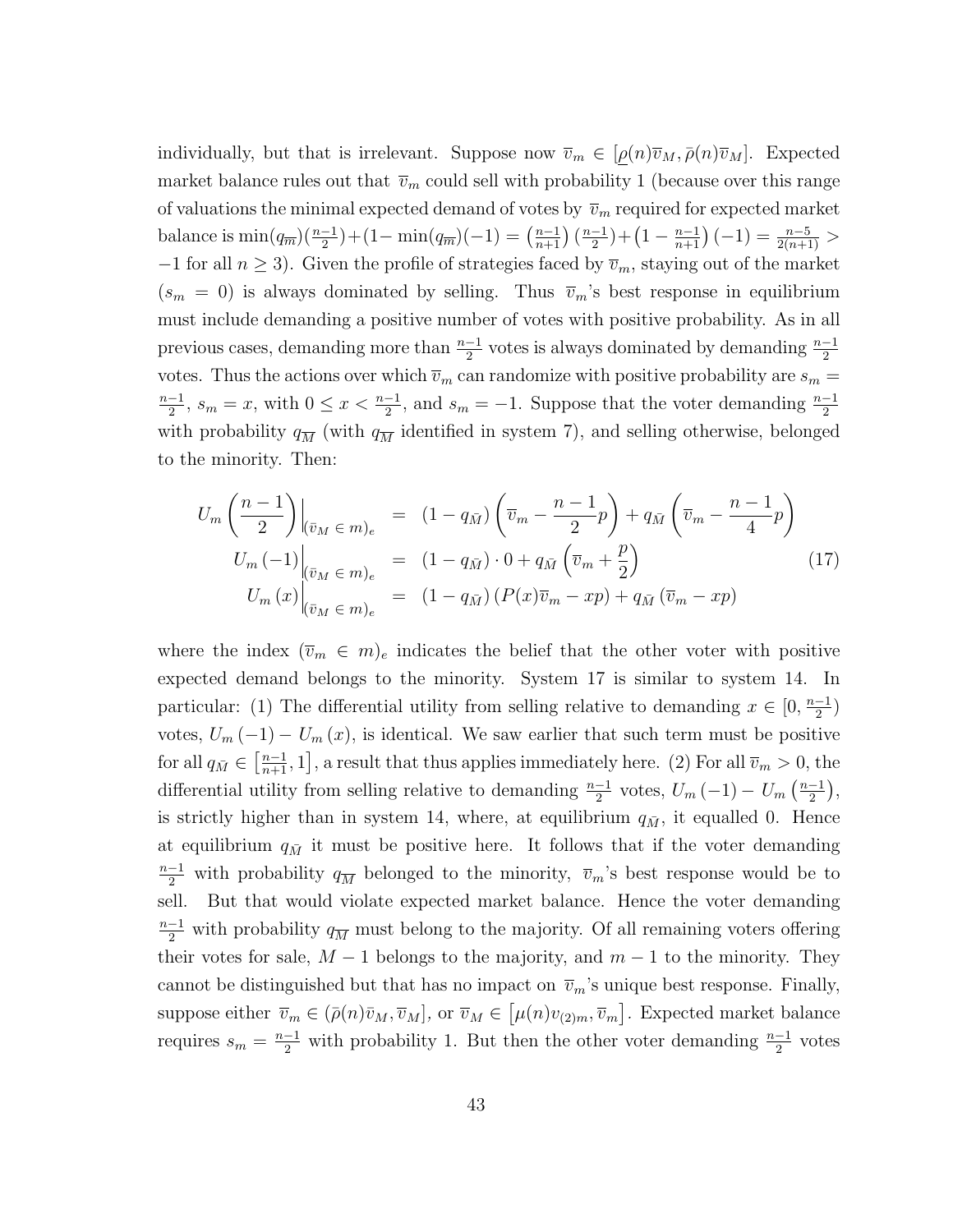with positive probability cannot belong to the minority (because in a fully revealing equilibrium, if  $s_m = \frac{n-1}{2}$  with probability 1, all other minority voters would prefer to sell). Hence again the other voter with positive demand for votes must be a majority voter. All remaining voters are sellers; identifying the group each of them belongs to is not possible but has no impact on  $\overline{v}_m$ 's unique best response.

3. Consider now the perspective of all voters who in the full information equilibrium offer their vote for sale with probability 1:  $v_i \in M$ ,  $v_i \neq \overline{v}_M$ , or  $v_i \in m$ ,  $v_i \neq \overline{v}_m$ . By the arguments above, each of them knows that in a fully revealing equilibrium the two voters with positive expected demand must belong to the two different parties. Which one belongs to the majority and which one to the minority cannot be distinguished, but is irrelevant: since in the full information case  $v_i$ 's best response is  $s_i = -1$  with probability 1 whether  $v_i \in M$ , or  $v_i \in m$ , it follows that identifying which of the two voters with positive expected demand belongs to which group is irrelevant to  $v_i$ 's best response. Equally irrelevant is identifying which of the sellers belongs to which group. Although the direction of preferences associated with each individual voter cannot be identified,  $v_i$ 's best response is unique and identical to his best response with full information.

We can conclude that the equilibrium strategies and price identified by Lemmas 2 and 3 are indeed a fully revealing ex ante equilibrium with private information.

#### A.2 Proof of the Corollary to Theorem 2

Corollary 1. For any  $\alpha \in (0, \frac{1}{2})$  $\frac{1}{2}$ ) and F, Pr[ $\lim_{n\to\infty} q_{\overline{G},n}(\mathbf{v}) = 1$ ] = 1, and Pr[ $\lim_{n\to\infty} q_{\overline{G},n}(v)$  =  $|1|=1$ 

*Proof.* For  $h = g, G$ , define  $q_{\overline{h},n}(\mathbf{v})$  as a sequence of random variables that take the values specified in Theorem 1 if the condition in the theorem is satisfied, and 0 otherwise. We will use the Borel Cantelli lemma. In the context of almost sure convergence, it implies that a sufficient condition for a sequence of random variable  $X_n$  to converge almost surely to X is that  $\forall \epsilon > 0, \sum_{k=1}^{\infty} \Pr(|X_k - X| > \epsilon) < \infty$ . In the specific case of the corollary to Theorem 2, we want to show that for  $h = g, G, \forall \epsilon > 0, \sum_{k=1}^{\infty} \Pr(|q_{\bar{h},k}-1| > \epsilon) < \infty$ . Fix  $\epsilon > 0$ . Choose  $n_0$ a positive integer such that  $\frac{n_0-1}{n_0+1} \geq 1-\epsilon$  and  $\alpha \cdot n_0 > 1$  so that  $\frac{\alpha k}{2} \leq \lfloor \alpha k \rfloor$  for  $k > n_0$ . Then, for all  $k \ge n_0$ ,  $Pr({[q_{\bar{h},k}-1] \ge \epsilon}) \le Pr(G = m \cap \bar{v}_M \le \mu(n)v_{(2)m}) + Pr(G = M \cap \bar{v}_m \le \mu(n)v_{(2)M}).$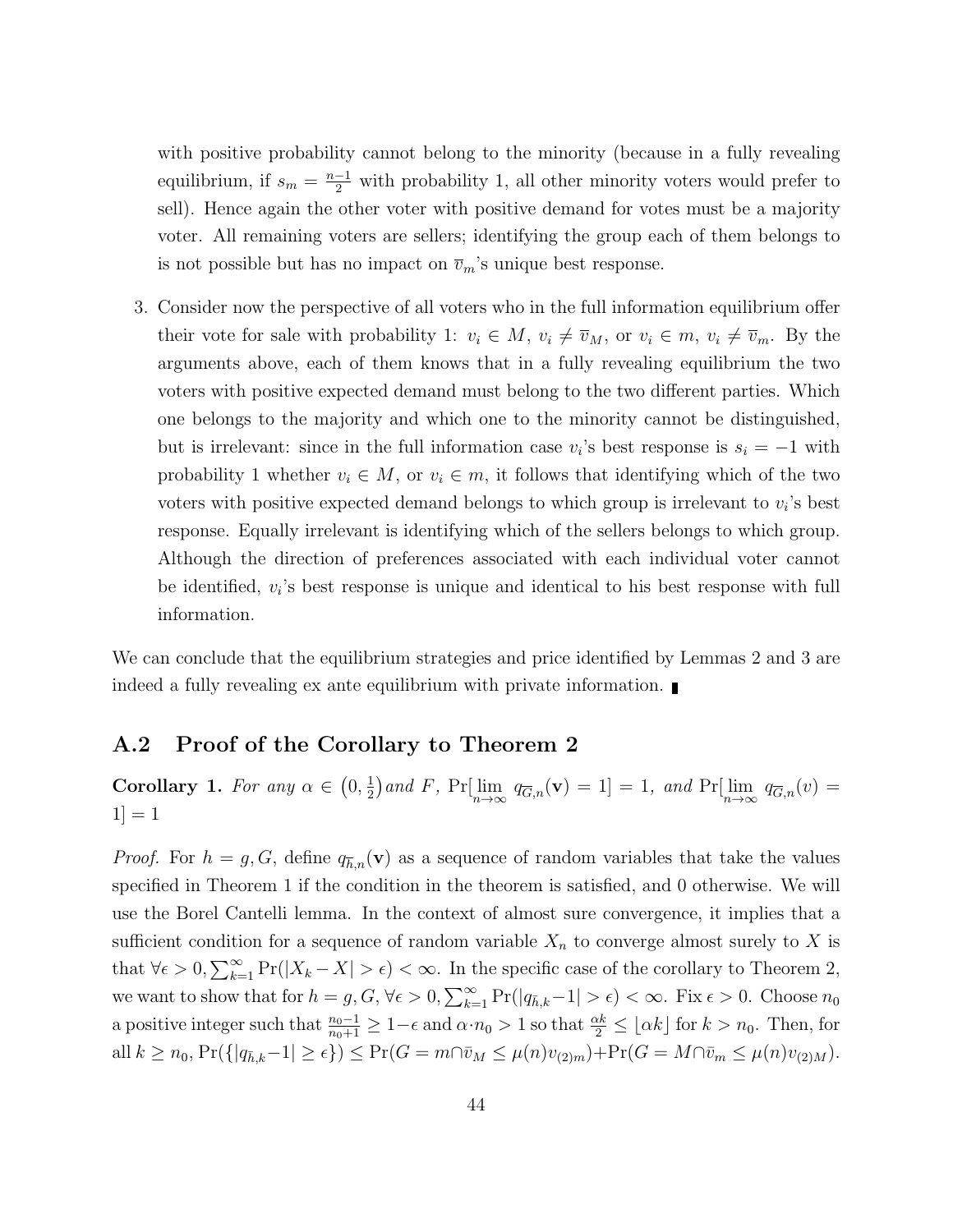For  $k \geq n_0$ ,  $m = \lfloor \alpha k \rfloor$ ,  $M = k - m$ , we know that  $P(G = m \cap \bar{v}_M \leq \mu(n)v_{(2)m}) \leq F\left(\frac{1}{2}\right)$  $\frac{1}{2}$ <sup>M</sup> and  $P(G = M \cap \bar{v}_m \leq \mu(n)v_{(2)M}) \leq F\left(\frac{1}{2}\right)$  $\frac{1}{2}$ <sup>m</sup>. We can then write for all  $k \geq n_0$  that  $P({|q_{\bar{h},k} - 1| \ge \epsilon}) \le 2F(\frac{1}{2})$  $\frac{1}{2}$  $\int_0^{\frac{\alpha}{2}k}$ . Hence,

$$
\sum_{k=n_0}^{\infty} P(|q_{\bar{h},k} - 1| > \epsilon) \le \sum_{k=n_0}^{\infty} 2F\left(\frac{1}{2}\right)^{\frac{\alpha}{2}k}
$$

The latter is the partial sum of a geometric sum with a multiplicative term strictly between 0 and 1. This sum is finite. By the Borel Cantelli lemma, the result is proven.

#### A.3 Proof of Lemma 1

**Lemma 1.** For all distributions F, if all  $v_i$ ,  $i \in m$  and  $i \in M$  are i.i.d. with distribution F, then for all n and  $m, \theta_m^* \leq \frac{1}{1+\theta_m}$  $\frac{1}{1+\binom{M}{m}} \leq \frac{m}{n}$  $\frac{m}{n}$  .

*Proof.* Call a realization of n values a profile  $\Pi$ , and call a partition  $\mathcal{P}(\Pi)$  a corresponding minority profile **m** and majority profile  $\mathfrak{M}$ :  $\mathcal{P}(\Pi) = {\mathfrak{m}, \mathfrak{M}}^{34}$ . The probability of a profile  $\Pi$ depends on the distribution F, but note that because values are i.i.d., given  $\Pi$  any partition  $\mathcal{P}(\Pi)$  is equally likely. Call  $V_m$  the sum of realized minority values  $(V_m = \sum_{i \in m} v_i)$ , and similarly for  $V_M$   $(V_M = \sum_{j \in M} v_j)$ . Consider any  $\mathcal{P}(\Pi) = \{\mathfrak{m}, \mathfrak{M}\}\$  such that  $V_m > V_M$ , supposing that at least one such profile  $\Pi$  and partition  $\mathcal{P}(\Pi)$  exist. Now, keeping  $\Pi$  fixed, consider an alternative partition  $\mathcal{P}'(\Pi)$  such that the values in the minority profile  $\mathfrak{m}$  are reassigned to majority voters. By construction,  $V_M > V_m$ . The values assigned to the remaining  $M - m$ majority voters are chosen freely among all realized values in the original majority profile **M.** Thus for any **m**, there are  $\binom{n-m}{M-m}$  $\binom{n-m}{M-m} = \binom{M}{m}$  equally likely partitions  $\mathcal{P}'(\Pi)$  such that  $V_M > V_m$ . But then:  $Pr(V_M > V_m | \Pi) \geq {M \choose m} Pr(V_m > V_M | \Pi)$ , with inequality because for given  $\Pi$  we are ignoring partitions  $\mathcal{P}''(\Pi)$  such that some of m values are associated with minority and some with majority voters and  $V_M > V_m^{35}$ . Now:

$$
\Pr(V_M > V_m) = \int_{\Pi} \Pr(V_M > V_m | \Pi) dG \ge \binom{M}{m} \int_{\Pi} \Pr(V_m > V_M | \Pi) dG = \binom{M}{m} \Pr(V_m > V_M)
$$

<sup>&</sup>lt;sup>34</sup>For clarity: for any Π, there are  $\binom{n}{m}$  possible partitions  $\mathcal{P}(\Pi)$ , and for any partition  $\mathcal{P}(\Pi)$  there are m!M! possible permutations of values among the different voters, all keeping  $\mathcal{P}(\Pi) = \{\mathfrak{m}, \mathfrak{M}\}\)$  constant.

<sup>&</sup>lt;sup>35</sup>We are not ignoring those such that  $V_m > V_M$  because they are taken into account as different initial partitions  $\mathcal{P}(\Pi)$ .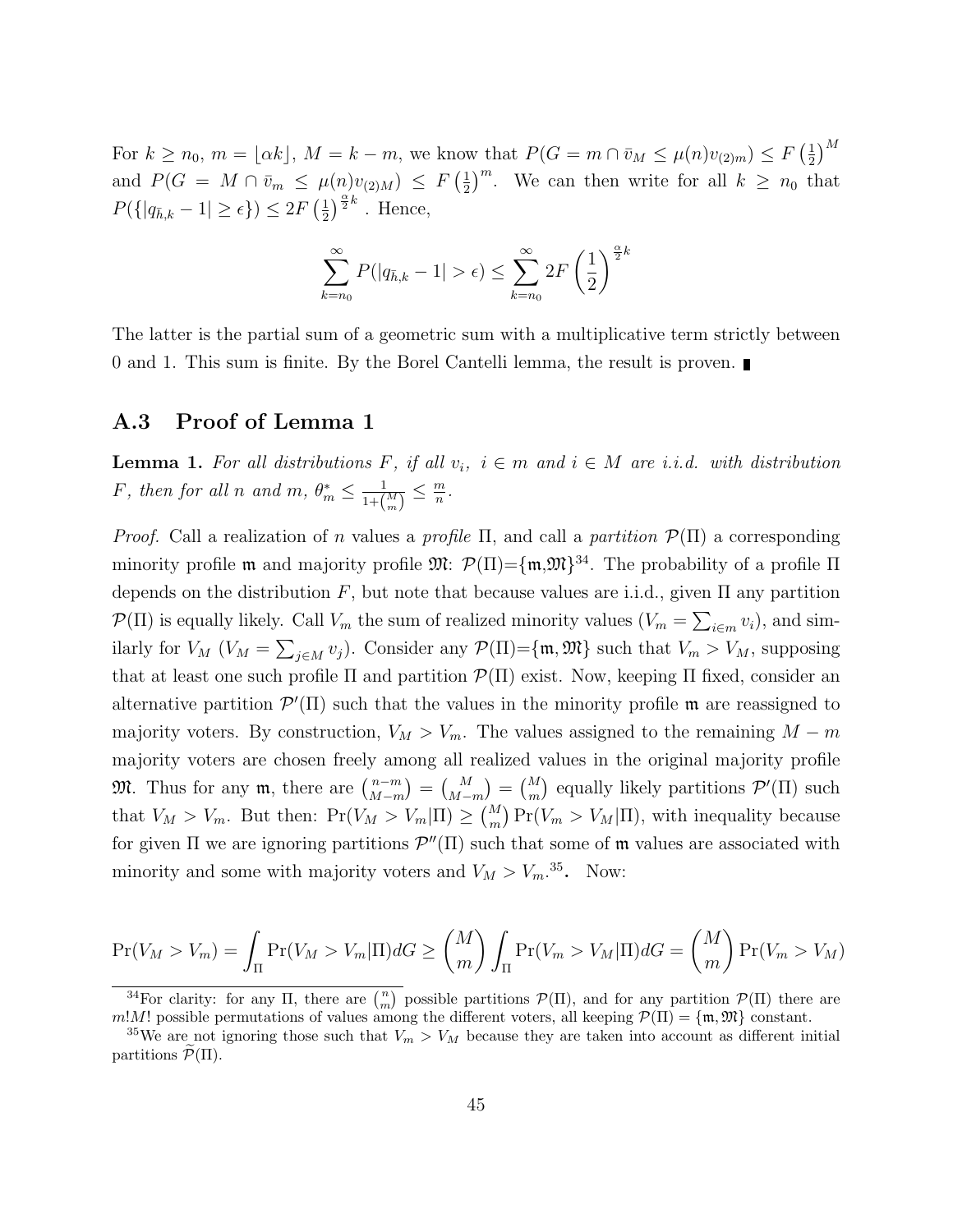where  $G = F^n$  is the joint density of a profile  $\Pi$ . But  $Pr(V_m > V_M) = 1 - Pr(V_M > V_m)$ . Hence:  $Pr(V_m > V_M) \leq \frac{1}{1+\ell}$  $\frac{1}{1+\binom{M}{m}}$ . To establish that  $\frac{1}{1+\binom{M}{m}} \leq \frac{m}{m+1}$  $\frac{m}{m+M}$ , note that it is equivalent to  $(m-1)!(M-m)! \leq (M-1)!$ , or  $\binom{M-1}{m-1} \geq 1$ , an inequality that holds for all  $m \geq 1$ .

#### A.4 Proof of Proposition 2

**Proposition 2.** For all n, m, and F,  $\theta_m > \theta_m^*$ .

*Proof.* We know that if  $\overline{v}_g > v_{(2)G}$ , the equilibrium in Theorem 1 always applies. If  $G = m$ (i.e.  $v_n \in m$ ), m wins with probability  $\frac{n+3}{2(n+1)}$ ; if  $G = M$  (i.e.  $v_n \in M$ ), m wins with probability  $\frac{n-1}{2(n+1)}$  if  $\overline{v}_m < \rho \overline{v}_M$ , and with some probability  $\in (\frac{n-1}{2(n+1)}, \frac{n+3}{2(n+1)})$  otherwise. Hence:

$$
\theta_m > \frac{n+3}{2(n+1)} \Pr(G = m \cap \overline{v}_M > v_{(2)m}) + \frac{n-1}{2(n+1)} \Pr(G = M \cap \overline{v}_m > v_{(2)M}) \tag{18}
$$

The inequality is strict both because equation 18 sets to  $\frac{n-1}{2(n+1)}$  the probability of minority victories whenever  $\overline{v}_g > \overline{v}_{(2)G}$  and  $G = M$ , and because it ignores value realizations such that  $\overline{v}_g \in (\mu(n)v_{(2)G}, v_{(2)G})$ -the condition in Theorem 1 is satisfied, and the minority wins with positive probability.<sup>36</sup> With i.i.d. value draws:

$$
\Pr(G = m \cap \overline{v}_M > \overline{v}_{(2)m}) = \Pr(G = M \cap \overline{v}_m > \overline{v}_{(2)M}) = \frac{mM}{n(n-1)}
$$

Thus:

$$
\theta_m > \frac{n+3}{2(n+1)} \frac{mM}{n(n-1)} + \frac{n-1}{2(n+1)} \frac{mM}{n(n-1)} = \frac{mM}{n(n-1)}
$$

Given Lemma 1, the proposition follows if for all  $m$ ,  $n$ ,  $\frac{m(n-m)}{n(n-1)} \geq \frac{1}{1+(n-m)}$  $\frac{1}{1+\binom{n-m}{m}}$ . Define  $f_n(m) =$  $m(n-m)\binom{n-m}{m}$  $\binom{-m}{m}$ . The inequality then amounts to  $f_n(m) \geq n(n-1)$ . We first show that for given  $n, \forall m \in \{1, \ldots, \frac{n-1}{2}\}$  $\frac{-1}{2}$ ,  $f_n(m) \geq min\left(f(2), f_n\left(\frac{n-1}{2}\right)\right)$  $\frac{-1}{2}$ ). For  $m \in \{2, \ldots, \frac{n-1}{2}\}$  $\frac{-1}{2}$ :

$$
\frac{f_n(m)}{f_n(m-1)} = \frac{m}{m-1} \frac{n-m}{n-m+1} \frac{(n-2m+1)(n-2m+2)}{(n-m+1)m}
$$

Define  $g(x) = ln\left(\frac{f_n(x)}{f_n(x-1)}\right)$  for  $x > 1$ . Then  $\forall x > 1$ ,  $g'(x) = -\frac{1}{n-x} - \frac{1}{x-1} + \frac{2}{n-x+1}$  $\frac{2}{n-2x+1} - \frac{2}{n-2x+2}$ . Because  $\frac{2}{n-x+1} < \frac{2}{n-2x+1}$  for any positive x,  $g'(x) < 0$  for all  $x > 1$ .

 $36$ Note that such realizations have positive probability for all  $F$  with full support.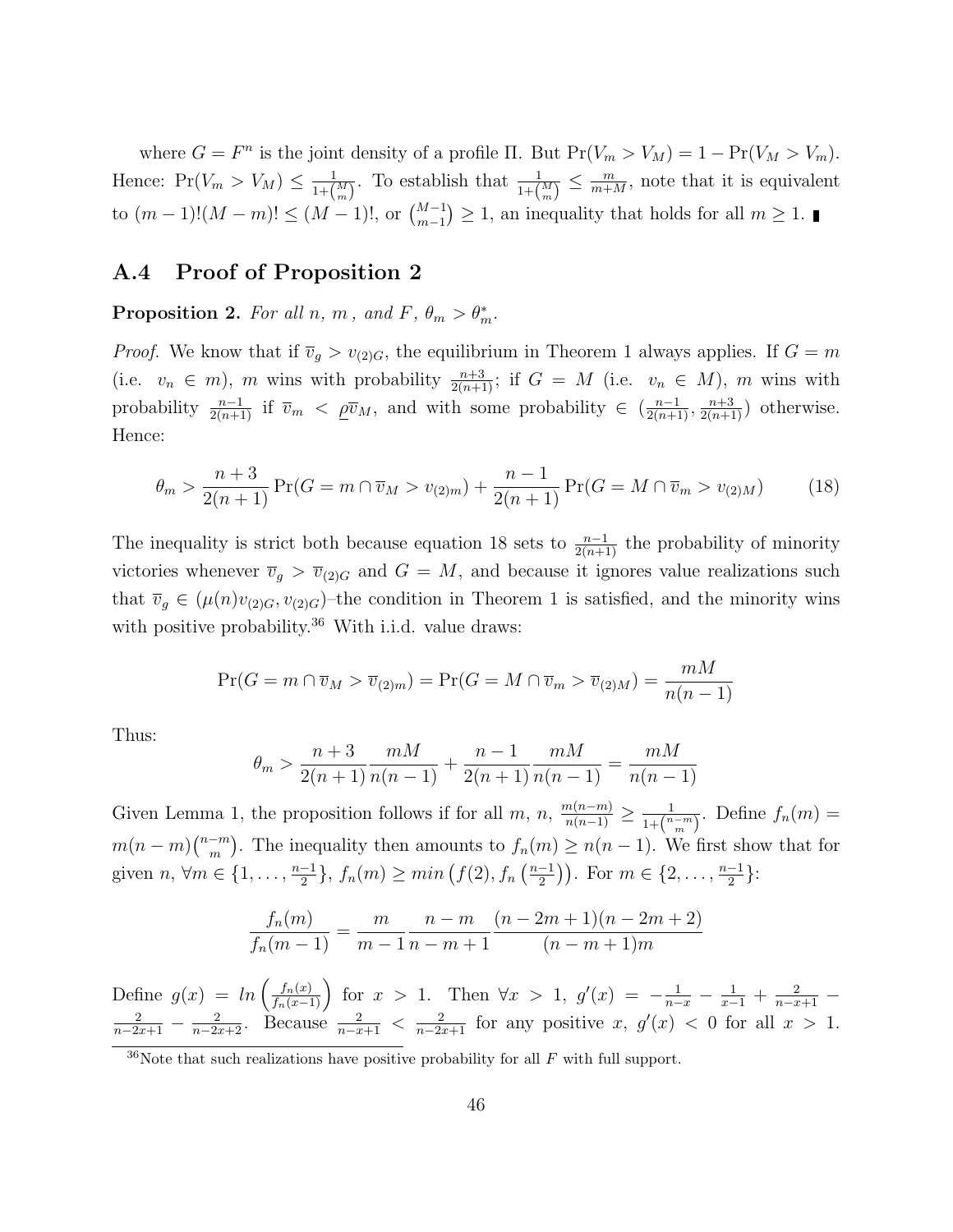Consequently,  $\frac{f_n(m)}{f_n(m-1)}$  decreases in m on  $\{2,\ldots,\frac{n-1}{2}\}$  $\frac{-1}{2}$ . Moreover,  $\frac{f_n(2)}{f_n(1)} = \frac{(n-2)^2(n-3)}{(n-1)^2} \ge 1$ and  $\frac{f_n\left(\frac{n-1}{2}\right)}{f_n\left(\frac{n-3}{2}\right)}$  $\frac{f_n(\frac{n-3}{2})}{f_n(\frac{n-3}{2})} = \frac{8(n+1)}{(n-3)(n+3)^2} \leq 1$ . Therefore,  $f_n(m) \geq min\left(f_n(.2), f_n\left(\frac{n-1}{2}\right)\right)$  $\left(\frac{-1}{2}\right)$ ) for all  $m \in$  $\{1, \ldots, \frac{n-1}{2}\}$  $\frac{-1}{2}$ . Substituting  $m = \frac{n-1}{2}$  $\frac{-1}{2}$  in  $f_n(m)$ , we find that  $f_n\left(\frac{n-1}{2}\right)$  $\frac{-1}{2}$ )  $\geq n(n-1) \Leftrightarrow n^3$  –  $7n^2 + 7n - 1 \ge 0$ , which holds for all  $n > 5$ . Substituting  $m = 2$  in  $n^3 - 8n^2 + 17n - 12 \ge 0$ , which holds for all  $n > 8$ . Therefore, if  $n \ge 9$ , for all  $m, F, \theta_m > \theta_m^*$ . For  $n \in \{3, 5, 7\}$  we can compute directly the lower bound for  $\theta_m$ ,  $\frac{m(n-m)}{n(n-1)}$ , and the upper bound for  $\theta_m^*$ ,  $\frac{1}{1+\binom{n}{m}}$  $\frac{1}{1+\binom{n-m}{m}},$ for  $m \in \{1, \ldots, \frac{n-1}{2}\}$  $\frac{-1}{2}$  and verify that the result continues to hold.

#### A.5 Proof of Proposition 4

**Proposition 4.** For all F, n, and m, if  $E_F(v) > \frac{2(n-m)}{n(n-2m+1)} E_{F,n}(v_{(1)})$  then  $W < W_0$ .

*Proof.* Recall that  $V_m$  denotes the sum of realized minority values  $(V_m = \sum_{i \in m} v_i)$ , and  $V_M$ the sum of realized majority values  $(V_M = \sum_{j \in M} v_j)$ . For value realizations such that the condition in Theorem 1 is not satisfied, the equilibrium construction selects the majority voting outcome, and thus  $(W|\overline{v}_g < \mu v_{(2)G}) = (W_0|\overline{v}_g < \mu v_{(2)G})$ . When the value realizations belong to regions  $A_M$  ( $\overline{p} \overline{v}_M > \overline{v}_m > \mu v_{(2)M}$ ) or  $A$  ( $\overline{\rho} \overline{v}_M > \overline{v}_m > \overline{p} \overline{v}_M$ ),  $\overline{v}_M > \overline{v}_m$ , and given  $m < M$  and i.i.d. values, it follows that  $E[V_M|A_M, A] > E[V_m|A_M, A]$ . Thus  $(W|\overline{\rho v}_M > \overline{v}_m > \mu v_{(2)M}) < (W_0|\overline{\rho v}_M > \overline{v}_m > \mu v_{(2)M})$ . Hence, for all n and m, a sufficient condition for  $W < W_0$  is  $E[V_M|A_m] > E[V_m|A_m]$ . As a reminder, values in  $A_m$  satisfy  $\overline{v}_m > \overline{\rho v}_M, \overline{v}_M > \mu v_{(2)m}.$ 

Assume a value distribution F with density f. Denote  $h(u) = E_F(v|v \le u)$  the expectation of a random variable drawn from  $F$  conditional on being lower than  $u$ . We can write

$$
P(\bar{v}_m > \bar{\rho}\bar{v}_M) \cdot E[V_M|\bar{v}_m > \bar{\rho}\bar{v}_M] = \int_{x=0}^1 \int_{z=0}^{\min\left(\frac{x}{\bar{\rho}}, 1\right)} [z + (M-1)h(z)]Mf(z)F(z)^{M-1}mf(x)F(x)^{m-1}dzdx
$$

$$
P(\bar{v}_m > \bar{\rho}\bar{v}_M) \cdot E[V_m|\bar{v}_m > \bar{\rho}\bar{v}_M] = \int_{x=0}^1 \int_{z=0}^{\min\left(\frac{x}{\bar{\rho}}, 1\right)} [x + (m-1)h(x)]Mf(z)F(z)^{M-1}mf(x)F(x)^{m-1}dzdx
$$

The first integral can be written as

$$
P(\bar{v}_m > \bar{\rho}\bar{v}_M) \cdot E[V_M|\bar{v}_m > \bar{\rho}\bar{v}_M] = \int_{z=0}^1 [z + (M-1)h(z)]Mf(z)F(z)^{M-1} [F(x)^m]_{\bar{\rho}z}^1 dz
$$
  
= 
$$
\int_{z=0}^1 [z + (M-1)h(z)]Mf(z)F(z)^{M-1} [1 - F(\bar{\rho}z)^m] dz
$$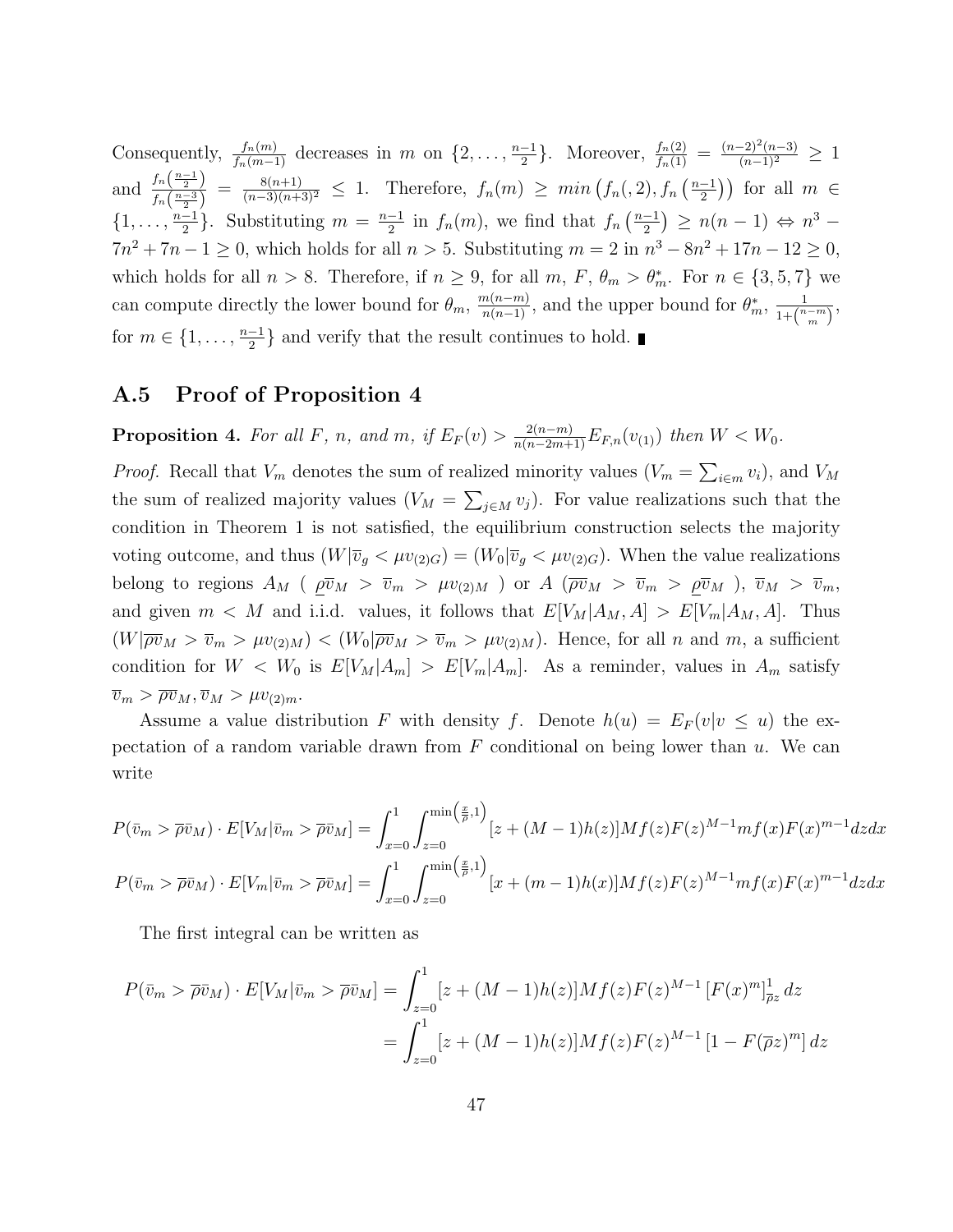Likewise, the second integral yields

$$
P(\bar{v}_m > \bar{\rho}\bar{v}_M) \cdot E[V_m|\bar{v}_m > \bar{\rho}\bar{v}_M] = \int_{x=0}^{\bar{\rho}} [x + (m-1)h(x)]mf(x)F(x)^{m-1} [F(z)^M]_0^{\frac{x}{\bar{\rho}}} dx + \int_{x=\bar{\rho}}^1 [x + (m-1)h(x)]mf(x)F(x)^{m-1} [F(z)^M]_0^1 dx = \int_{x=0}^{\bar{\rho}} [x + (m-1)h(x)]mf(x)F(x)^{m-1}F\left(\frac{x}{\bar{\rho}}\right)^M dx + \int_{x=\bar{\rho}}^1 [x + (m-1)h(x)]mf(x)F(x)^{m-1}dx
$$

We can then compare the two quantities. If  $P(\bar{v}_m > \bar{\rho} \bar{v}_M) \cdot E[V_M | \bar{v}_m > \bar{\rho} \bar{v}_M] - P(\bar{v}_m >$  $\overline{\rho v}_M) \cdot E[V_m | \overline{v}_m > \overline{\rho v}_M]$  is positive, then  $W < W_0$ .

We know that  $\bar{\rho} < 1$ . Given the definition of  $A_m$ , a sufficient condition for the difference to be positive is that it is positive at  $\bar{\rho} = 1$ , since this raises the lower bound on  $barv_m$ (generating a higher  $V_m$  in expectation) and decreases the lower bound on  $\bar{v}_M$  (generating a lower  $V_M$  in expectation).

Substitute  $\bar{\rho} = 1$  in the equations above. Then,

$$
P(\bar{v}_m > \bar{v}_M) \cdot E[V_M | \bar{v}_m > \bar{v}_M] = \int_{z=0}^1 [z + (M-1)h(z)]Mf(z)F(z)^{M-1} [1 - F(z)^m] dz
$$
 (19)

and

$$
P(\bar{v}_m > \bar{v}_M) \cdot E[V_m | \bar{v}_m > \bar{v}_M] = \int_{x=0}^1 [x + (m-1)h(x)]mf(x)F(x)^{m-1}F(x)^M dx \qquad (20)
$$

Denote

$$
\Delta = \int_0^1 [x + (M-1)h(x)]f(x)F(x)^{M-1} [1 - 2F(x)^m] dx
$$

Let us write  $A_k = \int_0^1 x f(x) F(x)^{k-1} dx$ . Substituting  $h(x) = \frac{\int_0^x v f(v) dv}{F(x)}$  $\frac{v_J(v)av}{F(x)},$ 

$$
\Delta = A_M - 2A_n + (M - 1) \left( \int_0^1 \left[ \int_0^x v f(v) dv \right] f(x) F(x)^{M-2} dx - 2 \int_0^1 \left[ \int_0^x v f(v) dv \right] f(x) F(x)^{n-2} dx \right)
$$